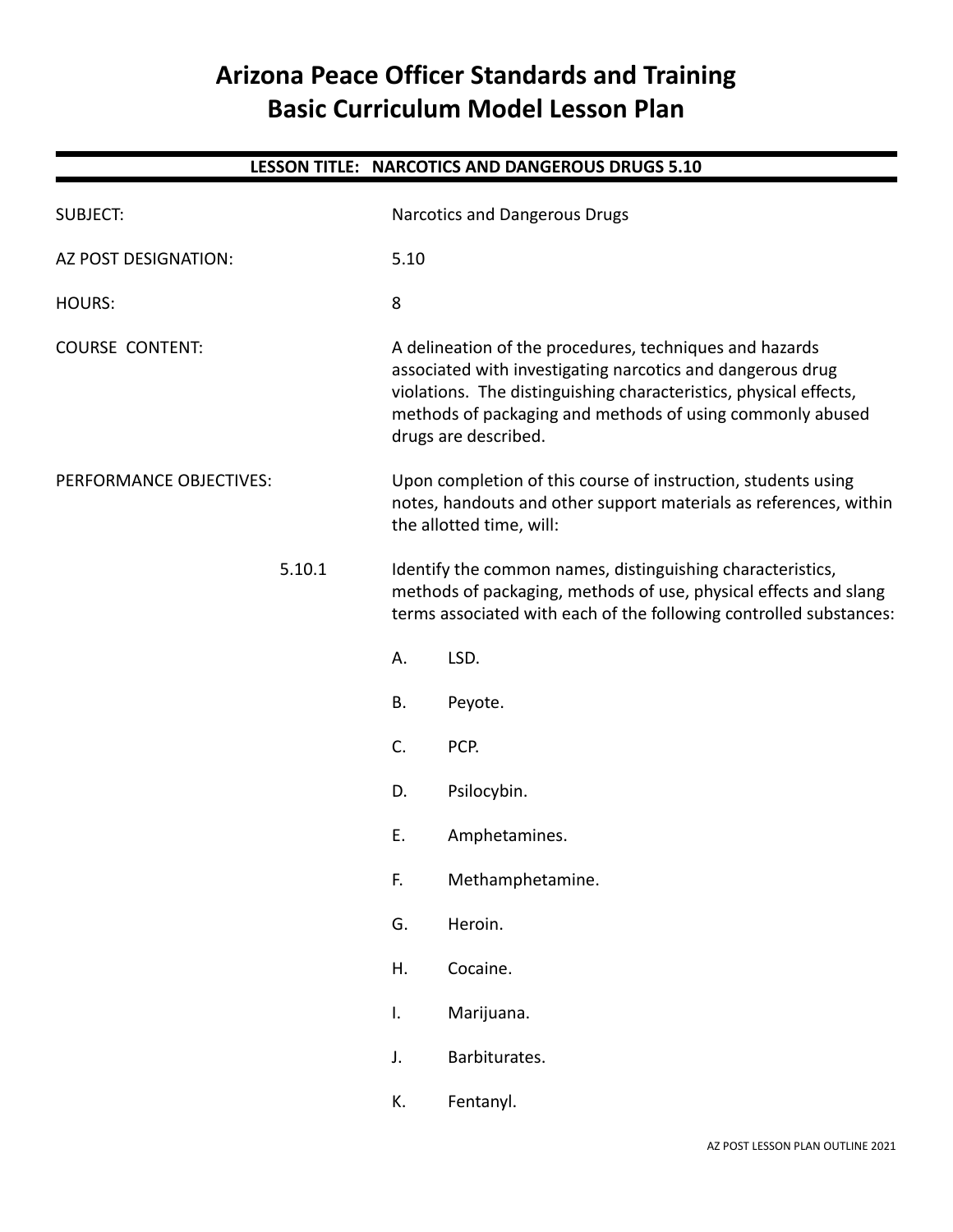- 5.10.2 Identify the following hazards associated with enforcement of narcotics violations:
	- A. Explosions.
	- B. Booby traps.
	- C. Needle punctures.
	- D. Toxic residues.
	- E. Potential for violence.
	- F. Misidentification of undercover officers.
- 5.10.3 Identify that the Physician's Desk Reference is used to identify unknown (usually prescription) drugs.
- 5.10.4 Identify the following available resources for investigating crimes involving the unlawful use, possession or sale of narcotics/dangerous drugs:
	- A. Field tests.
	- B. K-9 unit.
	- C. Narcotics unit.
	- D. Crime laboratory.
- 5.10.5 Identify the following types of informants:
	- A. Paid.
	- B. Good citizens.
	- C. Violator.
	- D. Anonymous.
	- E. Confidential.
- 5.10.6 Identify the safeguards necessary when using informants in drug investigations.
	- A. Check for outstanding warrants/criminal history.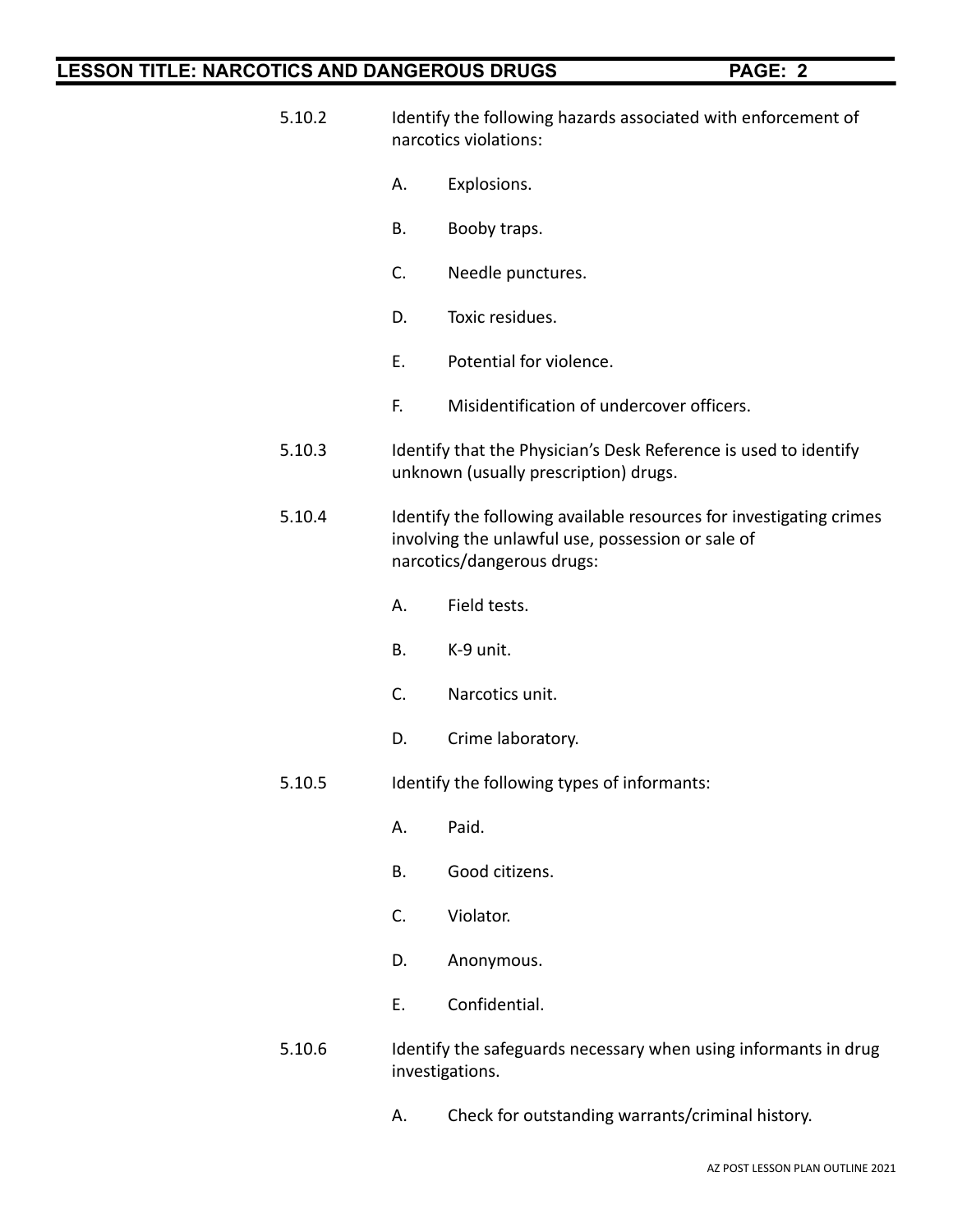- B. Verify and document credibility and reliability of an informant.
- C. Comply with all agency policies and procedures.
- D. Protect an informant's identity and safety.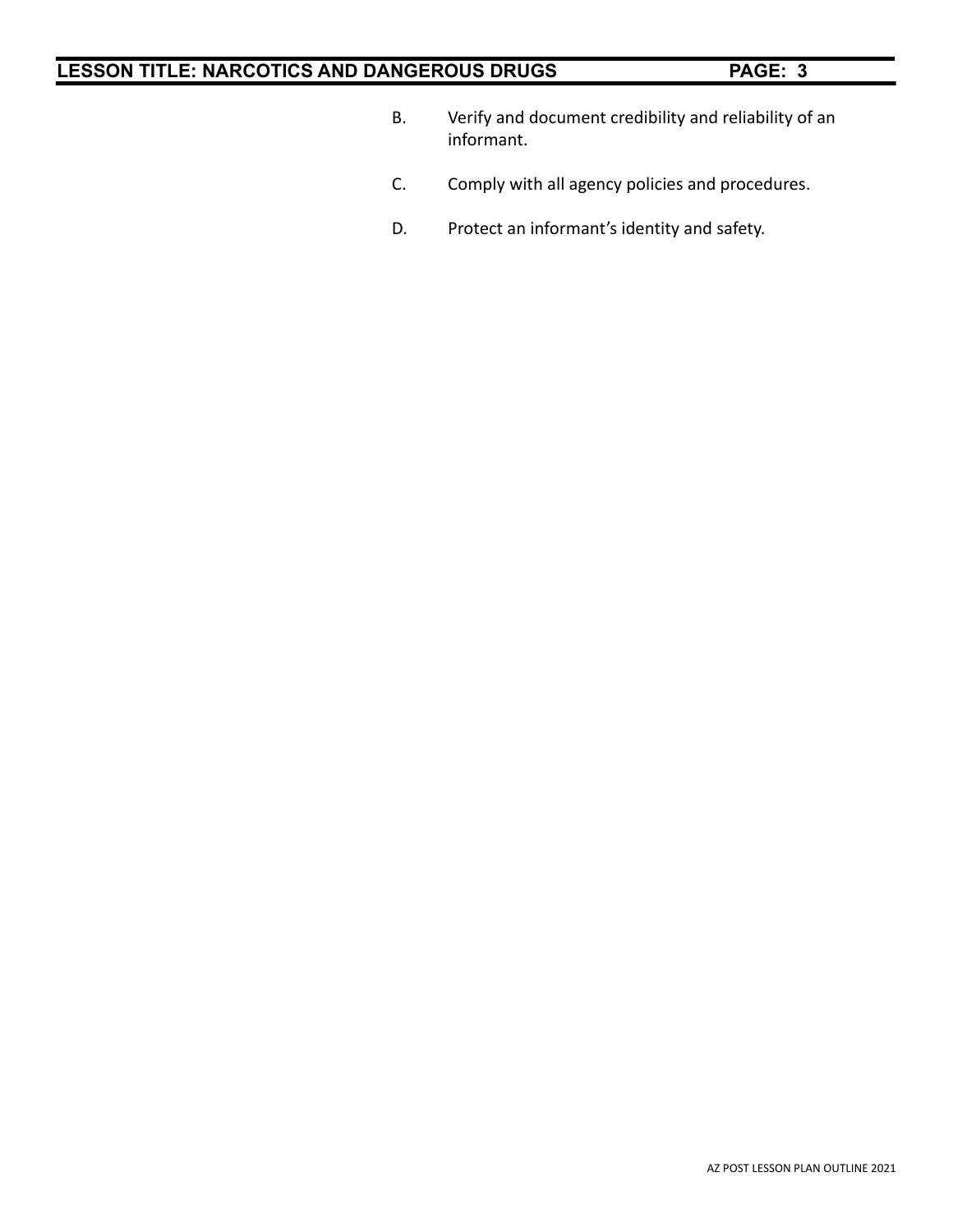| DATE FIRST PREPARED:                                                                                                                                                                                                    | November 1999                                                                                                                                                                                                                                                                                                                                                                                                                    |                                                                                                                                                                                                                                                                                                                                      |  |
|-------------------------------------------------------------------------------------------------------------------------------------------------------------------------------------------------------------------------|----------------------------------------------------------------------------------------------------------------------------------------------------------------------------------------------------------------------------------------------------------------------------------------------------------------------------------------------------------------------------------------------------------------------------------|--------------------------------------------------------------------------------------------------------------------------------------------------------------------------------------------------------------------------------------------------------------------------------------------------------------------------------------|--|
| PREPARED BY:                                                                                                                                                                                                            | Sgt. Don Steinmetz                                                                                                                                                                                                                                                                                                                                                                                                               |                                                                                                                                                                                                                                                                                                                                      |  |
| <b>REVIEWED - REVISED:</b><br><b>REVIEWED - REVISED:</b><br><b>REVIEWED - REVISED:</b><br><b>REVIEWED - REVISED:</b><br>REVIEWED - REVISED:<br><b>REVIEWED - REVISED:</b><br>AZ POST - APPROVAL:<br>AZ POST - APPROVAL: | Sgt. Don Steinmetz<br><b>SME Committee</b><br><b>SME Committee</b><br>Lt. Dave Kelly<br>Sgt. Winfrey/Det. Matt Shay DATE: January 2021<br>AZPOST (DocX)<br><b>Richard Watling</b><br>Lori Wait                                                                                                                                                                                                                                   | DATE: November 2000<br>DATE: April 2002<br>DATE: April 2006<br>DATE: November 2009<br>DATE: December 2021<br>DATE: November 2009<br>DATE: December 2021                                                                                                                                                                              |  |
| <b>INSTRUCTOR REFERENCES:</b>                                                                                                                                                                                           | Fundamentals of Criminal Investigation O'Hara, Drug Enforcement<br>Administration fact sheets, Drugs of Abuse/U.S. Dept. of Justice,<br>Arizona Narcotics Officers' Assoc., Information Bulletin - PCP,<br>P.D.R, Handbook of Narcotics Control by Pace & Styles, Prentice<br>Hall, 1972, Criminal Investigations by Swanson, Chamelin, Territo<br>Licit & Illicit Drugs, Drug Identification Bible by DIB Tim Marnell,<br>1997. |                                                                                                                                                                                                                                                                                                                                      |  |
| <b>CLASS LEVEL:</b>                                                                                                                                                                                                     | Student                                                                                                                                                                                                                                                                                                                                                                                                                          |                                                                                                                                                                                                                                                                                                                                      |  |
| <b>TRAINING AIDS:</b><br>search warrant and handouts.                                                                                                                                                                   |                                                                                                                                                                                                                                                                                                                                                                                                                                  | Chalkboard and chalk Whiteboard and markers, narcotics<br>paraphernalia and movies: Texas Sheriff, Drug User, Recognition,<br>Aunt Julias Cooking, Crack, Samples of Drugs (marijuana, heroin,<br>cocaine, rock cocaine, amphetamine), Field Tests (Marquis & Scott<br>Reagents), current magazine and newspaper articles, copy of a |  |
|                                                                                                                                                                                                                         | http://www.azleg.gov/ArizonaRevisedStatutes.asp                                                                                                                                                                                                                                                                                                                                                                                  |                                                                                                                                                                                                                                                                                                                                      |  |
| <b>INSTRUCTIONAL STRATEGY:</b>                                                                                                                                                                                          | Interactive lecture, instructor demonstration, group discussion<br>and problem solving.                                                                                                                                                                                                                                                                                                                                          |                                                                                                                                                                                                                                                                                                                                      |  |
| <b>SUCCESS CRITERIA:</b>                                                                                                                                                                                                | 70% or higher on a written, multiple-choice examination.                                                                                                                                                                                                                                                                                                                                                                         |                                                                                                                                                                                                                                                                                                                                      |  |
| <b>COMPUTER FILE NAME:</b>                                                                                                                                                                                              | 5.10 Narcotics and Dangerous Drugs                                                                                                                                                                                                                                                                                                                                                                                               |                                                                                                                                                                                                                                                                                                                                      |  |
| DATE RELEASED TO THE SHARE FILE:                                                                                                                                                                                        | May 27, 2022                                                                                                                                                                                                                                                                                                                                                                                                                     |                                                                                                                                                                                                                                                                                                                                      |  |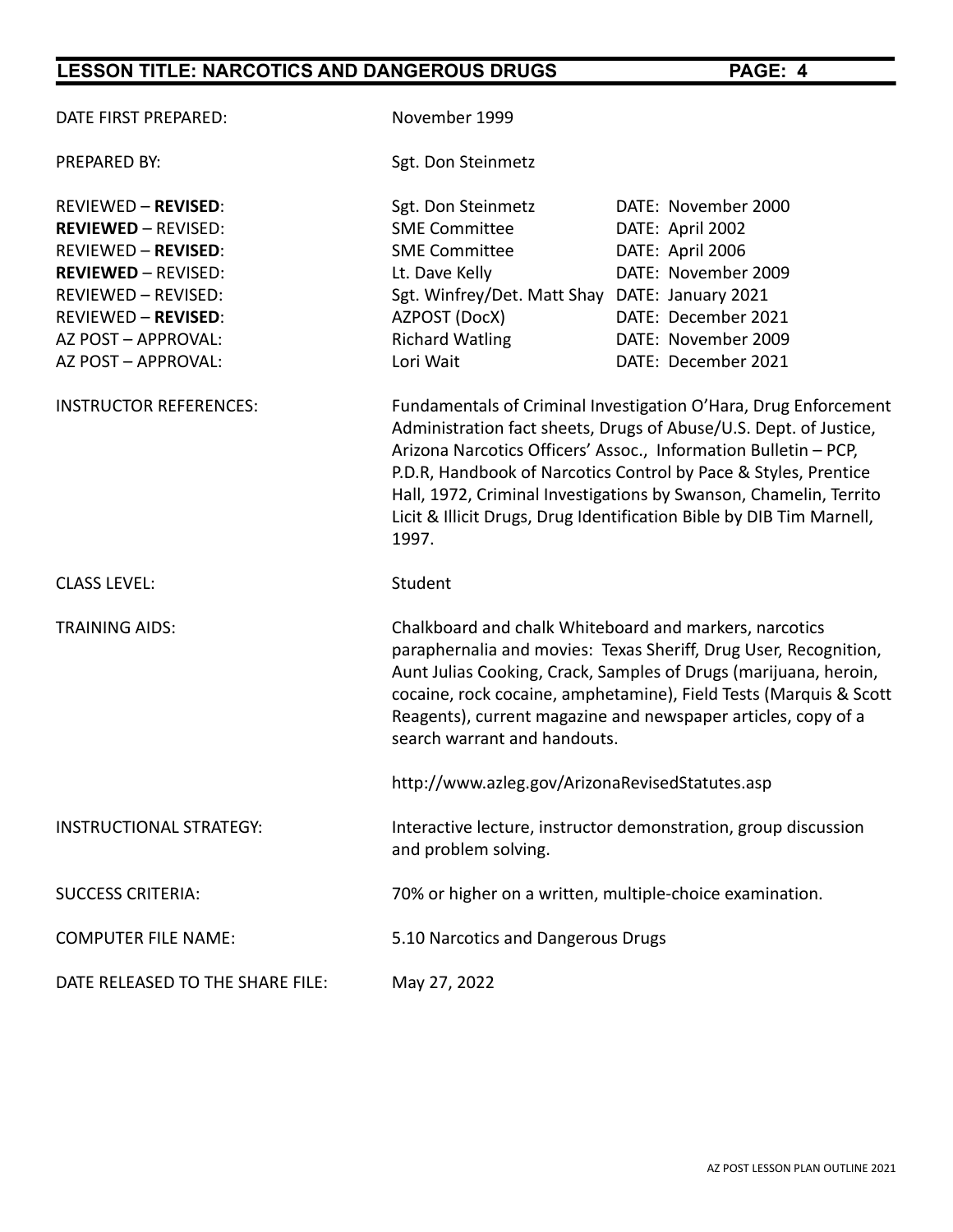#### **I. INTRODUCTION**

- A. Instructor (self) introduction.
- B. Preview of performance objectives.

#### **II. MARIJUANA (CANNABIS SATIVA L)**

- A. Definition:
	- 1. Marijuana is a word used to describe the cannabis plant that contains THC.

**P. O. 5.10.1I**

### B. History:

- 1. Reference to the use of the cannabis plant goes back 6,000 years. Used to make rope and clothing for centuries.
- 2. Have been reported to have medicinal uses during those times as well as today.
- 3. The western civilization accepted the use of marijuana (MJ) for medicinal use in 1839 and used it for over 100 years.
- 4. Cannabis was grown throughout the U.S. until the 1800's for use in rope and clothes. Invention of the cotton gin made cotton easier to cultivate and process.
- 5. In 1937, the Marijuana tax stamp act assessed a tax to doctors, veterinarians and dentists for marijuana usage for medicinal purposes.
	- a. Only non-medicinal, untaxed possession and sale was outlawed.
	- b. The stamp recognized marijuana for medical purposes only.
- 6. The movie "Reefer Madness" (1938) was a method used during the 1930's to educate people on the "horrors" of drug/marijuana use.
- 7. Cannabis was grown to supply hemp fiber during WWII. The fiber was vital for various uses such as fabric for clothing and equipment.
- C. Types of cannabis sativa:
	- 1. Tetrahydra Cannabidiols (industrial/hemp).
		- a. Wild growing or cultivated.
		- b. Does not cause high, contains low THC.
		- c. Used to make rope, clothing and paper.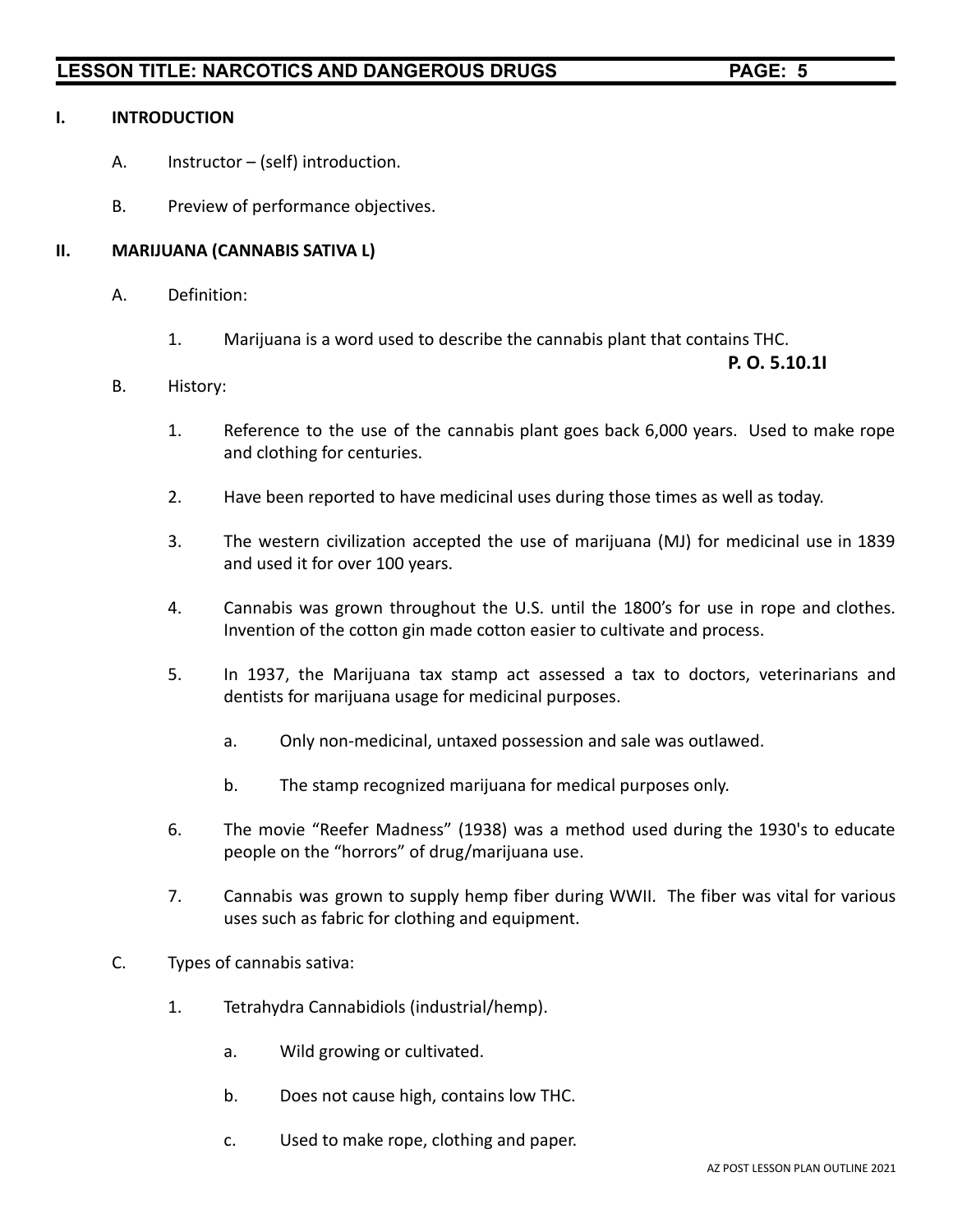- d. There is a push to make commercial cultivation available. Commercial cultivation became federally legal under 2018 Farm Bill for industrial hemp with a THC content under .3%.
- e. There is no visible or readily identifiable difference between legal hemp and marijuana without testing for THC content.
- f. Sometimes used as a cutting agent for illicit marijuana (THC).
- 2. TetrahydroCannabinols (psychoactive).
	- a. Sixty-one (61) identified elements of THC found only in this plant.
	- b. One (1) element being: Lipid soluble (stays in fatty tissues up to 60 days).
	- c. From the Delta 9 THC, the liver generates Hydroxy Delta 9 THC which causes the psychoactive event in marijuana.
	- d. So far, 435 different chemicals have been found in marijuana.
	- e. THC is found nowhere else in nature.
	- f. The THC resin is the gum, sap or liquid secreted from the leaves and tops of the plant.
	- g. The highest content of resin is found in the flowering tops/clusters or "buds."
	- h. The second highest is the leaves, if crushed up together. Individually, the leaves contain less THC.
	- i. THC is not found in the stems or seeds.
	- j. Marijuana contains 3% to 5% THC. Prior to the 1990's marijuana had a THC content of 2% - 3%. As of 2018, marijuana had a THC content of up to 30% in plants and up to 95% in wax and other products.
- D. Description:
	- 1. For the purpose of report writing, marijuana is described as: "A green leafy substance believed to be marijuana."
		- a. Make no conclusory statements regarding any drug found.
		- b. Your lab will make a conclusion on the substance.
	- 2. Marijuana is an annual plant and comes from seeds. Planted usually in March and April.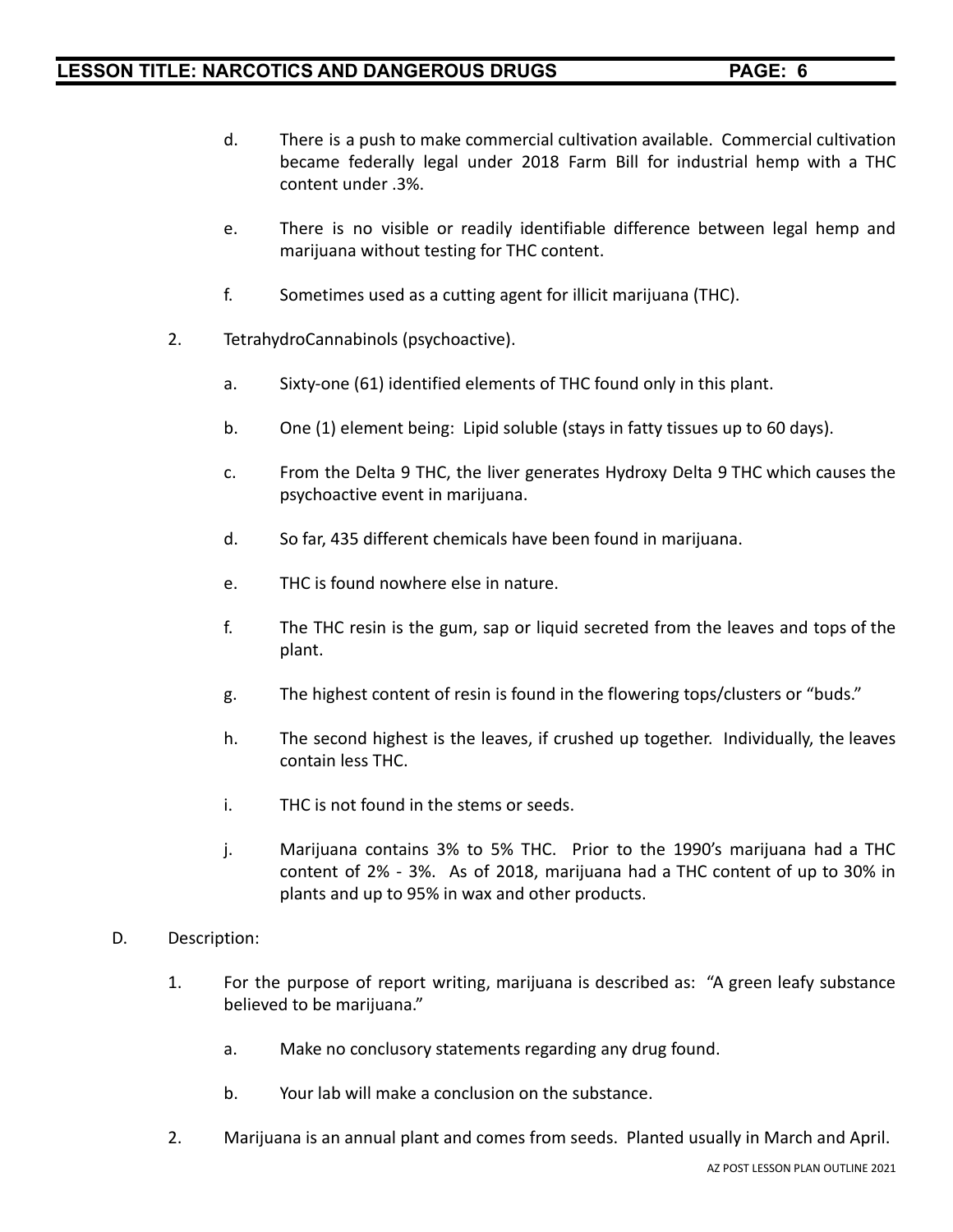- 3. U.S. sources of marijuana:
	- a. The majority of marijuana consumed by users and encountered by law enforcement in the state of Arizona is domestically produced.
	- b. Since the majority of states have enacted a "medical" and/or "recreational" marijuana program, "Mexican Marijuana" seizures have decreased over 80% and Domestic seizures have increased filling the gap. *INSTRUCTOR NOTE: 2020 National Drug Threat Assessment (NDTA)*

https://www.governing.com/archive/sl-oregon-marijuana.html#:~:text=Enough%2 0recreational%20cannabis%20sat%20on,agency%20that%20regulates%20recre ational%20marijuan

- c. Deviation of legally grown domestic marijuana is becoming a concern for Law Enforcement. Oregon alone produces more than 6 times the amount of marijuana the state can consume each year.
- 4. With the right conditions the plant will grow almost anywhere.
- 5. The marijuana leaf: (show and example)
	- a. The leaves grow in odd numbers (3, 5, 7, 9, 11).
	- b. They are pointed at both ends.
	- c. They have serrated or saw-toothed edges.
	- f. The main vein is toward the top.
- 6. Marijuana seeds.
	- a. Elliptically shaped (like a football).
	- b. They are light to dark brown in color.
	- c. They have encircling ridges and laced markings on the surface.
- E. Hydroponics or indoor/outdoor growing.
	- 1. A lot of plants that officers will come into contact with will be in dark closets, rooms of homes, backyards, sheds, etc.
	- 2. It takes approximately three (3) to five (5) days for germination of the seed.
	- 3. The plant is impotent until it is 18" tall.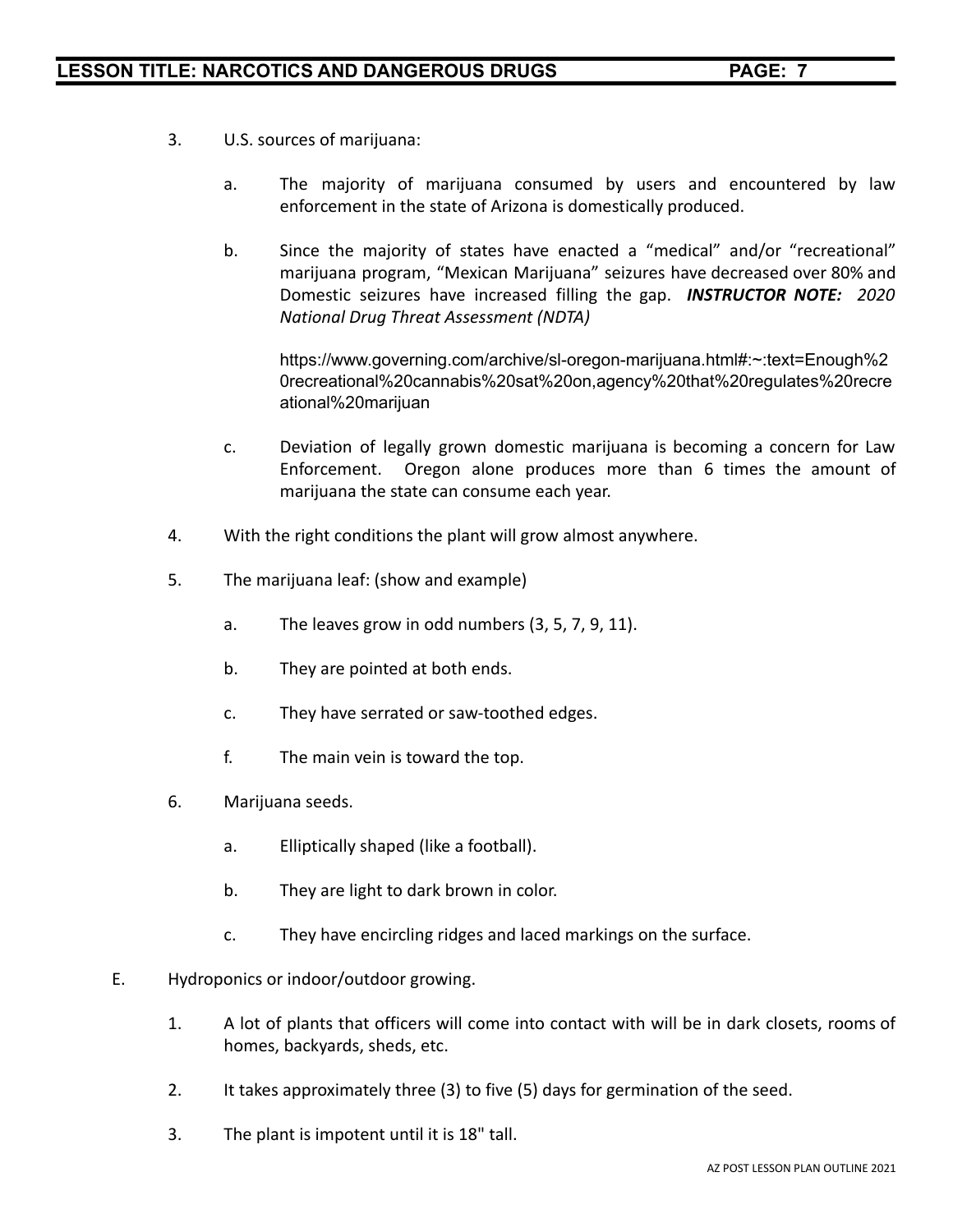- 4. Grows from three (3) to 26 feet before being harvested.
- 5. Each marijuana plant can easily produce 2 pounds of marijuana.
- 6. Both male and female plants produce the resin (THC). Male plants do not produce seeds.
- F. Signs of marijuana cultivation:
	- 1. Fluorescent or metal halide lights.
	- 2. Sodium vapor lights.
	- 3. Hydroponics growing systems (i.e., PVC pipes, pots, large water jugs, etc.).
	- 4. Organic potting soil or, for hydroponics, rock wool, lava rock, gravel, etc.
	- 5. Humidifiers.
	- 6. Books on hydroponics systems (e.g., High Times) have ads.
- G. Effects and uses.
	- 1. Medical uses:
		- a. Scientific research, MS, cancer, AIDS, etc.
		- b. Used for treatment of glaucoma and chemotherapy to assist in getting an appetite.
		- c. Marinol is a prescribed drug with THC.
	- 2. Method of use:
		- a. Mostly smoked.
		- b. Sometimes ingested orally.
			- i. Tea, brownies, cookies and salad.
			- ii. The effect takes longer to obtain when eaten.
	- 3. Paraphernalia: Rolling papers, pipes, bongs, roach clips, sockets, coke cans, etc. Taken alone this may not be a crime or probable cause.
	- 4. Packaging: Baggies, film canisters, pound bags, bales, face containers, etc.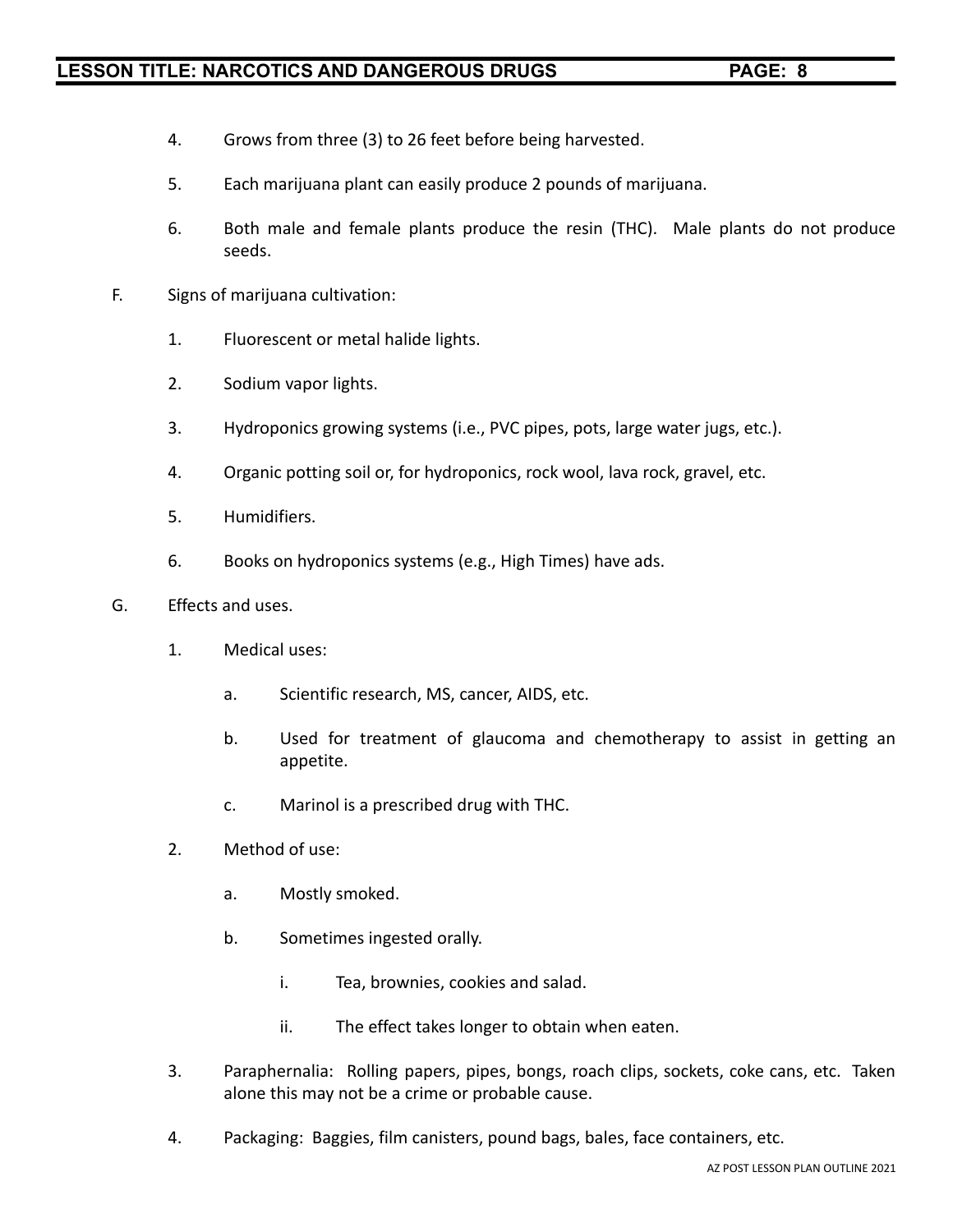- H. Effects:
	- 1. Onset of effect occurs within five (5) to 10 minutes and high lasts approximately two (2) to four (4) hours. Depends on how much is used.
	- 2. Not physically addicting.
	- 3. The person may become psychologically addicted.
	- 4. Reduces motor coordination and impairs judgment.
	- 5. Psychological effects:
		- a. Euphoria.
		- b. Relaxed inhibitions.
		- c. Increased appetite.
		- d. Reactions like intoxication.
		- e. Mood changes.
		- f. May hallucinate.
		- g. Distortion of time and space.
		- h. May exhibit unpredictable and disoriented behavior.
	- 6. Physical observations:
		- a. Smell the smoke. It clings to everything (e.g., hair, clothes or inside closed areas such as cars and houses).
		- b. Red eyes and dilated pupils (commonly referred to as smokers' eyes).
		- c. Increased heartbeat and respiratory rate.
		- d. Intoxication symptoms.
		- e. Has a calming effect, usually docile.
		- f. Occasionally, feelings of sudden anxiety and panic.
- I. Slang terms associated with marijuana use: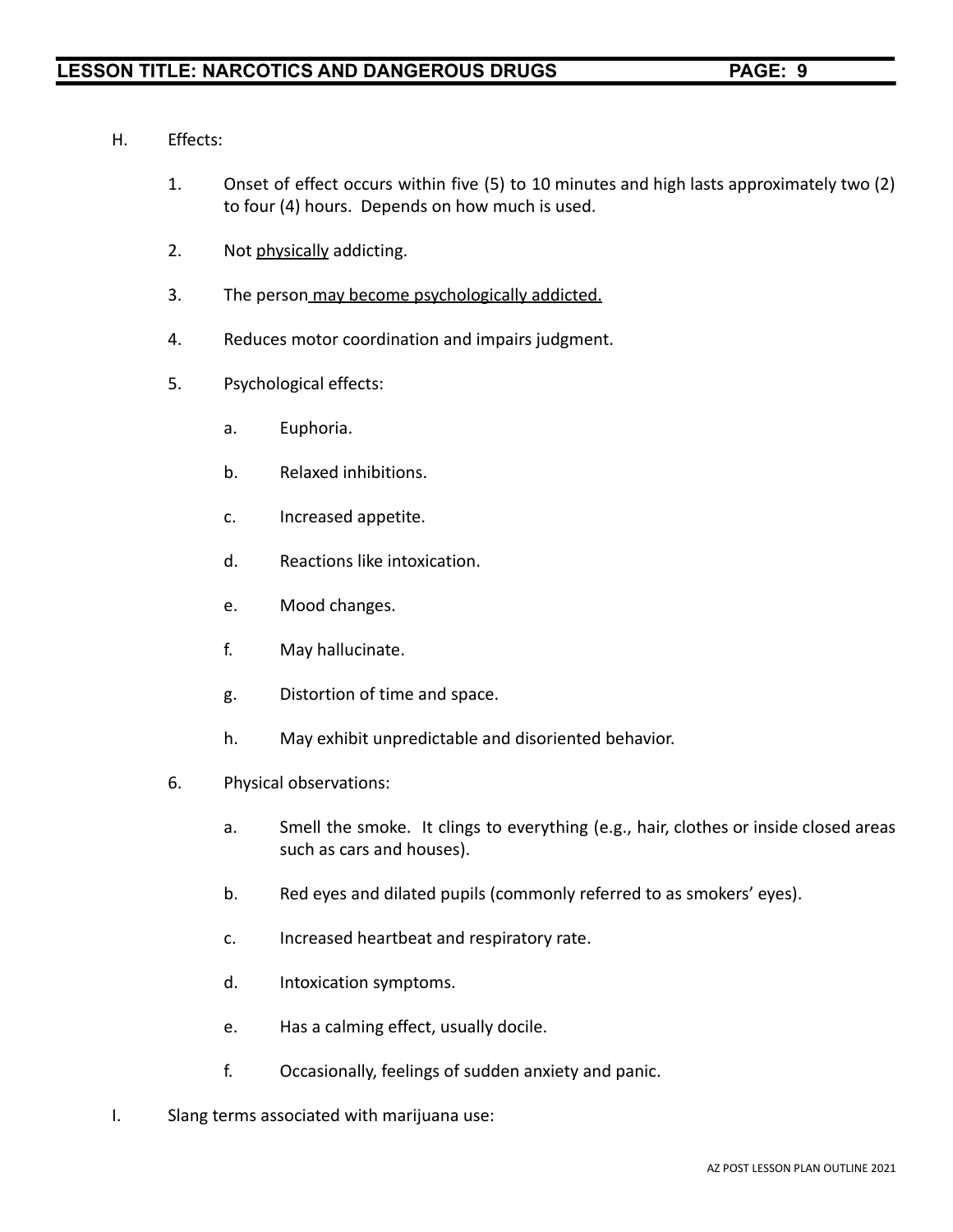- 
- 1. Joint (cigarette), roach pipe, bong, "shotgun," 4:20, grifa, mota (Mexican slang), grass, weed, stash (slang for hidden drugs), buds (tops of plants), etc.
- 2. Blunt: A hollowed-out cigar with marijuana inserted inside.
- J. Field test and experience.
	- 1. The current field test for marijuana is the Duguenous test to be administered by certified personnel only. This tests the presence of THC in marijuana but does NOT quantify the THC content. THC content should be quantified by a lab.
	- 2. Experience to ID marijuana by:
		- a. Sight.
		- b. Smell.
	- 3. Your knowledge of its uses was learned at the academy in a drug enforcement class that was hours long.
	- 4**. Never taste** any drug as part of your PC to make an arrest.
	- 5. Do not list your prior experiences as a civilian (unless as an expert in the field).
	- 6. it is listed in your report as "a green leafy substance believed to be marijuana." (reminder)
- K. Cost.
	- 1. Current Street prices. (Instructor)
- L. Legalization.
	- 1. Proposition 203 legalizing marijuana for medicinal purposes was passed by Arizona voters in November of 2010.
		- a. Under Proposition 203, a person with a valid medical marijuana card may possess up to 2.5 ounces of marijuana or concentrate. *INSTRUCTOR NOTE: Discuss the challenges with mixtures and preparations.*
		- b. Marijuana may not be smoked in a public place.
		- c. Marijuana must remain secured and inaccessible to children.
		- d. If a patient is at least 25 miles away from an approved dispensary and their card authorizes them to cultivate, a patient may cultivate up to 12 plants in a secured, locked facility.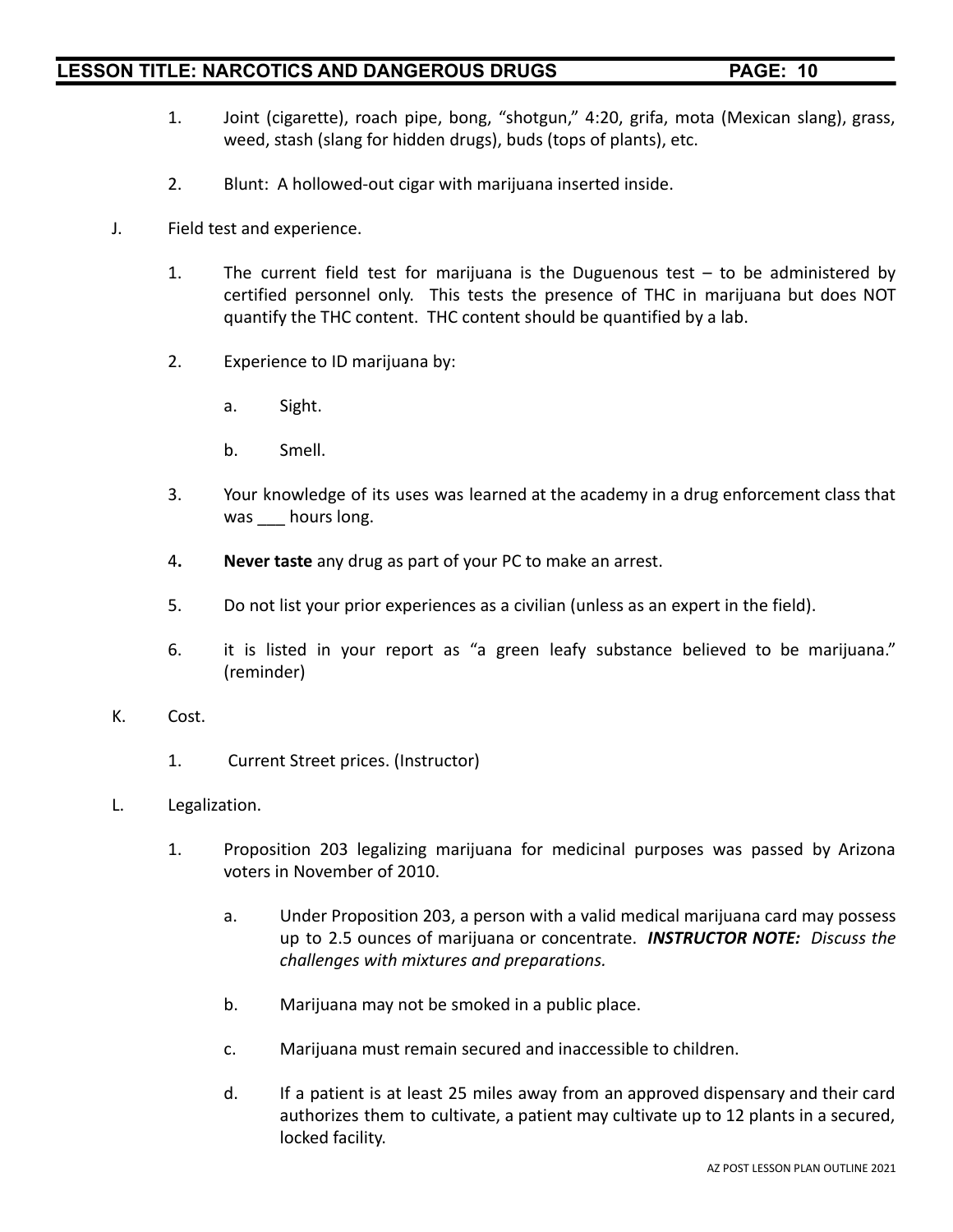- e. Additional allowances are made for persons designated as "Caregivers".
- 2. Proposition 207 legalizing recreational marijuana for adults over 21 years of age was passed by Arizona voters in November of 2020.
	- a. Under Proposition 207, adults age 21 and older may possess up to one ounce of marijuana of which no more than 5 grams may be marijuana concentrate.
	- b. Marijuana may not be smoked in a public place.
	- c. Marijuana must remain secured and inaccessible by children.
	- d. Possession of marijuana by minors OR in an amount over one ounce but less than 2.5 ounces, of which less than 12.5 grams is marijuana concentrate, became a petty offense.
	- e. Possession of marijuana over 2.5 ounces or over 12.5 grams of marijuana concentrate (not including food products) are not protected and may be charged under ARS 13-3405.A.
	- f. Most marijuana violations became civil infractions or petty offenses until the 3rd offense.
	- g. There is currently no tracking system to determine what number of offenses a suspect is on.
	- h. No charges for any drug paraphernalia used for marijuana (ARS 13-3415) covered under Proposition 207, even if amounts are outside the limits UNLESS the drugs are found to be for sale.

### M. Burn.

- 1. The instructor will arrange, through the appropriate bureau of respective department sources, to have marijuana brought and burned in the classroom so students will become familiar with its smell.
- N. Penalties.
	- 1. Civil, Petty Offense, Misdemeanor or Felony classifications vary from Class 2-6 depending on the age of the offender and the weight of the marijuana and concentrate involved.
	- 2. A.R.S. §§13-707(b) and 13-3405.

#### **III. HASH (HASHISH)**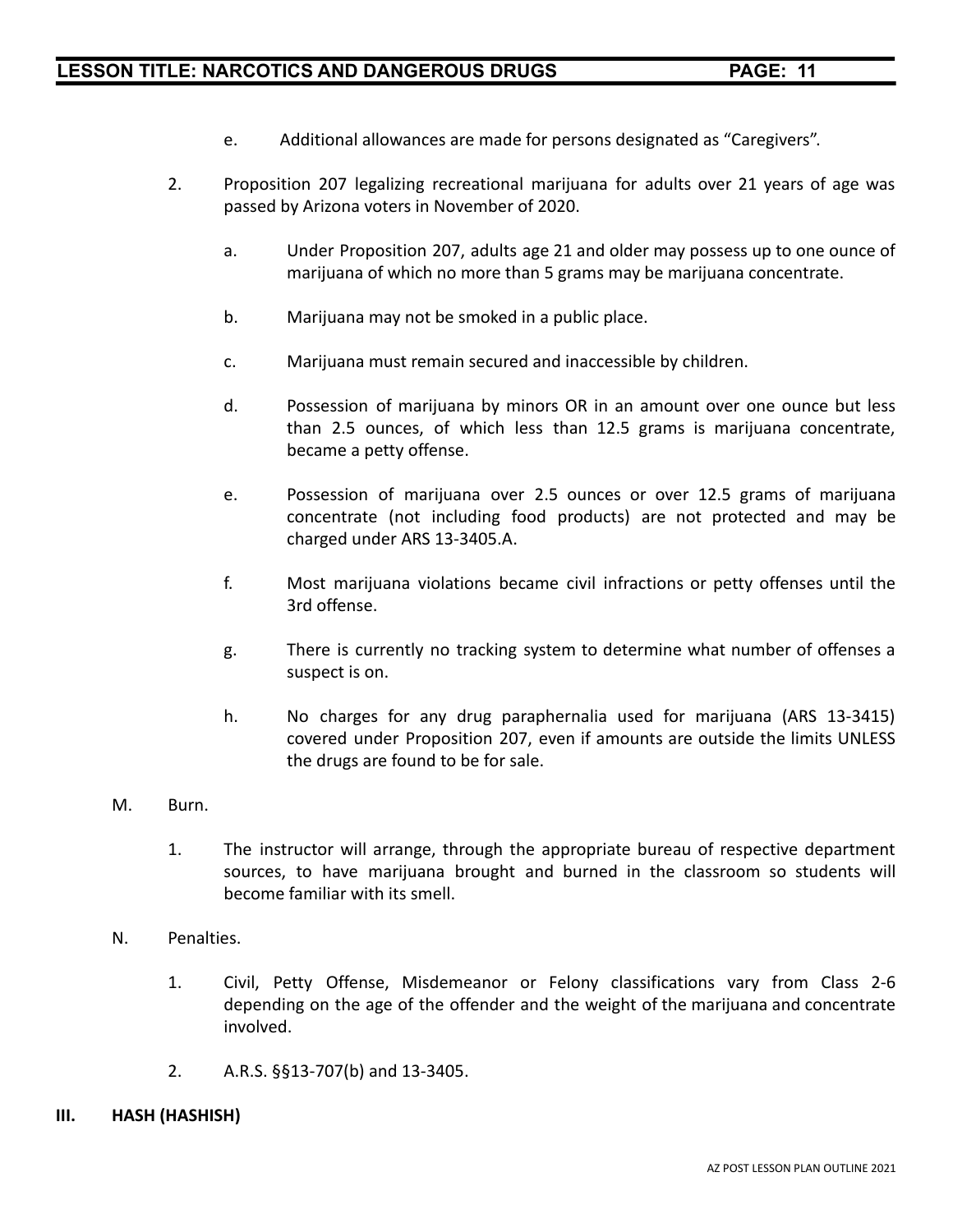- A. Hash or Hashish is a consumable product that is created from the extracted resin of the genus cannabis plant.
- B. Hash can be extracted through a number of different methods. *INSTRUCTOR NOTE: Instructor should discuss current extraction methods.*
- C. Characteristics of hash:
	- 1. Dark brown to green in color.
	- 2. Smells like marijuana.
	- 3. It is a hard and cakey substance.
	- 4. The THC content ranges from five (5)% to 12% (much stronger than marijuana).
- D. Use: Hash is smoked in a small pipe with a screen in the larger hole so that the user does not inhale the hash.
- E. Current street prices. (Instructor)
- F. Hash or Hashish is defined as "Cannabis", a Narcotic Drug under A.R.S. 13-3401.

#### **IV. HASH OIL**

- A. Hash oil is the liquid concentrate of THC produced by using a solvent to drain the THC from the cannabis plant.
- B. Hash can be extracted through a number of different methods. *INSTRUCTOR NOTE: Instructor should discuss current extraction methods.*
- C. Characteristics:
	- 1. It is dark and thick like molasses.
	- 2. It smells like marijuana.
	- 3. Its content of THC is between 20% and 65% with the purity of the final product depending on the sophistication of the equipment used.
		- a. Because of its extraordinary potency, one (1) drop of hash oil can produce a high.
		- b. Hash oil is sensitive to light and heat.
- D. Uses:
	- 1. Commonly smoked in commercially available vape cartridges.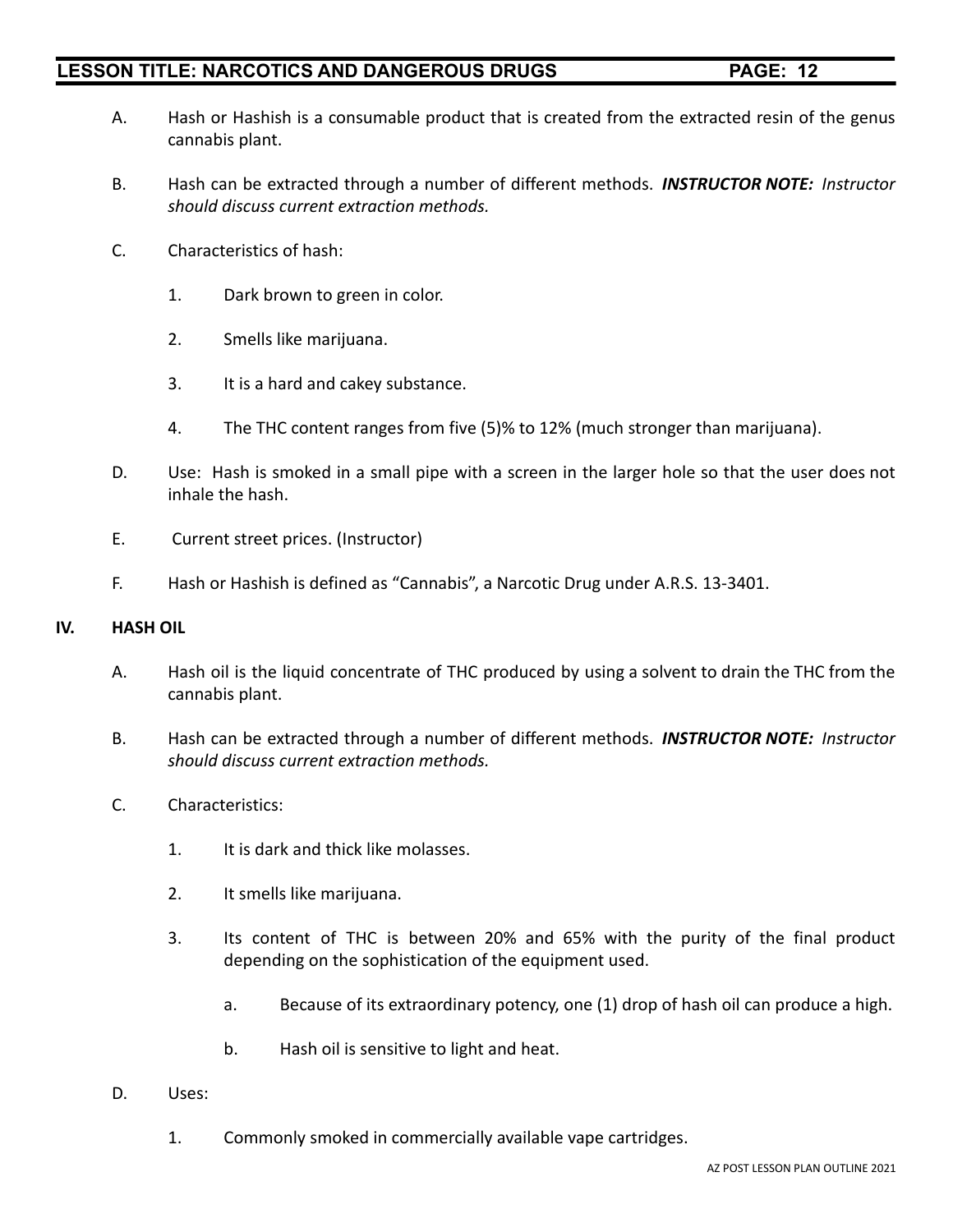2. A drop of the oil may be placed on a cigarette (regular or marijuana).

### **V. OPIATES AND OPIOIDS**

- A. Opiates are naturally occurring opioids that are derived from opium poppy. Opioids are synthetic and semi-synthetic opioids that are created in a laboratory environment.
	- 1. Opiates
		- a. Morphine.
		- b. Heroin.
		- c. Codeine.
		- d. Opium
	- 2. Opioids
		- a. Oxycodone (Percodan)
		- b. Hydrocodone (Vicodin)
		- c. Fentanyl (Sublimaze) 100x stronger than Morphine
		- d. Carfentanil (10,000x stronger than Morphine
		- e. Fentanil
		- f. Hydromorphone (Dilaudid)
		- g. Hydromorphine (Dilaudid).
	- 3. All of the drugs listed are:
		- a. Central nervous system depressants.
		- b. Physically addicting.
	- 4. Of the listed drugs of the opiate family, the one (1) with no legitimate use in the U.S. is heroin, outlawed in 1924.
- B. History of the opiates:
	- 1. Opium was used for medicinal purposes for over 9,000 years.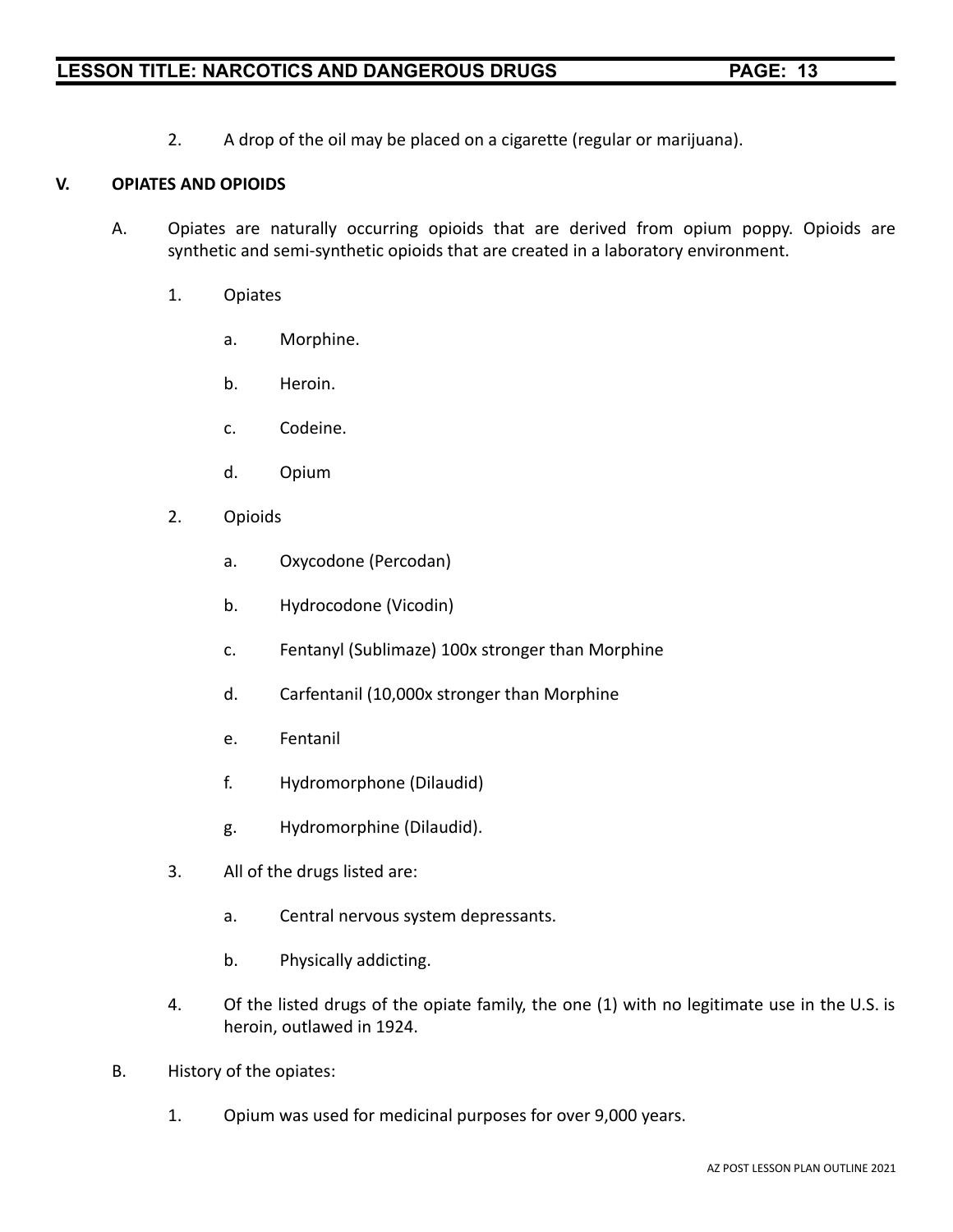- 2. Egypt 2,400 years later, recorded the first medicinal use. It was used to quiet crying children and was used in such fashion until 100 years ago.
- 3. Arabs introduced opium to India and China over 1,000 years ago.
- 4. In the 1800's in the U.S., opiates such as opium and phosphine were used in many medications, i.e., laudanum (opium/spices/wine).
- 5. The Harrison Act of 1914 regulated the use of narcotics and marijuana except for medical use by doctors, veterinarians, pharmacists, importers and manufacturers.

#### C. Opium.

- 1. Opium is obtained by cutting the pod of the poppy plant.
	- a. When the milky white poppy juice is exposed to air, it darkens to a blackish brown and thickens.
	- b. This is then harvested.
- 2. A small amount of legal opium is used in the U.S. to produce morphine and other medications containing opiates.
- 3. Raw opium may be smoked.
- 4. Growth and import places:
	- a. Golden Crescent area (Afghanistan, Pakistan and Iran).
	- b. Golden Triangle area (Burma, Laos and Thailand)
	- c. Mexico, Guatemala and Columbia (Mexico is the main supplier of southwestern United States' heroin).
- D. Morphine.
	- 1. Morphine is obtained from opium through a process which isolates the principal opium alkaloid.
	- 2. Ten (10) pounds of raw opium is used to make one (1) pound of morphine.
	- 3. A German pharmacist, F. Serturner, first isolated the porphium alkaloid in 1803 and later named it morphine after the Greek god of dreams, Morpheus.
	- 4. Used in the civil war to treat wounds. After the war, many were addicted to morphine.
	- 5. Legitimate uses: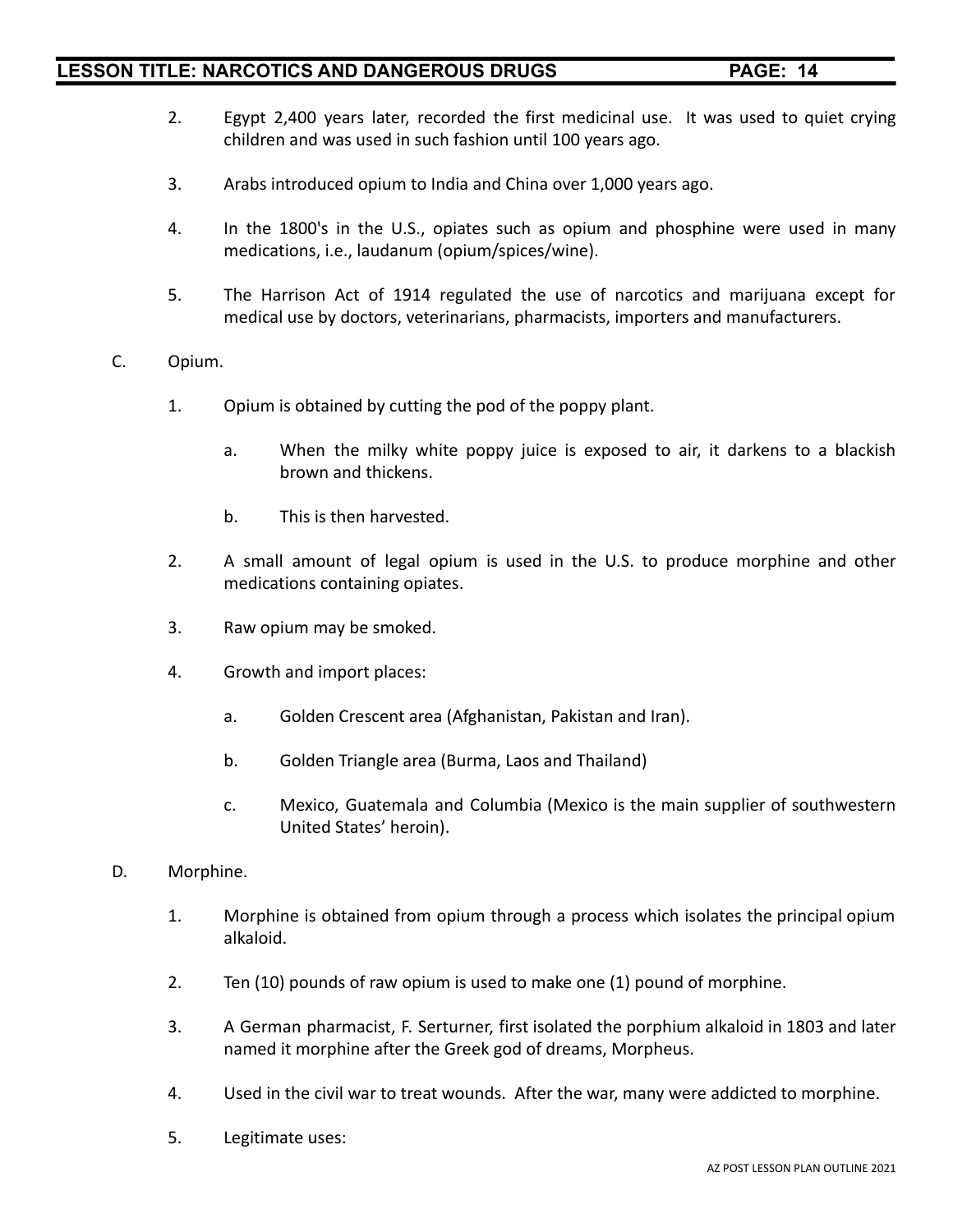- a. As a painkiller.
- b. Most commonly used through injection and tablet form.
- 6. Abuse problems:
	- a. Physical and psychological dependence.
	- b. Symptoms like that of heroin abuse (to be explained later).
	- c. There are physical withdrawal problems when trying to stop usage.

#### E. Heroin. **P. O. 5.10.1G**

- 1. A chemist, C.B. Wright discovered heroin in 1874 when he boiled morphine and acetic acid for several hours.
- 2. Originally developed to cure morphine dependence, but found to be 10 times stronger and more addicting.
- 3. Heroin became very popular by 1910 by morphine addicts because of the better "high."
- 4. Also became very popular with organized crime, because heroin was in a powder form and morphine was in sealed ampoules, cubes and tablets. Heroin was easy to adulterate to make a profit.
- 5. The Harrison Act of 1914 limited heroin use in the United States, but the use was made illegal to produce in 1924. Complete outlaw of possession and use occurred in 1956.
- 6. Heroin is not manufactured legally or commercially and has no legitimate use in the United States.
- 7. Description: Color varies based on the demand of the customer. Depending where it originates.
	- a. White (powder): Generally, the white heroin found in Arizona is simply purified brown heroin.
		- i. Commonly referred to as "China White" due to the preference of white colored heroin by users in Asia.
		- ii. The white heroin most commonly seen here in Arizona is manufactured by Mexican based criminal organizations.
		- iii. White heroin can cost more than the other colors of heroin due to the fact it is more refined.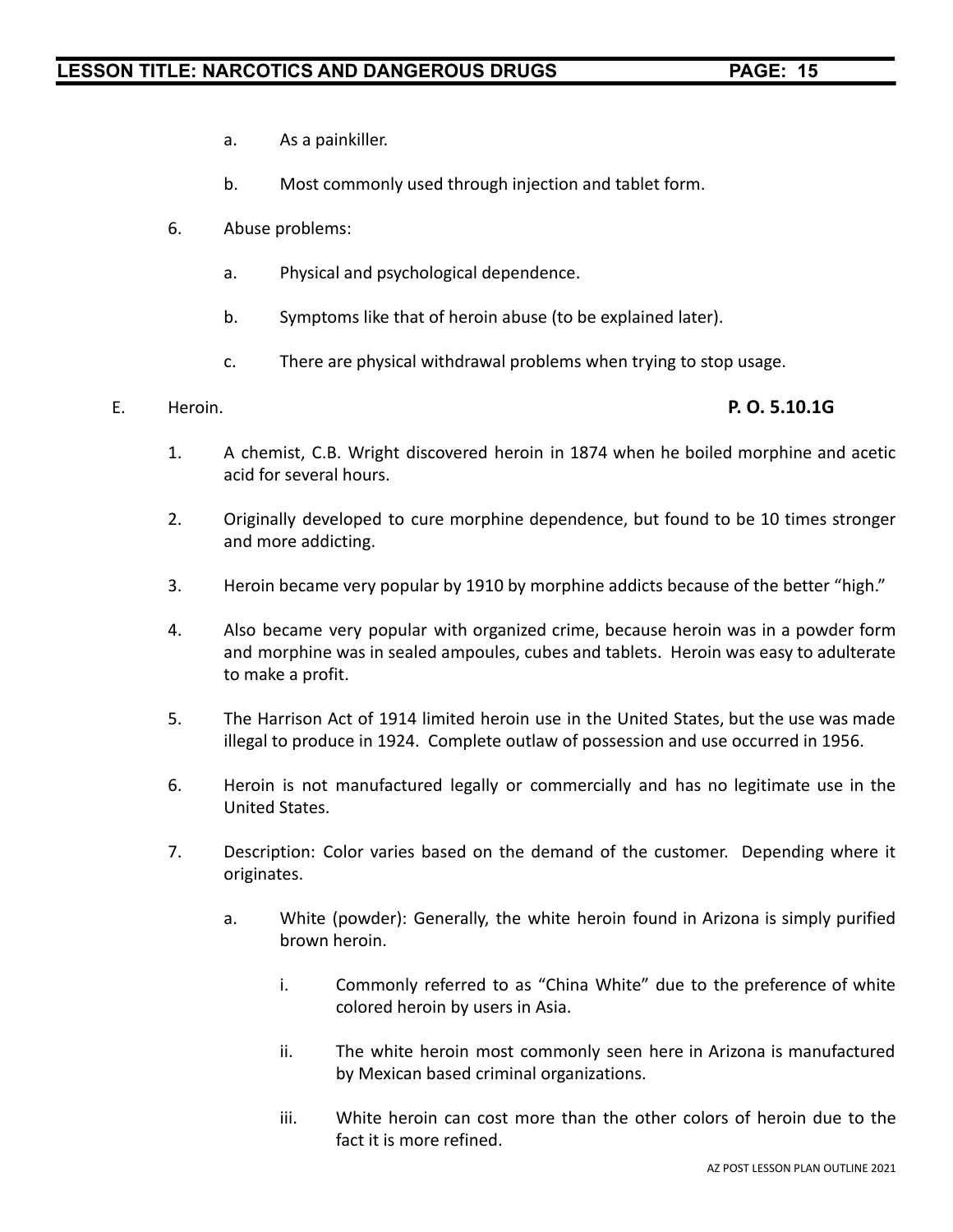- b. Brown-powder. Most commonly manufactured by Mexican based criminal organizations.
	- i. Brown heroin is a "base" rather than a "salt" causing it to be more difficult to dissolve in water.
	- ii. Brown heroin is less pure than white heroin making it less potent at the same quantities.
	- iii. Brown heroin burns at lower temperatures than white heroin, making it ideal for smoking.
- c. The most common form of heroin in the southwest is Mexican "black tar" heroin.
	- i. Black tar heroin is a crudely processed form of heroin illegally manufactured in Mexico.
	- ii. Black tar heroin starts out pliable but as it is exposed to air it "dries" out and may appear similar to obsidian glass.
	- iii. Black tar heroin is usually dark brown in color and resembles tootsie roll candy, hence the term "tootsie roll heroin."
- 8. Heroin smells like vinegar.
- 9. Heroin is sold in: Glassine paper, aluminum foil, balloons or just a piece of plastic bag (i.e., Circle K bag). Explain plastic tear off.
- 10. By the time heroin reaches the addict, it has been adulterated considerably and can range in purity from one (1)% to 602% heroin.
- 11. Heroin is water soluble. (Sometimes lemon juice is used when being cooked for injection.)
- F. Fentanyl
	- 1. Created by Paul Janssen in 1960 and approved for medical use in the United States in 1968.
	- 2. Approximately 100 times more powerful than morphine.
	- 3. Commercially available in the form of transdermal patches or lollipops.
	- 4. Frequently found in "mimic" pill form created in clandestine labs utilizing a pill press.
		- a. Blue, green and orange M / 30 tablets.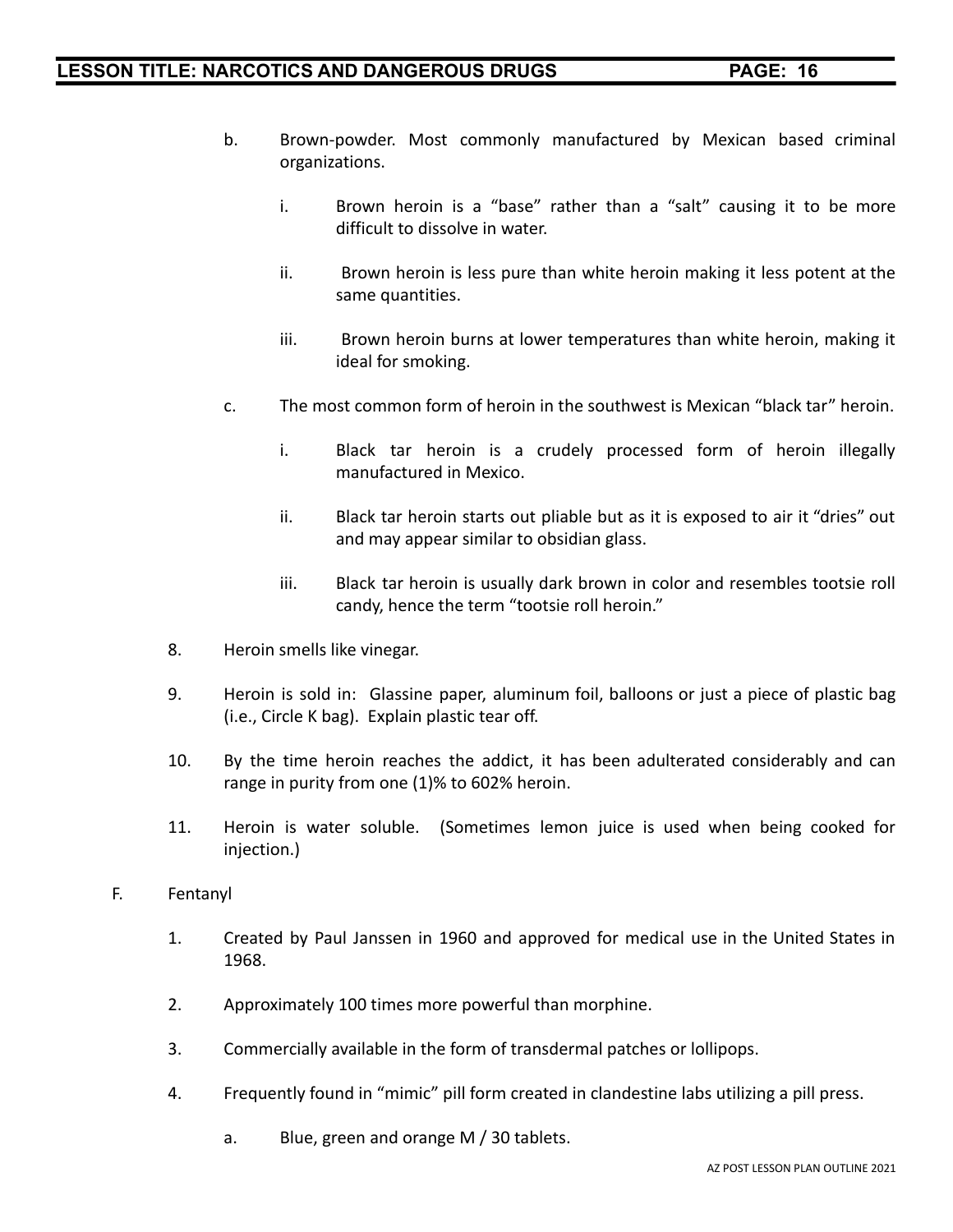- b. Xanax style quartered "bars" that may or may not have markings.
- c. Surface of the tablets may have a porous, non-uniformed appearance.
- d. Tablets may crumble easily.
- e. May also be found in white powder form.
- f. Lethal dose is 2 milligrams.
- g. Common cause of overdose to officers accidentally exposed.
- h. Narcan may be used to reverse the effects, however immediate medical attention is necessary.
- i. A fraction of a single pill may contain a lethal dose. "1 pill can kill".
- G. Methods of use (heroin and fentanyl):
	- 1. Intravenous Injection. (Slamming or "Shooting Up")
	- 2. Subdermal: Between layers of skin (skin popping).
	- 3. Snorting (powder).
		- a. Sniffed through the nose.
		- b A.K.A. "snorting."
	- 4. Smoking/inhaling.
		- a. Called "chasing the dragon."
		- b. Heating the drug on tin foil or spoon and inhaling the vapors by use of a straw.
		- c. Most common form of Fentanyl use.
		- d. Reported to be very addicting.
- H. Street terms for heroin:
	- 1. Most common:
		- a. Chiva or negra (Mexican slang).
		- b. Black.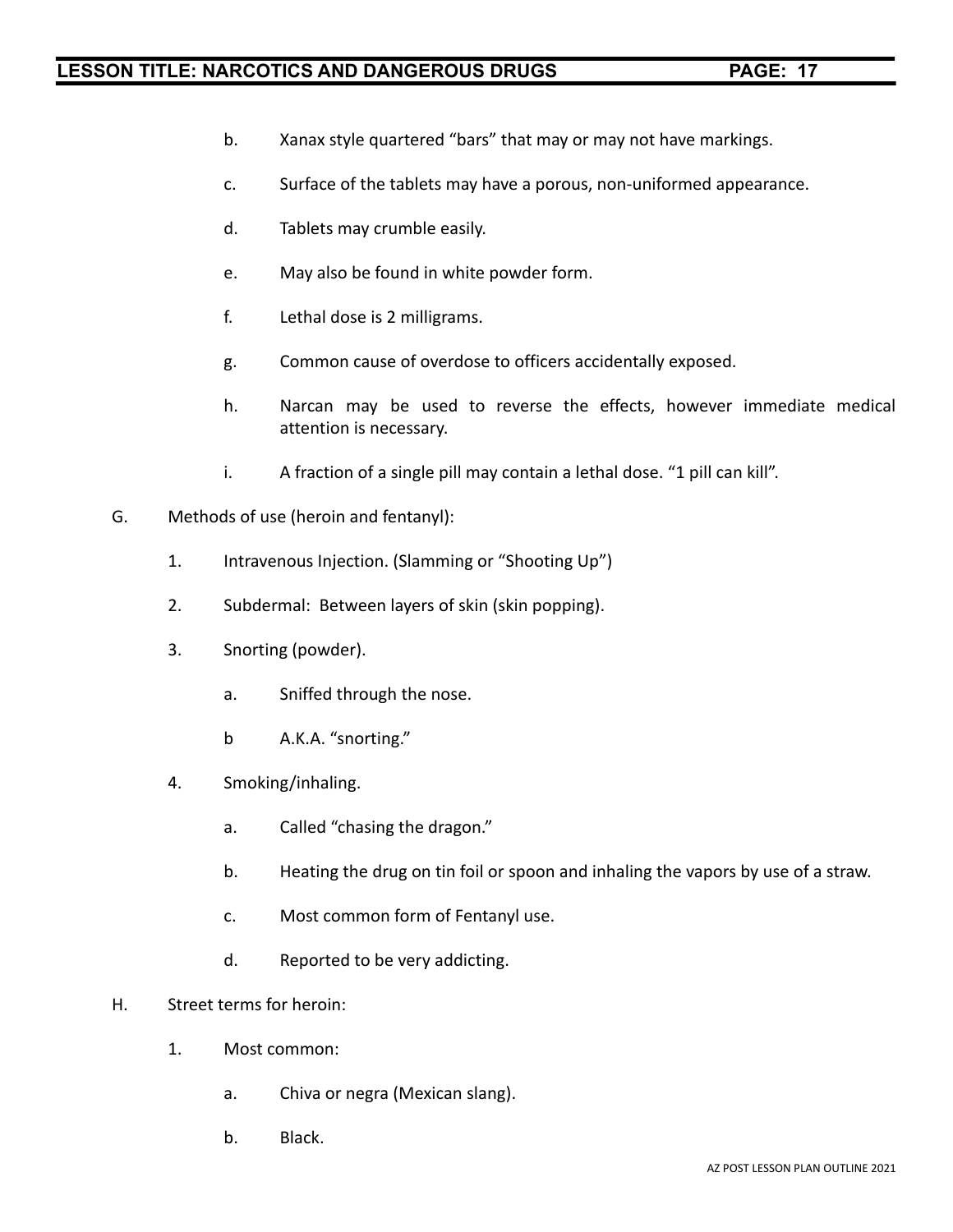- 2. Others used: Speedball (heroin-cocaine), chasing and basing (smoked with crack), junk, stuff, "H," smack, dope, skag, horse, shit, thing, tootsie or china white.
- I. Street terms for fentanyl.
	- 1. Most common:
		- a. "Blues". (referring to blue M30 pills)
		- b. Fent, Fenty.
- J. Effects on users:
	- 1. Physical addiction and dependence.
	- 2. Tolerance (user needs more each time to get the same high). Users lose tolerance when sober and will often overdose during relapse due to using the same amount they had previously built a tolerance to.
	- 3. The user gets a "rush" when heroin hits the heart after taking.
	- 4. The user will often fall asleep involuntarily. Said Referred to as "be on the nod."
	- 5. Symptoms:
		- a. Drowsiness/euphoria/disorientation.
		- b. Lowered pulse and respiration.
		- c. Itchy nose/skin.
		- d. Slurred speech/dry mouth.
		- e. Impaired coordination.
		- f. Depressed reflexes.
		- g. Constricted (pin-pointed) pupils.
		- h Loss of appetite.
		- i. Constipation.
	- 6. The "high" lasts three (3) to six (6) hours.
	- 7. Withdrawals (physical):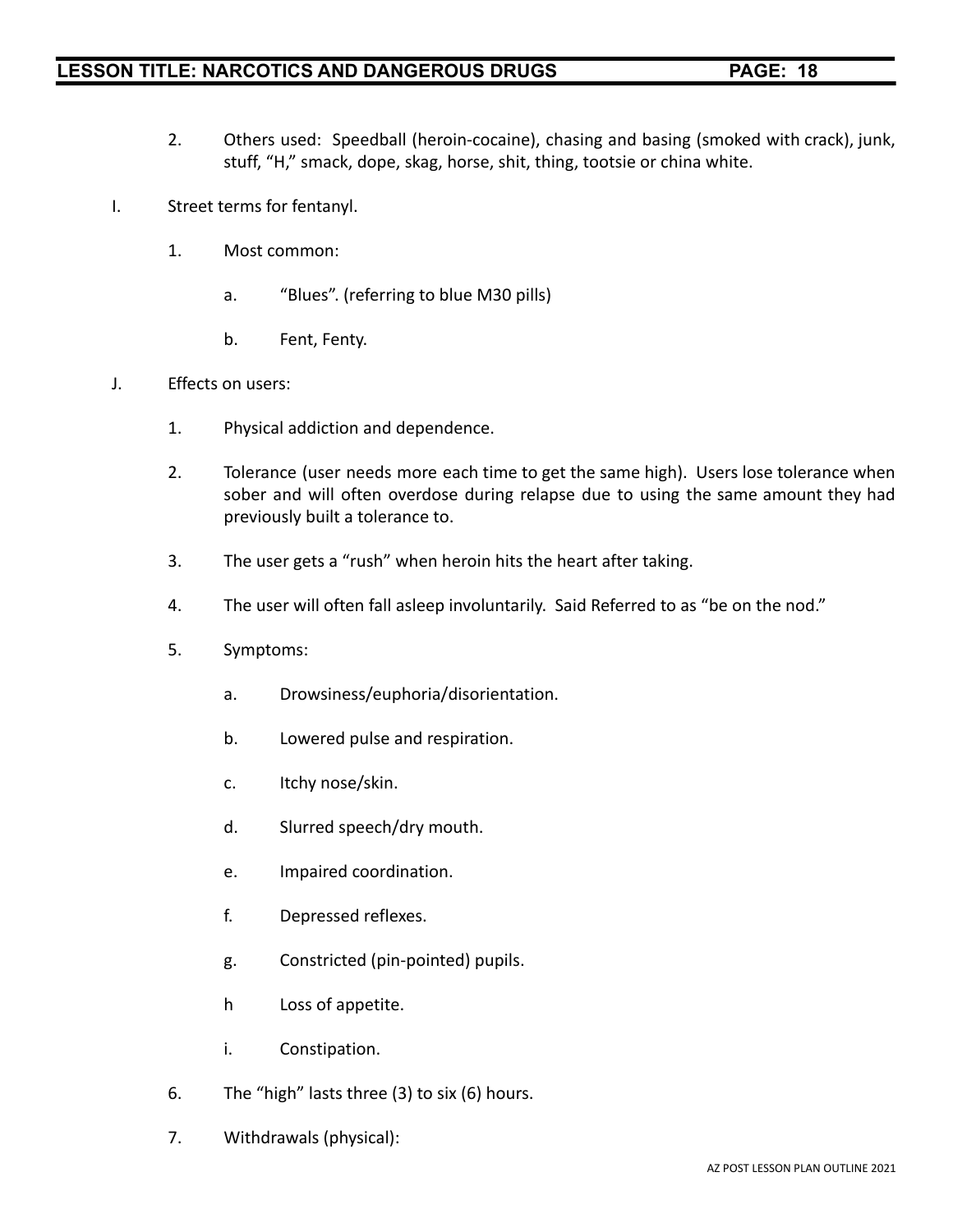- a. Symptoms begin eight (8) to 12 hours after the last dose.
- b. Peak at 36 to 72 hours.
- c. Total time of withdrawal is said to be five (5) to 10 days, usually disappearing entirely within 10-14 days.
- d. The effects of withdrawals:
	- i. Irritability.
	- ii. Insomnia.
	- iii. Nausea.
	- iv. Cramps (ABS).
	- v. Diarrhea.
	- vi. Anxiety.
	- vii. Depression.
	- viii. Panic.
	- ix. Dilated pupils, runny nose and eyes.
	- x. Confusion.
	- xi. Muscle tremors.
	- xii. Sweating.
- 8. Overdose:
	- a. Slow and shallow breathing.
	- b. Clammy skin.
	- c. Convulsions.
	- d. Coma.
	- e. Possible death.
- 9. The drug used to revive overdose victims is Naloxone (Narcan) which is available in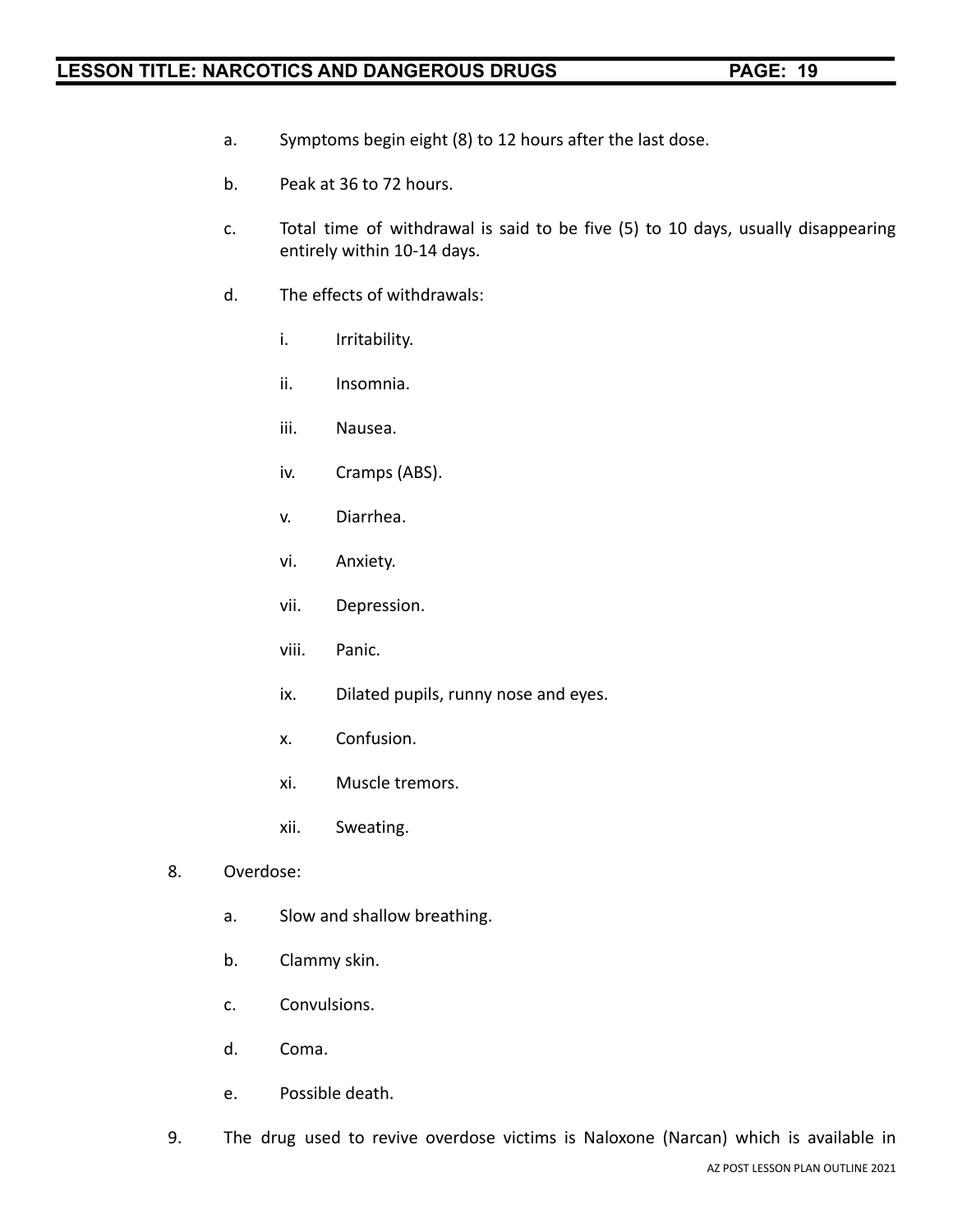injection or nasal spray.

- a. Naloxone TEMPORARILY breaks the bond between the opioid receptors and the opioid itself.
- b. Multiple doses of Naloxone may be necessary depending on the exposure.
- c. Immediate medical care is necessary when using Naloxone. If the Naloxone wears off prior to the body metabolizing the opioid and the opioids will again bond to the receptors and the victim will return to an overdose state.
- K. Adulterants (cuts also referred to as being "stepped on").
	- 1. Used to add bulk and thus increase profits.
	- 2. Lactose.
	- 3. Quinine.
	- 4. Powdered milk/vitamins.
	- 5. Cocoa mix/brown sugar.
	- 6. Chocolate milk powder.
	- 7. Anything close in color that is water soluble.
- L. Paraphernalia:
	- 1. Slang: Kit, rig, outfit, tools or fit.
	- 2. Hypodermic needle.
	- 3. Spoon (bent) or bottle cap.
	- 4. Cotton or cigarette filter.
	- 5. A "tie off" (rubber tubing belt, bandana, etc.).
	- 6. Matches or lighter.
- M. Field test for heroin:
	- 1. Marquis Reagent.
		- a. Opiates produce a purple color reaction based upon the test kit being used.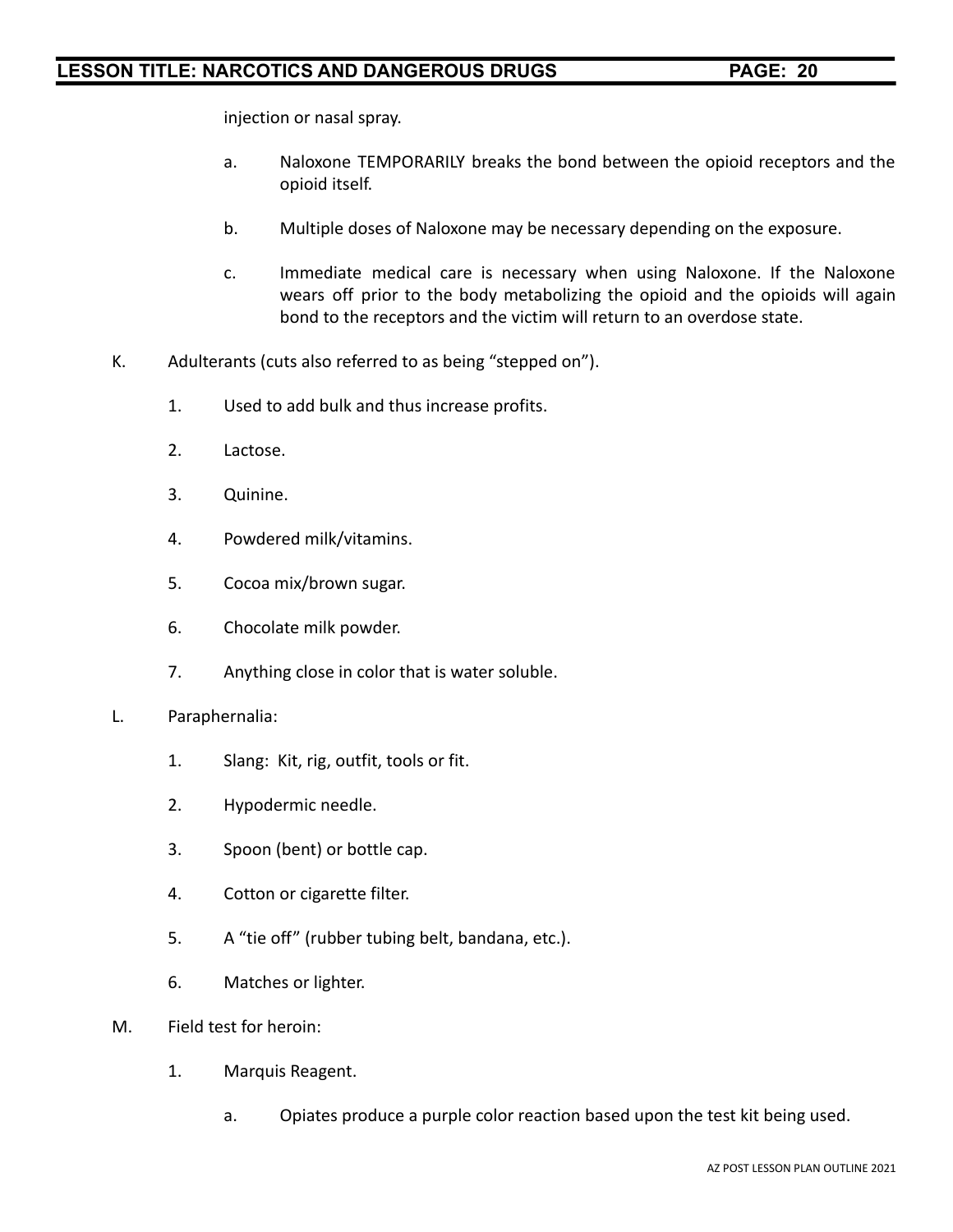- b. Only qualified officers can conduct tests.
- c. Demonstration
- 2. TruNarc
	- a. Hand held device that uses a laser to analyse a given substance and provide a result based on a library of substances contained in the device.
	- b. An acceptable field-test for drugs to include heroin, for most prosecution offices.
	- c. Only qualified Officers can conduct tests. *INSTRUCTOR NOTE: Verify with your particular County Attorney's Office.*
- N. Methadone (synthetic opioid): Was created by Germany in WWII because of morphine shortage.
	- 1. Slang term is "mouthwash."
	- 2. Taken orally.
	- 3. Used for treatment of those on heroin/morphine.
- O. Codeine.
	- 1. The alkaloid codeine is found in raw opium, but usually made from morphine.
	- 2. Liquid codeine combined with Sprite or 7-up to make "Sizzurp" or "Purple Drank"
	- 3. Codeine is legally produced for:
		- a. Pain reliever tablets (Tylenol).
		- b. Liquid codeine to relieve coughs (i.e., Robitussin AC).
- P. State law.
	- 1. Opiates are classified as narcotic drugs by A.R.S. §13-3401.20.
	- 2. Charged under A.R.S. §13-3408A.
	- 3. Felony classifications depend on whether offense is possession, possession for sale, use, manufacture, etc.
- Q. Current street prices (instructor).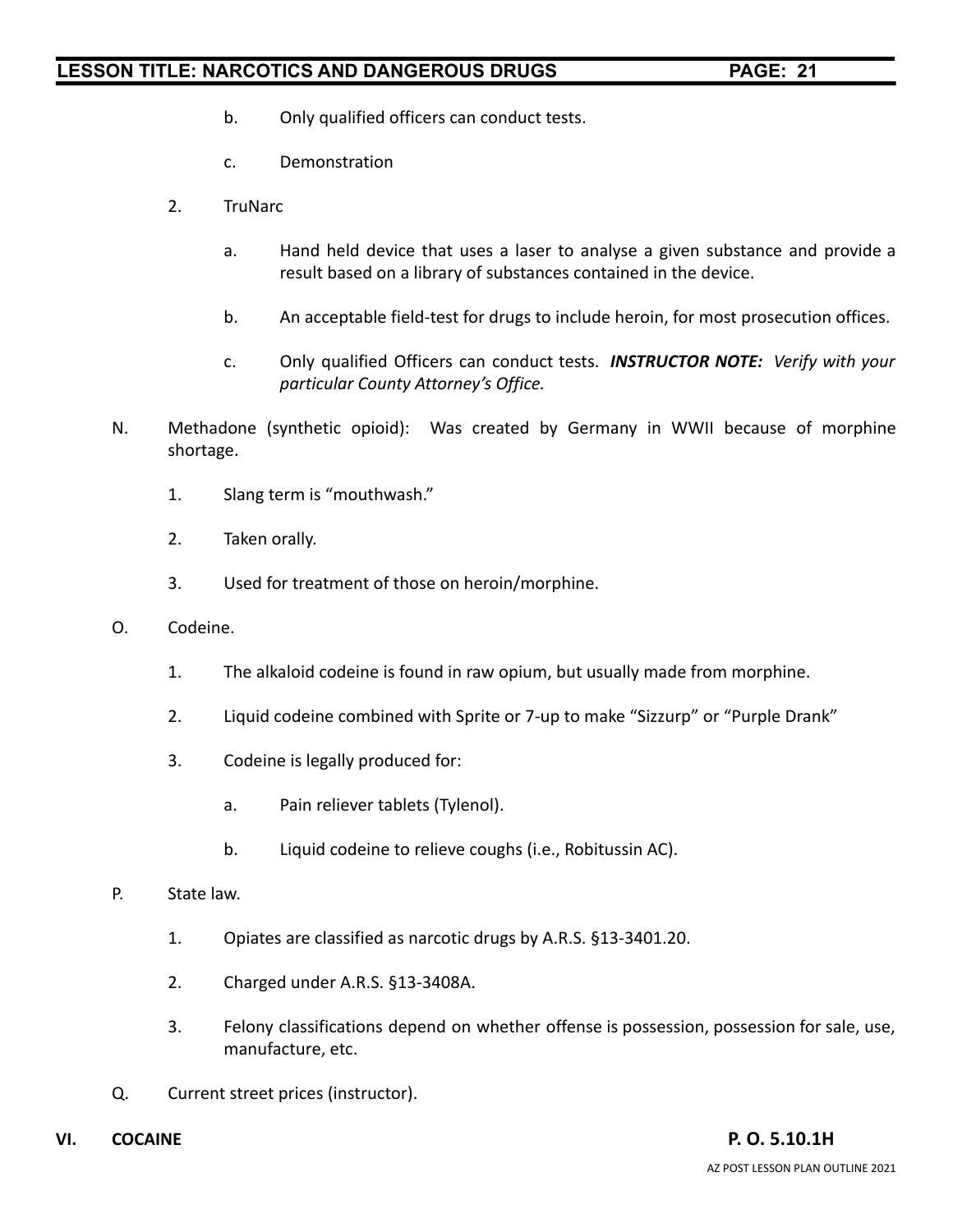### A. History:

- 1. Inhabitants of the Andes Mountains in South America have chewed the leaves from the coca plant for hundreds of years for the stimulating effect.
- 2. The cocaine alkaloid was first isolated in the 1860's and by the 1880's was used in medicinal applications and consumer products.
- 3. Reported to be the world's most powerful stimulant, the world's most powerful topical anesthetic, one (1) of the most powerful vasoconstrictors and one (1) of the most powerful psychoactive drugs.
- 4. One (1) of only two (2) drugs that produce reverse tolerance (alcohol is the other).
- 5. In 1884, Sigmund Freud was one (1) of cocaine's ardent supporters.
	- a. He used it in experiments and also used it himself.
	- b. Treatment included depression and morphine dependence.
- 6. For the first 40 years of the 1900's, cocaine was one (1) of the most popular street drugs.
- 7. The 1914 Harrison Narcotic Tax Act legally classified it as a narcotic. Use became regulated in 1906 by passage of the Pure Food and Drug Act.
- B. Derivation.
	- 1. Cocaine has no smell; however, illicit cocaine can take on different smells according to the cutting agent.
	- 2. Illicit cocaine is initially sold as a white, translucent, crystalline powder.
	- 3. Illicit cocaine (in brick or kilo) is uncut and can smell like kerosene or pesticide (has a flaky look).
	- 4. Cocaine is derived from the coca plant (erythroxylon coca) which grows mostly in South America. The leaves are harvested up to three (3) to six (6) times a year.
	- 5. The main source countries for coca plant cultivation are:
		- a. Peru.
		- b. Bolivia.
		- c. Columbia is where it is processed.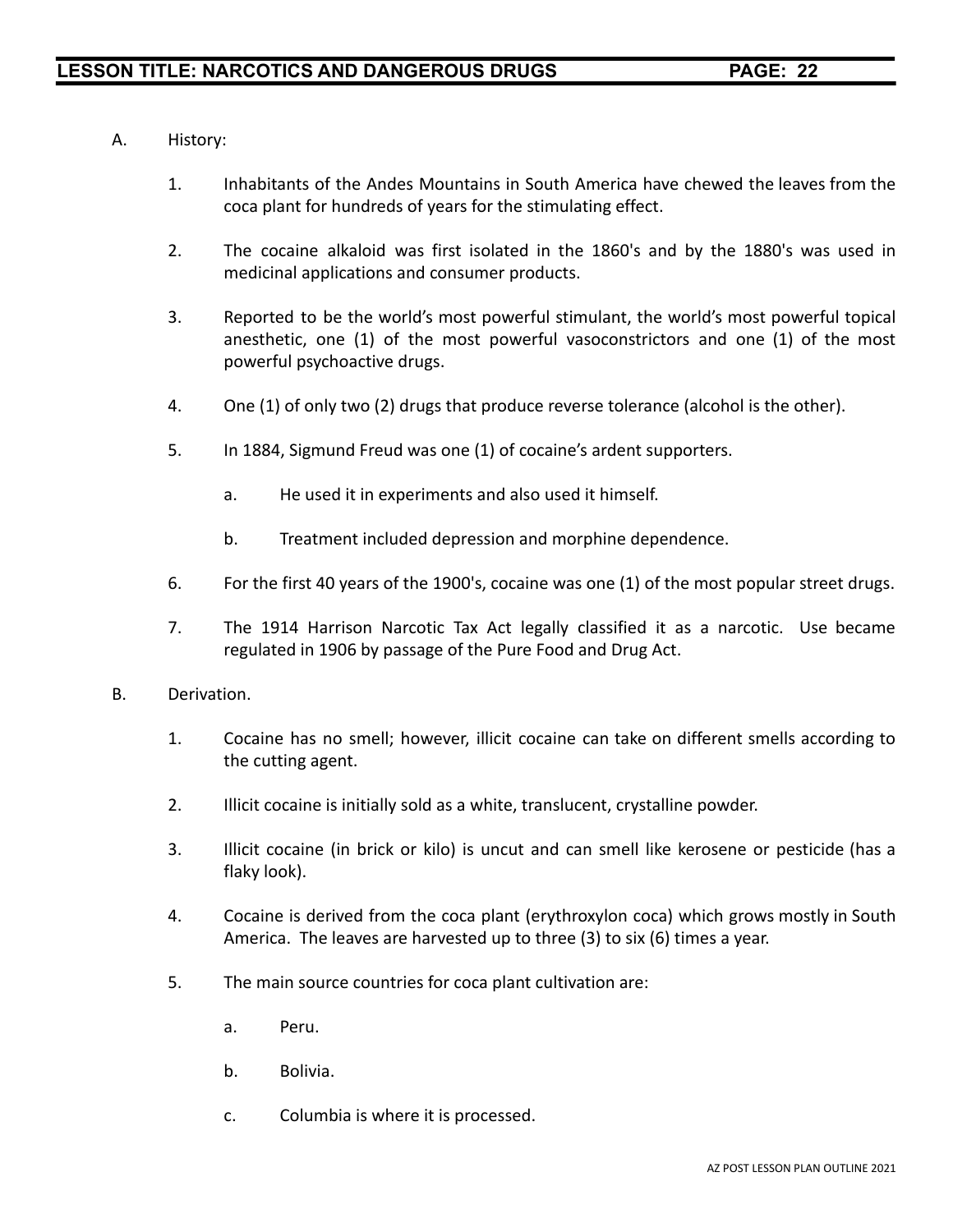- 6. Cocaine is extracted from the coca plant in the source country in the following method:
	- a. Open pit lined in plastic.
	- b. One thousand (1,000) kilos of coca leaves equals one (1) kilo of cocaine.
	- c. Leaves are put in a pit with kerosene and sulfuric acid with acetone, white powder lime and other chemicals.
	- d. This mixture is agitated for a few hours then strained and allowed to dry. Result is coca paste.
	- e. Coca paste is then chemically transformed to coca base "basuco."
	- f. Final stage is when hydrochloric acid is added to coca base and the end result is cocaine hydrochloride (HCI).
	- g. Cocaine HCI is water soluble.
- 7. Cutting agents (additives and chemicals used to dilute cocaine).
	- a. The most common adulterants are sugars:
		- i. Lactose milk sugar Baby Formula.
		- ii. Dextrose/glucose/corn sugar.
		- iii. Mannitol mild laxative.
		- iv. Inositol white powder form of vitamin B.
		- v. Sucrose table sugar.
		- vi. Heroin = speedball.
	- b. And local anesthetics similar in appearance and taste to cocaine:
		- i. Lidocaine.
		- ii. Procaine.
		- iii. Tetracaine.
		- iv. Amphetamines and other stimulant drugs may be used.
- C. Legal use.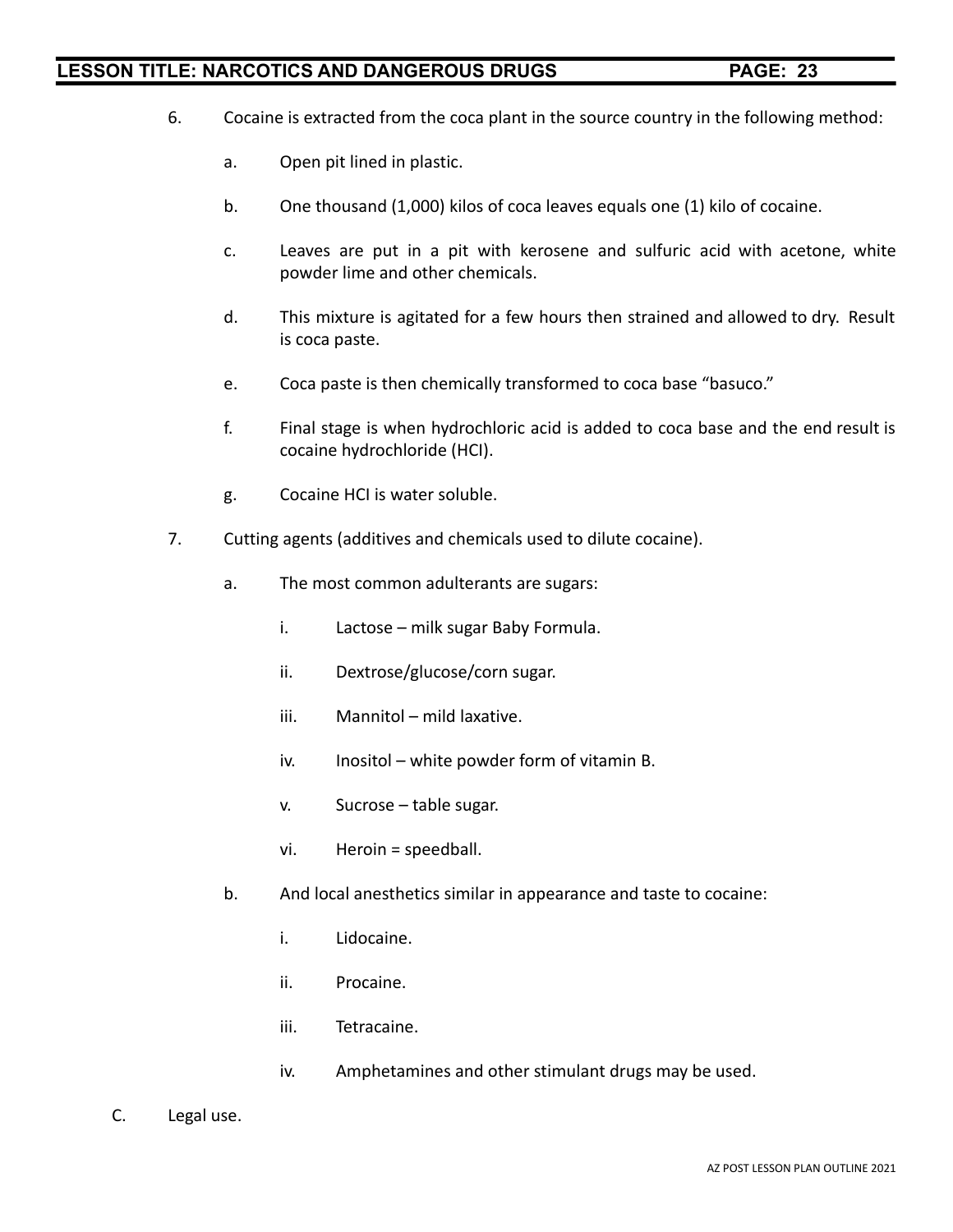- 
- 1. Cocaine is used legally as an anesthetic for eye, nose and throat surgery because of the constricting ability that it has on blood vessels.
	- a. Also still used as a flavoring agent.
	- b. The U.S. produced approximately 31 kilograms of cocaine in 2018.
- 2. Methods of use:
	- a. Snorted.
		- i. Slang terms include: Doing a line, snorting, tooting and horning.
		- ii. Heavy sniffing may resemble common cold symptoms (congestion or a runny nose).
		- iii. Because the acid eats away at the septum of the nose, it sometimes destroys it, resulting in a condition called "rat nose."
	- b. Injected (same method as heroin).
	- c. Smoked (rock/crack cocaine).
		- i. Crack has become one (1) of the most popular methods of use for cocaine in the United States.
		- ii. Crack is simple to make and is easily concealable (e.g., dealers holding in mouth).
		- iii. Crack Cocaine is not water soluble.
		- iv. Easily made one (1) part cocaine plus one (1) part baking soda is boiled in water, then strained and cooled, resulting in "rock" cocaine.
		- v. Some cut and impurities remain.
		- vi. When smoked, the effects peak at five (5) to eight (8) seconds and lasts 10-12 minutes.
		- vii. Craving for the drug develops about 30 minutes after use.
		- viii. It is said you can become addicted with one (1) hit. Deaths have also occurred with first-time users.
		- ix. Crack/Rock looks like porous pieces of wax or soap or actual rock (watch for bunk).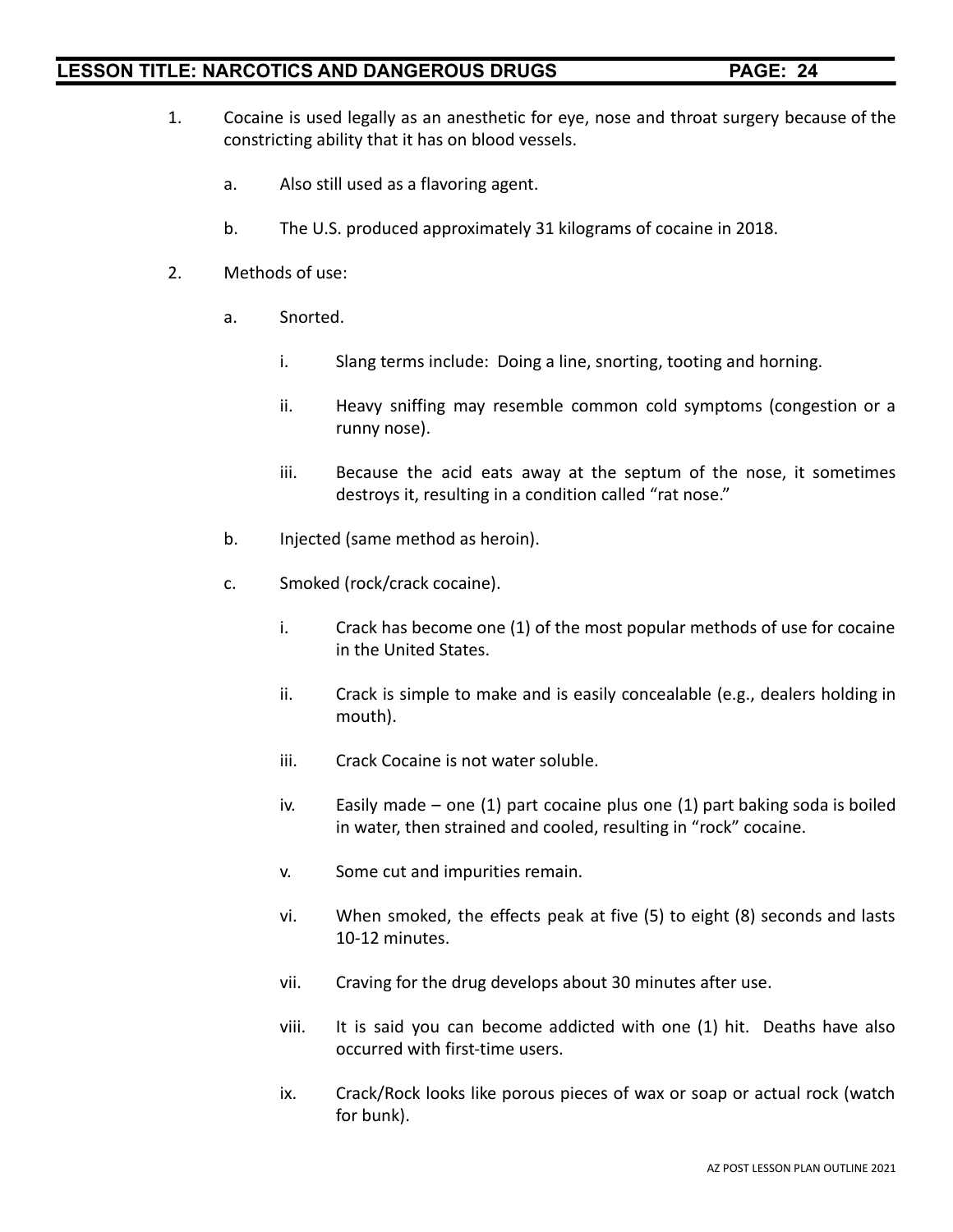- x. Crack/Rock cocaine is highly addictive.
- D. Effects of abuse and use:
	- 1. It has been said that cocaine is not physically addicting; however, it varies in all users, with withdrawal symptoms at times similar to opiate withdrawal symptoms with cravings for more.
	- 2. Cocaine can be psychologically addictive. Discontinued use can cause severe depression.
	- 3. Physical effects (the results could include the following, but may not affect everyone the same):
		- a. Hyperactivity and hyperactive reflexes.
		- b. Irritability.
		- c. Anxiety or teeth grinding.
		- d. Talkativeness, insomnia or paranoia.
		- e. Body tremors.
		- f. Dilated pupils.
		- g. Loss of appetite or weight loss.
		- h. Increased blood pressure/body temperature/pulse rate (30%-50% above normal).
		- i. The person may become violent due to hyperactivity.
	- 4. Overdose effects:
		- a. Agitation.
		- b. Increased body temperature.
		- c. Hallucinations.
		- d. Convulsions.
		- e. Death.
- E. Street names:
	- 1. Most common: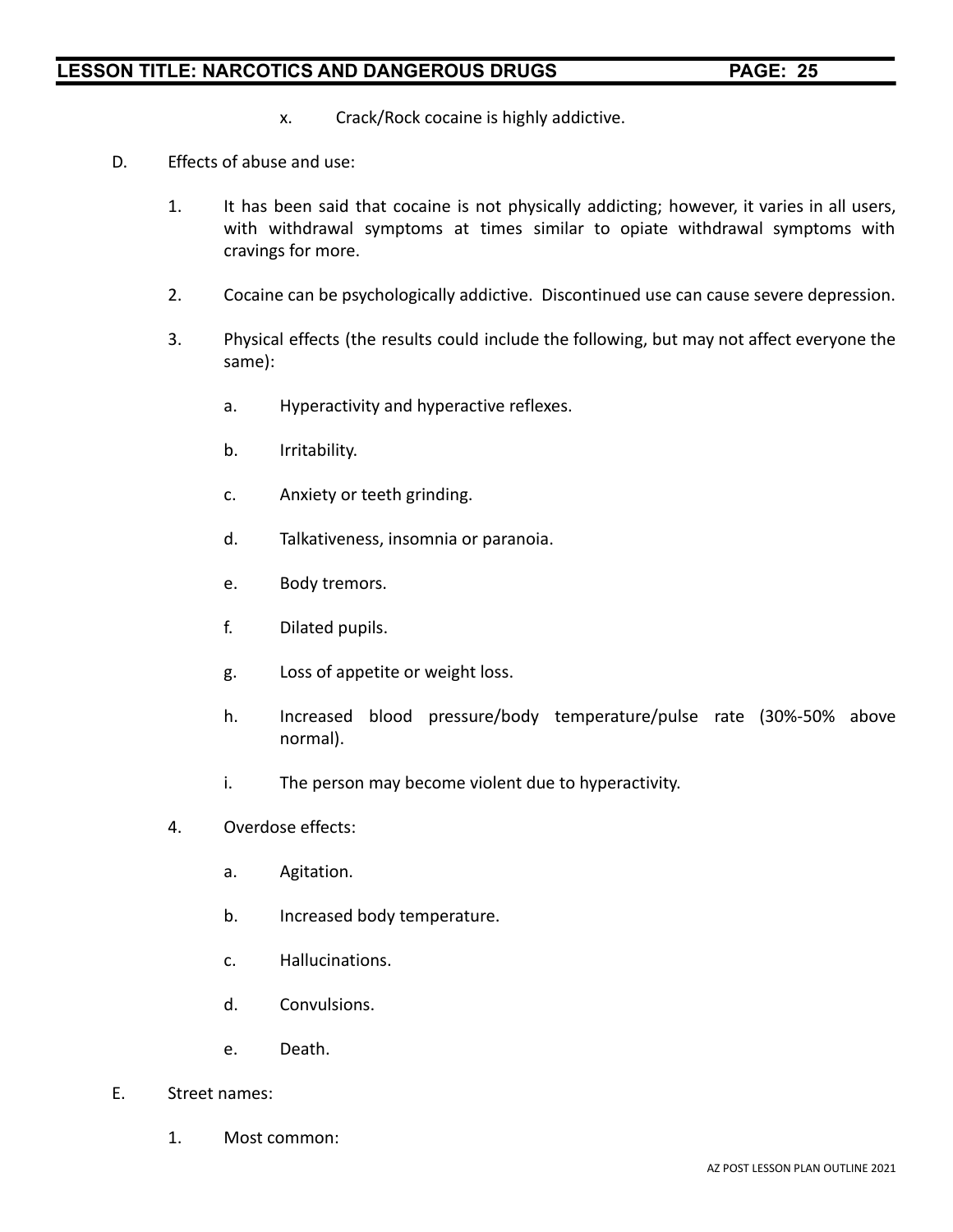- a. White, blanca, coke or white girl.
- b. Also used: Cola, flake girl or stuff.
- 2. Rock cocaine:
	- a. Rock and crack.
	- b. Also known by quantity (i.e., "a 20" equals \$20.00 worth of cocaine).
- F. Field test for cocaine:
	- 1. The field test, conducted by a "certified" officer, is designed to further enhance the probable cause for a drug arrest.
	- 2. Scott Reagent test kit for narcotics.
	- 3. Three (3)-stage test; squeeze vials in order.
	- 4. Result of the test is pink over blue if cocaine is present, meaning there is a sufficient amount of narcotic and the item tested is believed to be a narcotic (i.e., cocaine).
- G. Paraphernalia:
	- 1. Injected cocaine tools: Same as heroin.
	- 2. Smoked (crack):
		- a. Piece of two (2)- to three (3)-inch metal or glass tubes. (Flower in a glass tube at gas stations.)
		- b. Copper scrub pad.
		- c. Lighter.
	- 3. Snorting.
		- a. Piece of tubing (metal, straw, etc.).
		- b. Mirror.
		- c. Head shop paraphernalia.
			- i. Small glass vials.
			- ii. Specialized containers.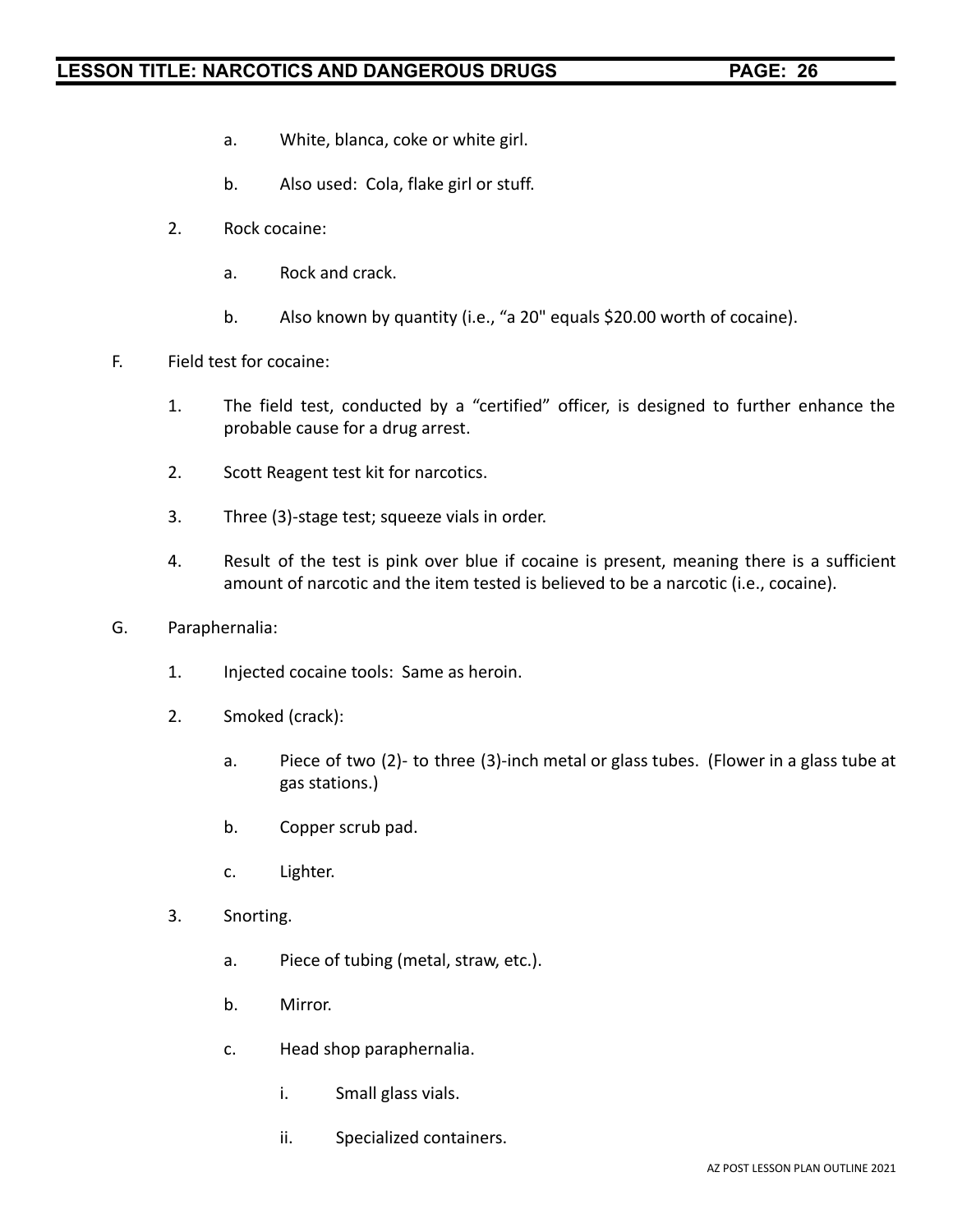- 4. Rock cocaine manufacturing.
	- a. Baby jars or pans or other glass jars.
	- b. Hot plate.
	- c. Scales.
	- d. Baking soda.
	- e. Razor blades, knives, etc.
- H. State law.
	- 1. Classified as narcotic by A.R.S. §13-3401.
	- 2. Felony classifications dependent on type of possession/use.
	- 3. A.R.S. §13-3408A.
- I. Current street prices (instructor).

### **VII. PRESCRIPTION DRUGS P. O. 5.10.1E**

- A. History of amphetamines:
	- 1. Amphetamines were first synthesized in Germany in 1887.
	- 2. Amphetamines were first used in the mid 1930's for medicinal purposes in a Benzedrine inhaler for asthmatics.
	- 3. An amphetamine became available in tablet form in 1937 and was used by American, Japanese and other soldiers to help combat fatigue and enhance alertness.
	- 4. Amphetamine is the family name for a class of drugs, which includes methamphetamine.
	- 5. Ephedrine and Pseudoephedrine are the amphetamine-type substances found in cold remedies (discussed later with meth in outline).
- B. Types of amphetamines:
	- 1. Amphetamines (prescription):
		- a. Are different colored tablets, pills and capsules.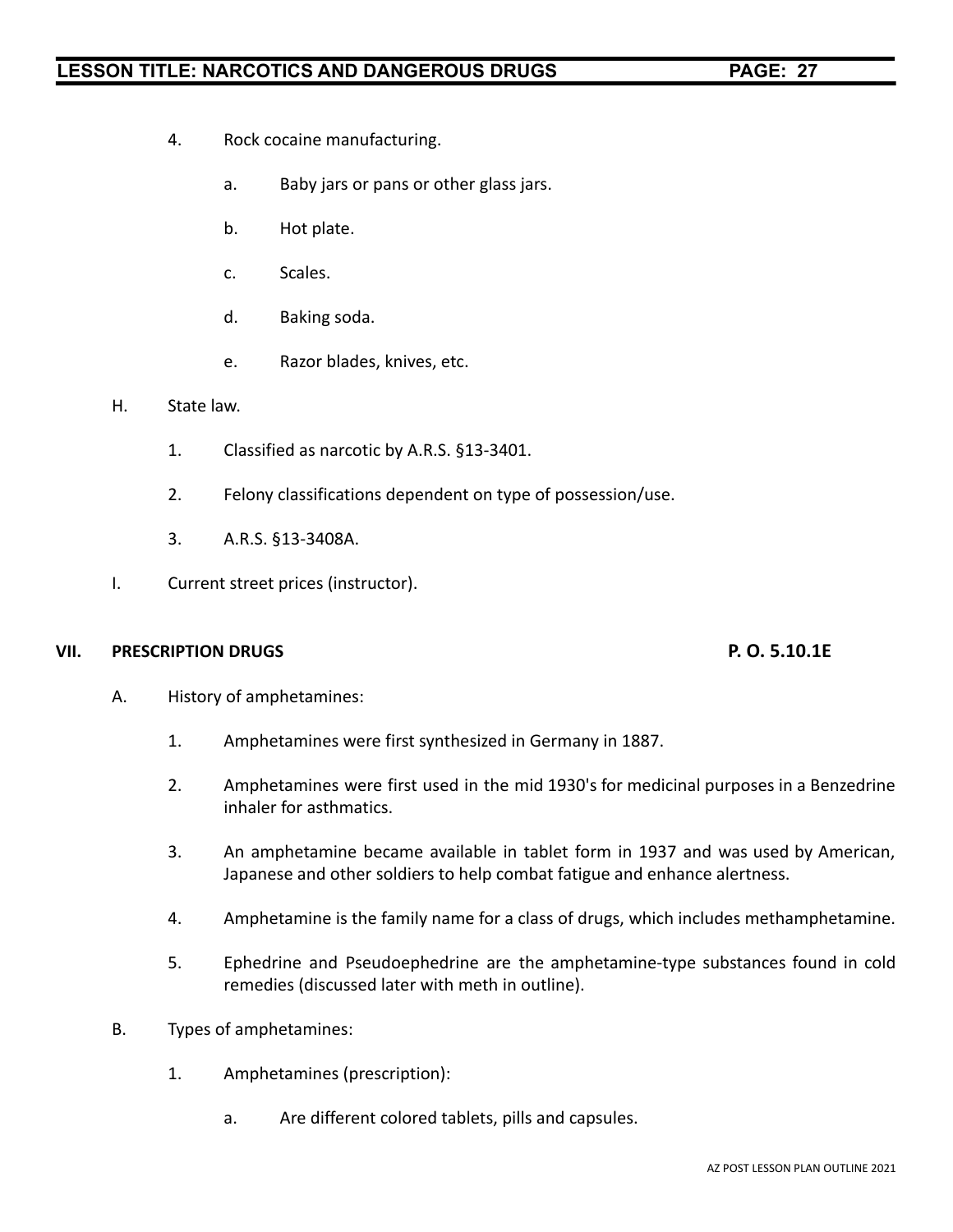- b. Liquid forms.
- c. Inhalers.
- 2. Amphetamines (prescription) are obtained for abuse by theft or prescription fraud.
- 3. Amphetamines, illegally manufactured in tablet form, have become rare because of the popularity of crystal methamphetamine (explained later in the outline). (Explain)
- C. Uses:
	- 1. Of all its users, the biggest users of amphetamines (all forms) are young people. Yet every age and profession has abusers of the drug.
	- 2. Legal uses include:
		- a. Appetite suppressants (weight control or diet pills).
		- b. Mental depression.
		- c. Attention Deficit Disorder (ADD).
		- d. Hyperkinetic children (hyperactivity).
- D. Effects (all amphetamine types):
	- 1. All amphetamines are central nervous system stimulants.
	- 2. Puts body under stress as if it were extremely frightened or expecting a violent fight.
	- 3. Extreme loss of appetite.
	- 4. Hyperactivity.
	- 5. Dilated pupils.
	- 6. Increased blood pressure/body temperature.
	- 7. Dry mouth.
	- 8. Irritability.
	- 9. May remain awake for hours/days if on binge.
	- 10. Addiction.
		- a. Both physically and psychologically addicting.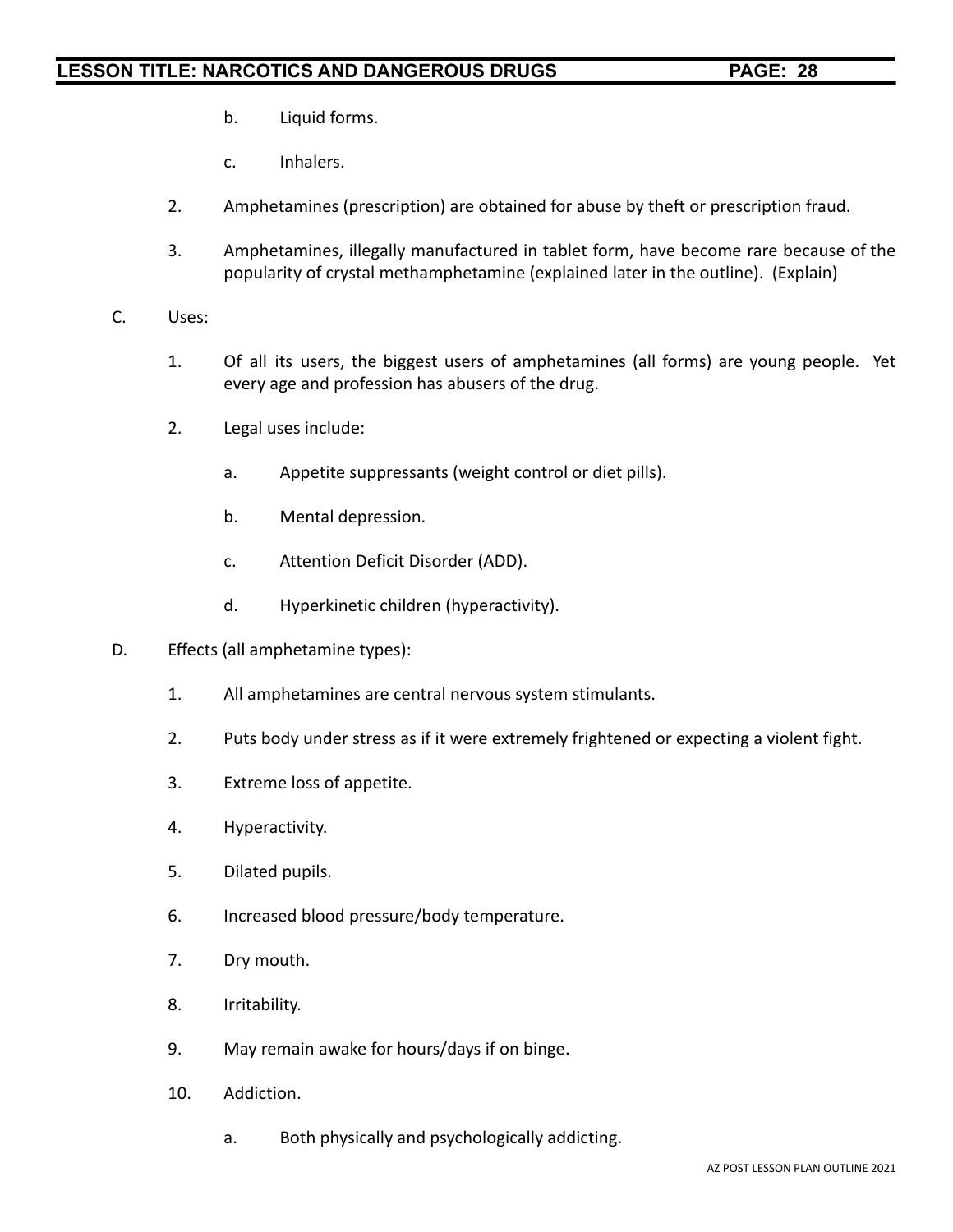- b. A tolerance can be developed after approximately two (2) weeks.
- c. Physical symptoms include:
	- i. The same as cocaine.
	- ii. Depression.
	- iii. Long periods of sleep (after discontinuing use).
- E. Legally-made types:
	- 1. Dexamyl "Dexies."
	- 2. Dexedrine "Dexies."
	- 3. Ritalin.
	- 4. Street names:
		- a. Bennies or co-pilots.
		- b. Crossroads, uppers or hearts.
- F. History of barbiturates (depressants): **P. O. 5.10.1J**

- 1. Among the drugs most frequently prescribed to induce sedation and sleep by physicians and veterinarians.
- 2. Depresses the central nervous system and slows down body functions.
- 3. Manufactured legally. Prescribed to reduce restlessness, emotional tension and to induce sleep.
	- a. In pill form and capsules.
	- b. May also be injected.
- 4. Mainly obtained through theft and prescription fraud.
- G. Uses:
	- 1. Legally:
		- a. Sedation and sleep.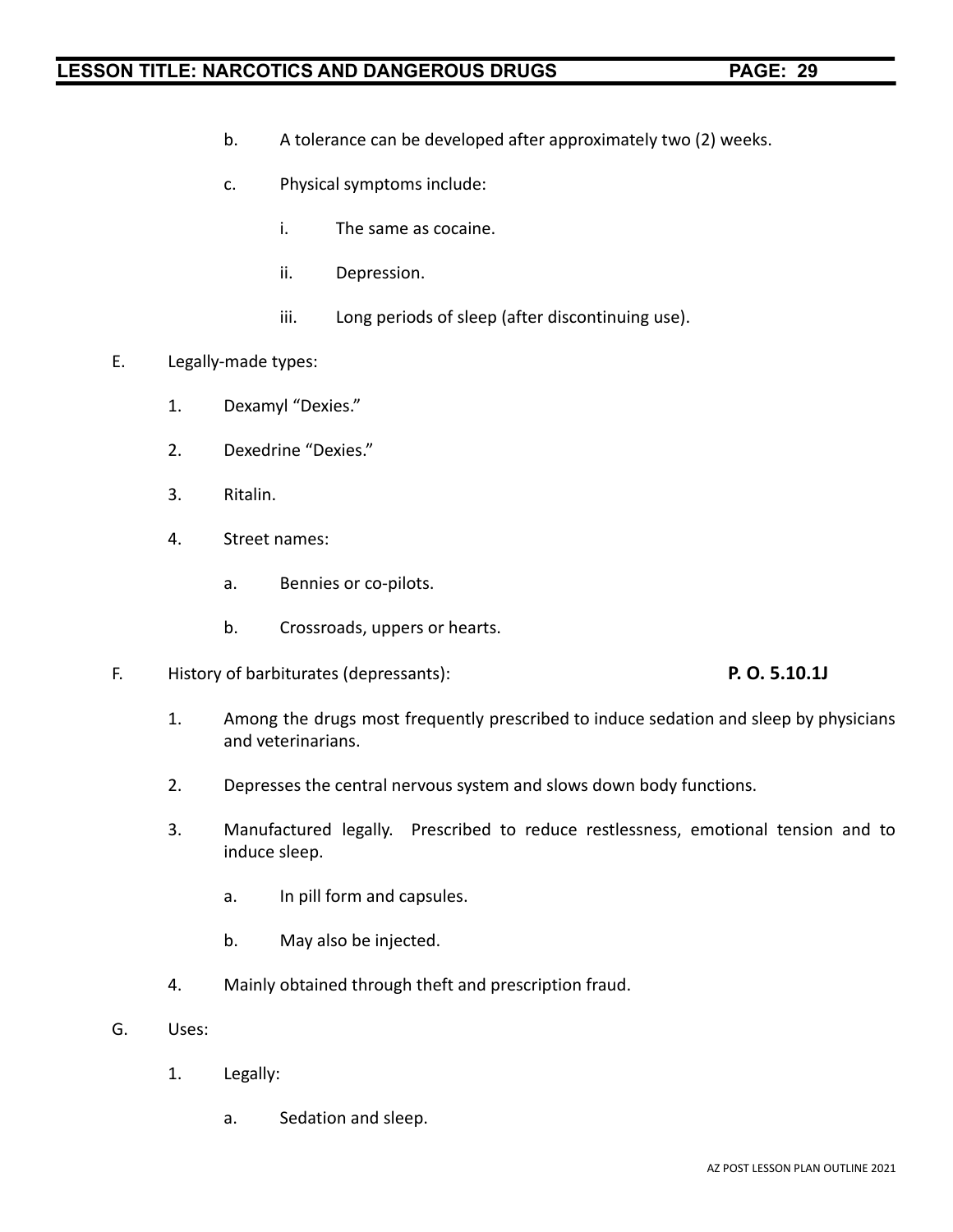- 
- b. As truth serum (sodium pentothal and amytal).
- 2. Illegally obtained for abuse for:
	- a. Intoxication.
	- b. Ease the pain of withdrawal of addicts.

### H. Effects:

- 1. Similar to heroin.
- 2. Can be physically and psychologically addicting.
- 3. Withdrawal can be more dangerous than opiates.
- 4. Like heroin in dependence severity.
- 5. Doubles the effect if taken with alcohol.
- I. Types of barbiturates found:
	- 1. Frequently nicknamed after the color of the capsule.
	- 2. Phenobarbital.
	- 3. Seconal.
	- 4. Valium.
	- 5. Librium.

#### J. Street names:

- 1. Yellow jackets.
- 2. Rainbows.
- 3. Reds.
- 4. Blue heavens.
- K. Identification:
	- 1. Submit to the lab (for prosecution/criminal cases).
	- 2. County poison control.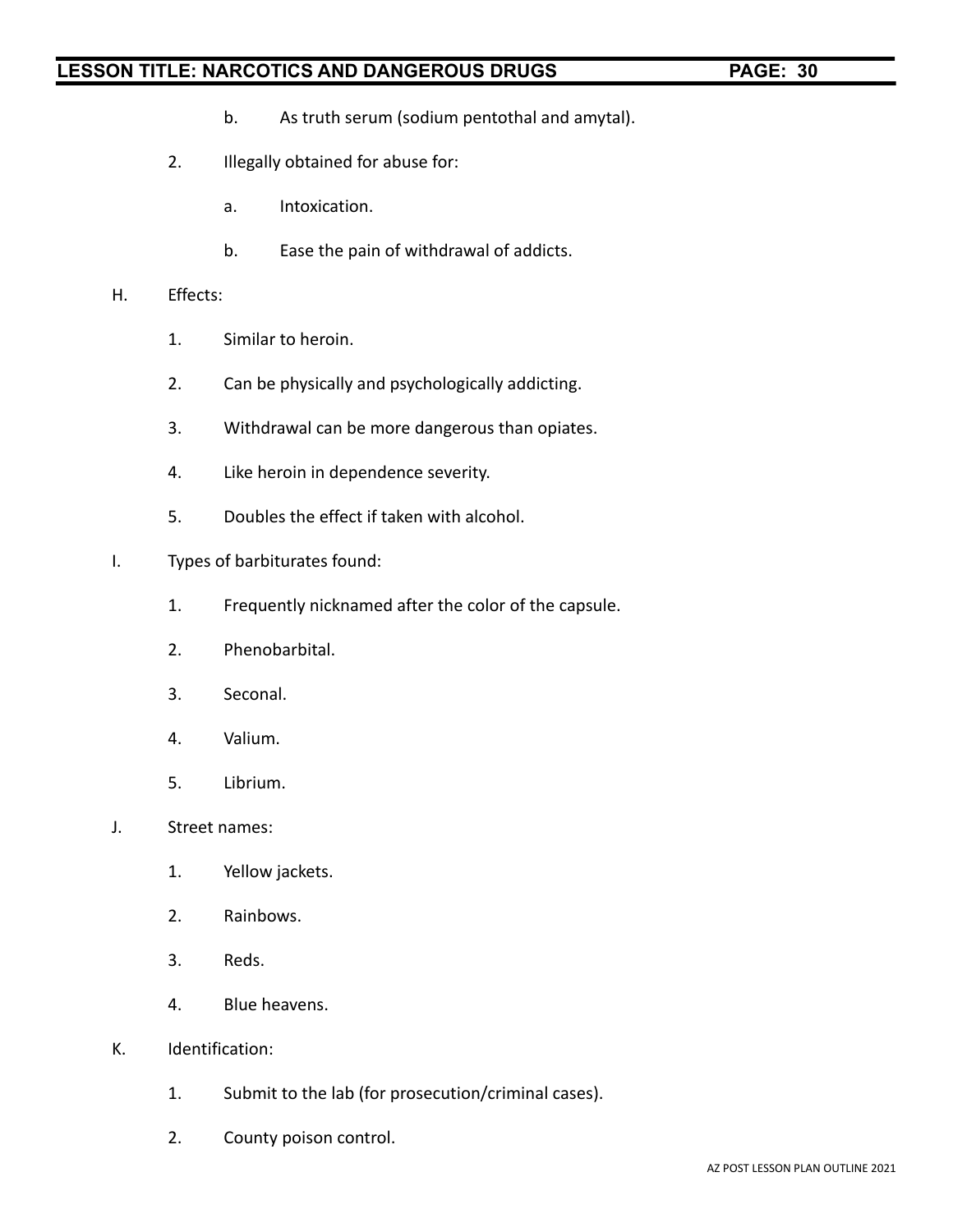- 3. Can contact hospitals.
- L. P.D.R. (Physicians Desk Reference). *INSTRUCTOR NOTE: Demonstrate how to use it. Consider* the use of the Poison Control Center. The center is open 24 hours a day. A description of a pill by *color, shape, markings and letterings can help you identify what you are dealing with. 1-800-1222.*

#### **VIII. METHAMPHETAMINE P. O. 5.10.1**

- A. History:
	- 1. Methamphetamine derivative first synthesized by a Japanese chemist in 1919.
	- 2. Formerly manufactured illicitly by mostly outlaw biker gangs. Now made by almost anyone and also in Mexico.
	- 3. The most prevalent clandestinely-produced, controlled substance in the United States.
	- 4. Methods of manufacturing methamphetamine:
		- a. Ephedrine reduction method.
		- b. Phenyl 2-propanone (P2P).
		- c. One Pot Method.
		- d. Methcathinone (closely related to meth).
		- e. Anhydrous ammonia method known as the Nazi method.
	- 5. Because all deal with several types of volatile chemicals, manufacturing is very dangerous. Extreme caution must be taken if a lab is discovered. *INSTRUCTOR NOTE: A HazMat Team and DEA should be called every time when a lab is suspected or discovered. Contacting your local office of the DEA will cover the costs of the cleanup and aid in investigation.*
- B. Clandestine labs.
	- 1. Definition: Labs developed to make illicit drugs illegally that are run by cooks and not by trained chemists.
		- a. Created because production is easy, precursor chemicals easily obtained and limited skill necessary to operate.
		- b. Clandestine labs are capable of producing stimulants, depressants, narcotic drugs, designer drugs and hallucinogenic drugs.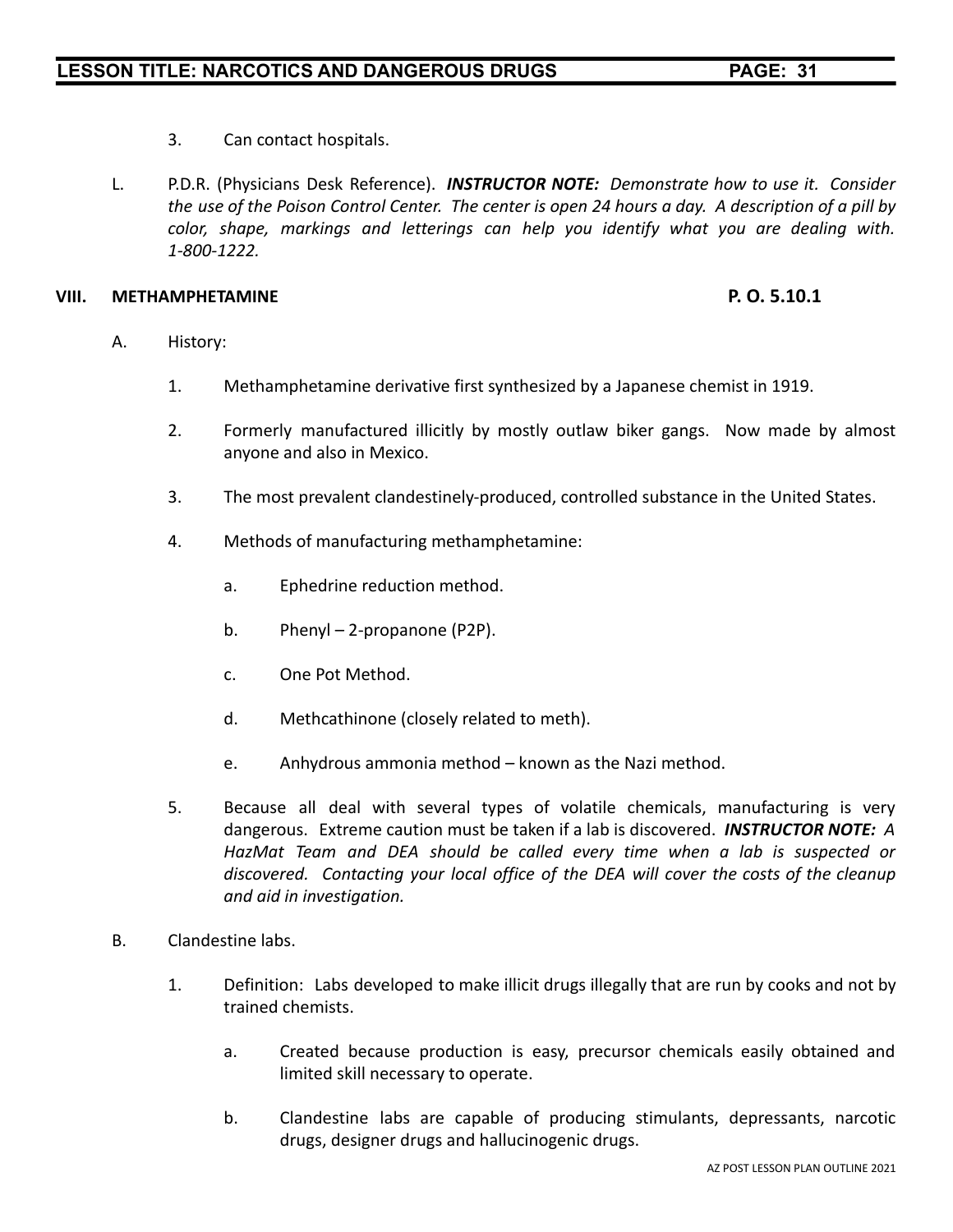- c. The most prevalent types of labs have been engaged in the production of methamphetamine.
- d. Methamphetamine can be manufactured or purified in domestic clandestine laboratories but, especially in Arizona, only 2-5% is manufactured in domestic labs. Almost all meth enters the US through the US / Mexico border.
- 2. Signs of a lab:
	- a. Precursor chemicals:
		- i. Ephedrine/pseudoephedrine.
		- ii. Red devil lye (sodium hydroxide).
		- iii. Muriatic acid.
		- iv. Red phosphorus/charcoal lighter fluid.
		- v. Sulfuric acid (re-agent).
		- vi. Iodine crystals.
		- vii. Acetone (solvent).
		- viii. Toluene (ketone).
		- ix. Monomethylamine
		- b. Several glass or plastic lab vials or plastic containers used to store chemicals.
		- c. Heating elements: Bunsen burners, small portable ranges, electric skillets, etc.
	- d. Pots, pans, mason jars and other containers capable of withstanding heat and cook chemicals.
	- e. Gauges that use pressure and heat measurements.
- C. Safety rules for clandestine labs:
	- 1. If any, or all, of the lab signs are located, exit and secure the premises and call for a trained lab team.
	- 2. Do not key up our radio within the lab scene.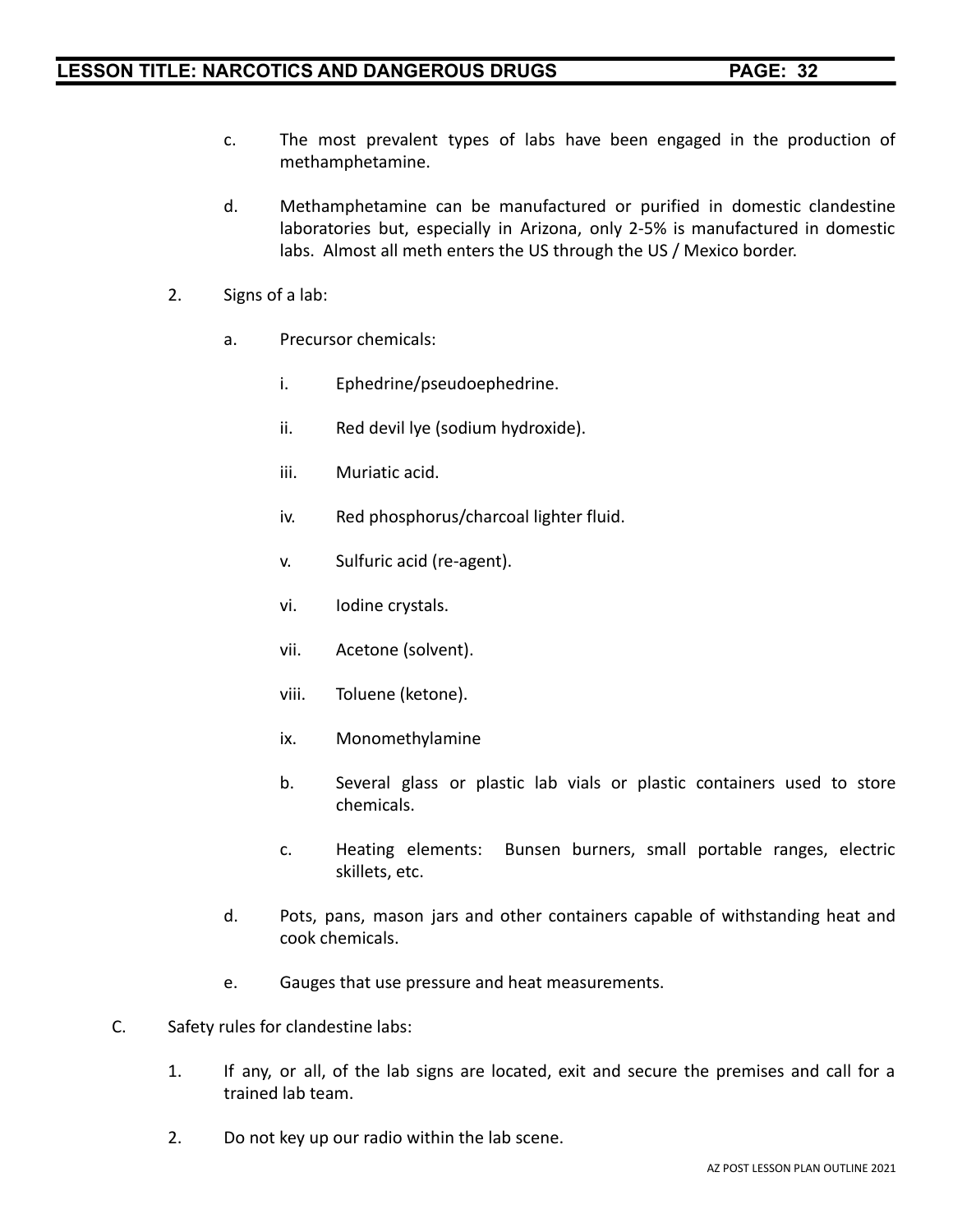- 3. Do not touch anything.
- 4. Do not smoke.
- 5. Do not turn on lights until the location is well ventilated. (Leave doors and windows open.)
- 6. Most of the chemicals used are acids and sometimes cyanide type vapors could occur if these chemicals are mixed together. Vapors/chemicals can cause burns and respiratory problems and can even be fatal.
- 7. DO NOT attempt to smell any of the chemicals.
- D. Description of crystal methamphetamine:
	- 1. Off-white to tan in color. Also found to be pink (rosebud) or green (evergreen).
	- 2. Powder to chunky powder in form.
	- 3. Also found in a form similar in appearance to glass crystals (glass or ice).
	- 4. Has a strong chemical odor.
- E. Effects:
	- 1. Same as listed amphetamines.
	- 2. Warning: Users become very paranoid and stay awake for days making them unstable and dangerous when they are "high."
- F. Methods of use:
	- 1. Snorting.
	- 2. Smoking (speed pipe).
	- 3. Injection.
	- 4. Booty Bumping
- G. Street names:
	- 1. Clear, speed, crystal, shit, meth, crank, ice, glass, go fast, rosebud, teener and teenager.
	- 2. Also in amounts sold (ounce OZ, 1/4 half, T or teener, sixteenth, etc.).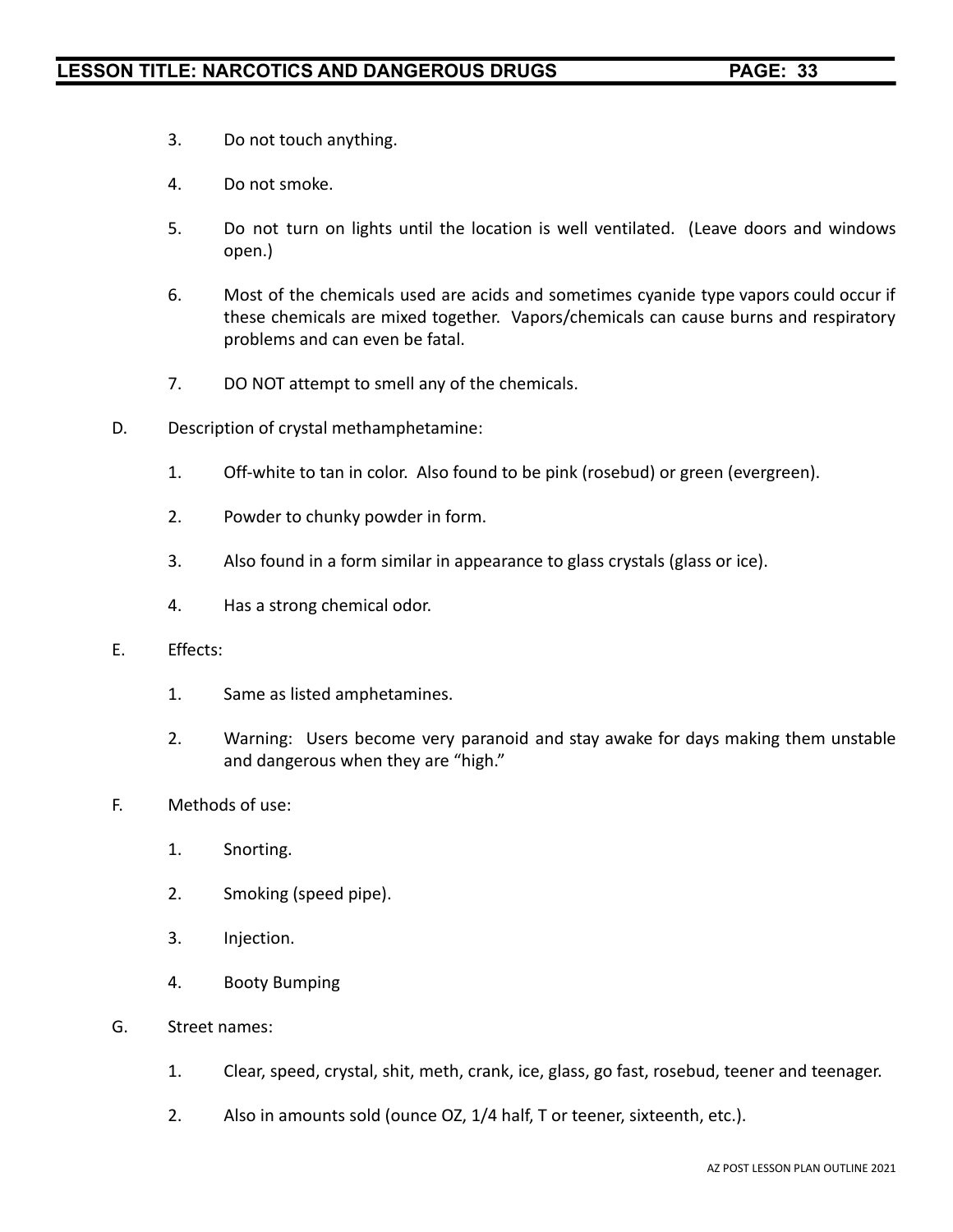- 
- 3. Also named after texture and color (i.e., peanut butter, grape juice and evergreen).
- H. Paraphernalia:
	- 1. Same as cocaine.
	- 2. Speed pipe.
	- 3. Small zip-lock baggies are common.
	- 4. Paraphernalia charged under A.R.S. §13-3415.
- I. Street prices for methamphetamine (instructor).
- J. State law.
	- 1. Classified as dangerous drugs under A.R.S. §13-3401.
	- 2. Felony classification depends on type of use, possession, etc.
	- 3. 5 year flat time mandatory minimum sentencing for sales.
	- 4. Charged under A.R.S. 13-3407(A).

### **IX. HALLUCINOGENS**

- A. History:
	- 1. Most of these drugs are processed in clandestine labs and have yet to be proven medically valuable.
	- 2. Hallucinogens distort perception of objective reality; however, large doses can produce hallucinations.
	- 3. The abuse of the drug in the U.S. peaked in popularity in the late 1960's, but re-emerged in the late 1970's and is still used today; however, it is not as popular and is reported to be 25 times more powerful.
	- 4. Long after the drugs are eliminated from the body (days, months or years), users may experience flashbacks. The reasons for the flashbacks are still unknown.
- B. Lysergic Acid Diethylamide (a.k.a: L.S.D). **P. O. 5.10.1A**

- 1. The effects of LSD were discovered in 1943 when a chemist accidentally took some.
- 2. LSD is a semi-synthetic compound produced from Lysergic Acid, a natural substance AZ POST LESSON PLAN OUTLINE 2021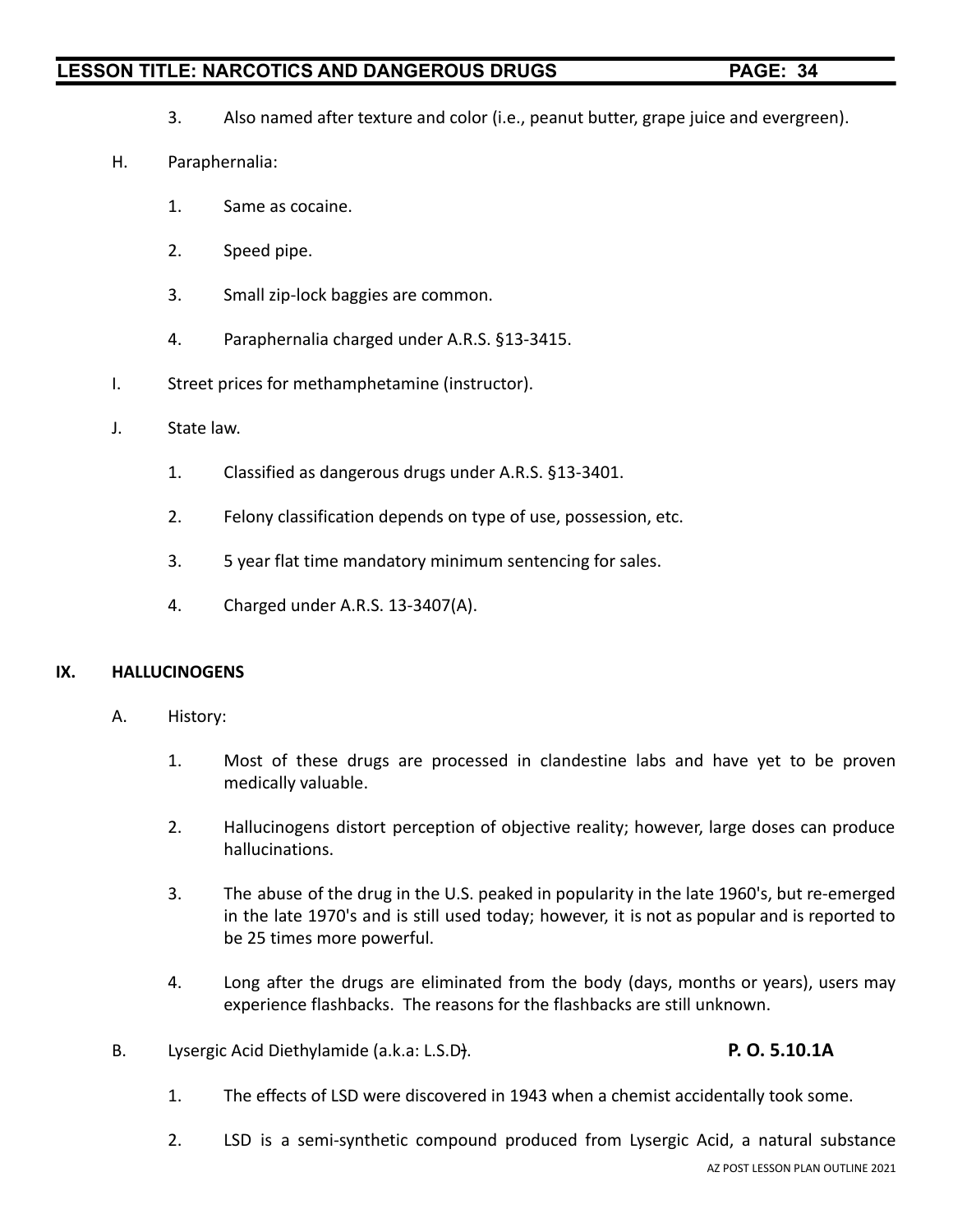found in ergot fungus, a disease which affects rye and wheat.

- 3. Initially thought to have a medicinal use to treat emotional illnesses.
- 4. U.S. military experimented with the drug on soldiers in the 1950's to 1960's.
- 5. The most potent hallucinogenic drug.
- C. Characteristics:
	- 1. Initially produced, it is a soluble crystal.
	- 2. Dealers will convert crystals to a colorless odorless liquid.
	- 3. It is usually placed on another substance, such as blotter paper, and taken orally.
	- 4. May be contained in colored, ravioli shaped gel pockets.
	- 5. An average dose is approximately 50 to 20 micrograms (about the size of a pinpoint).
	- 6. Commonly found wrapped in aluminum foil as the LSD is sun sensitive, losing potency with sun exposure.
	- 7. One (1) ounce of liquid LSD is enough for 567,000 hits.
- D. Methods of use:
	- 1. Oral gelatin squares (windowpane), stamps, blotter paper, lifesavers candy, small tablets (microdots) placed on sugar cubes.
	- 2. Injection (very rare).
- E. Effects:
	- 1. Addiction.
		- a. Not physically addicting.
		- b. No withdrawal symptoms.
		- c. Can be psychological if it is a good trip.
	- 2. Physical symptoms include: Excitability, hyperactivity, anxiety, hallucinations, flashbacks, panic, irrational behavior, unpredictability, dilated pupils, increased heartbeat and respiration.
	- 3. Time of effect: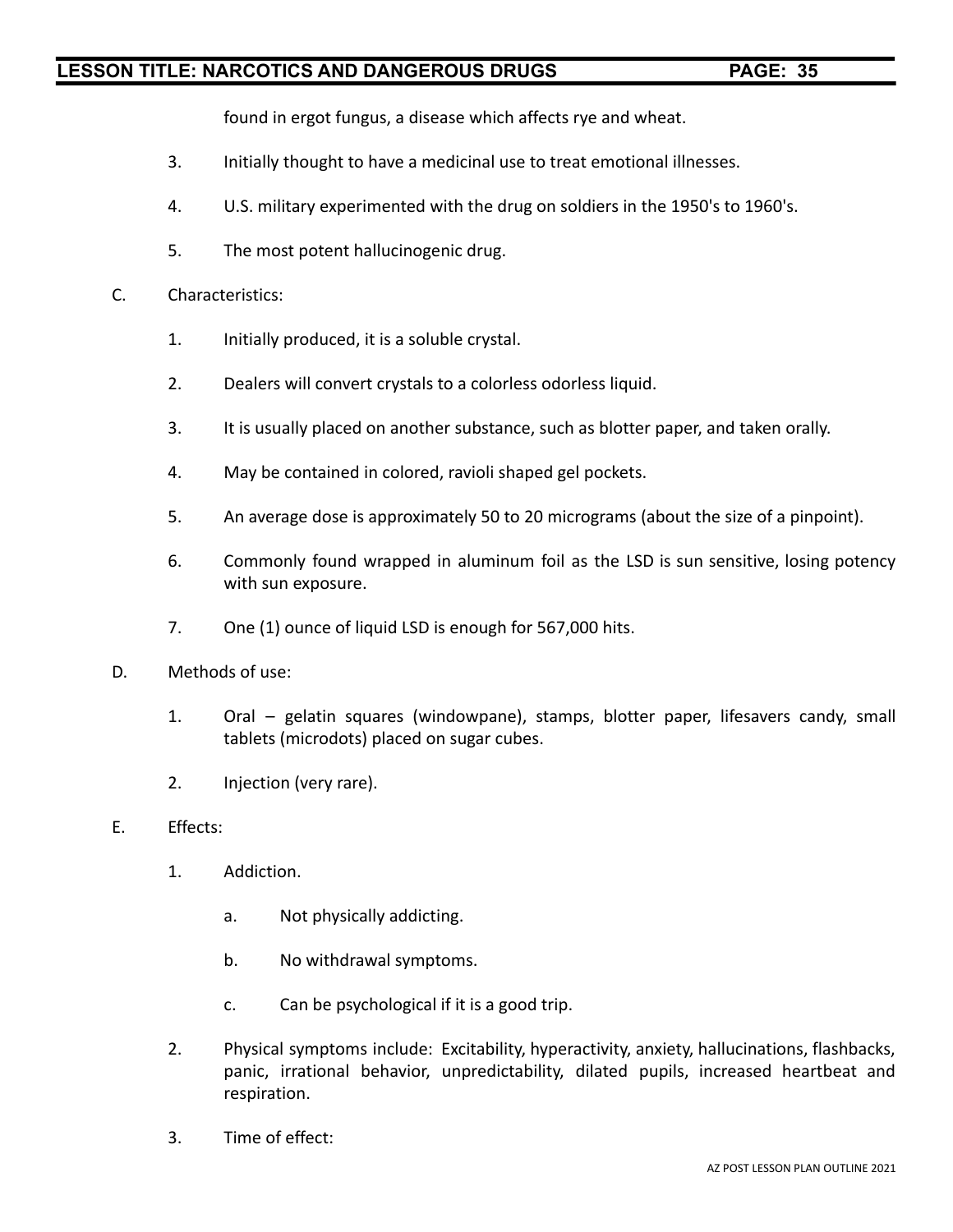- a. After seven (7) minutes, no trace of LSD is in the body, it is all in the brain.
- b. After 20 minutes, physical signs occur.
- c. After 40 minutes, mental hallucinations occur.
- d. A dose of 50-200 micrograms could last eight (8) to16 hours.
- F. Types (slang names):
	- 1. Blotter, paper, windowpane, microdot, acid, sugar cube, orange sunshine, barrel, stamps and fry.
	- 2. The name of the stamp that it is on (i.e., Bart Simpson's, Green Dragon, etc.).
- G. Tests:
	- 1. Some agencies have field tests (DEA), most submit to the lab for analysis. Blotter paper can be cut and tested with a NIK kit.
	- 2. Blood and urine tests:
		- a. Before 1972, there was no way to chemically detect LSD in the body.
		- b. However, scientists of collaborative research (in MA) developed a means to detect it in small amounts in human blood and urine and to measure the amount present.
- H. Use extreme caution when handling any drug, especially hallucinogens because they may be transdermal and can be absorbed through the skin.
- I. Peyote. **P. O. 5.10.1B**

- 1. Characteristics:
	- a. A "button" from the peyote cactus which grows in Mexico, southwest U.S. and Central America.
	- b. The active ingredient in the "button" is mescaline.
- 2. Uses:
	- a. Legally used in Native American churches for religious ceremonies.
	- b. Illegally used for the "trip," illusions and hallucinations by ingesting.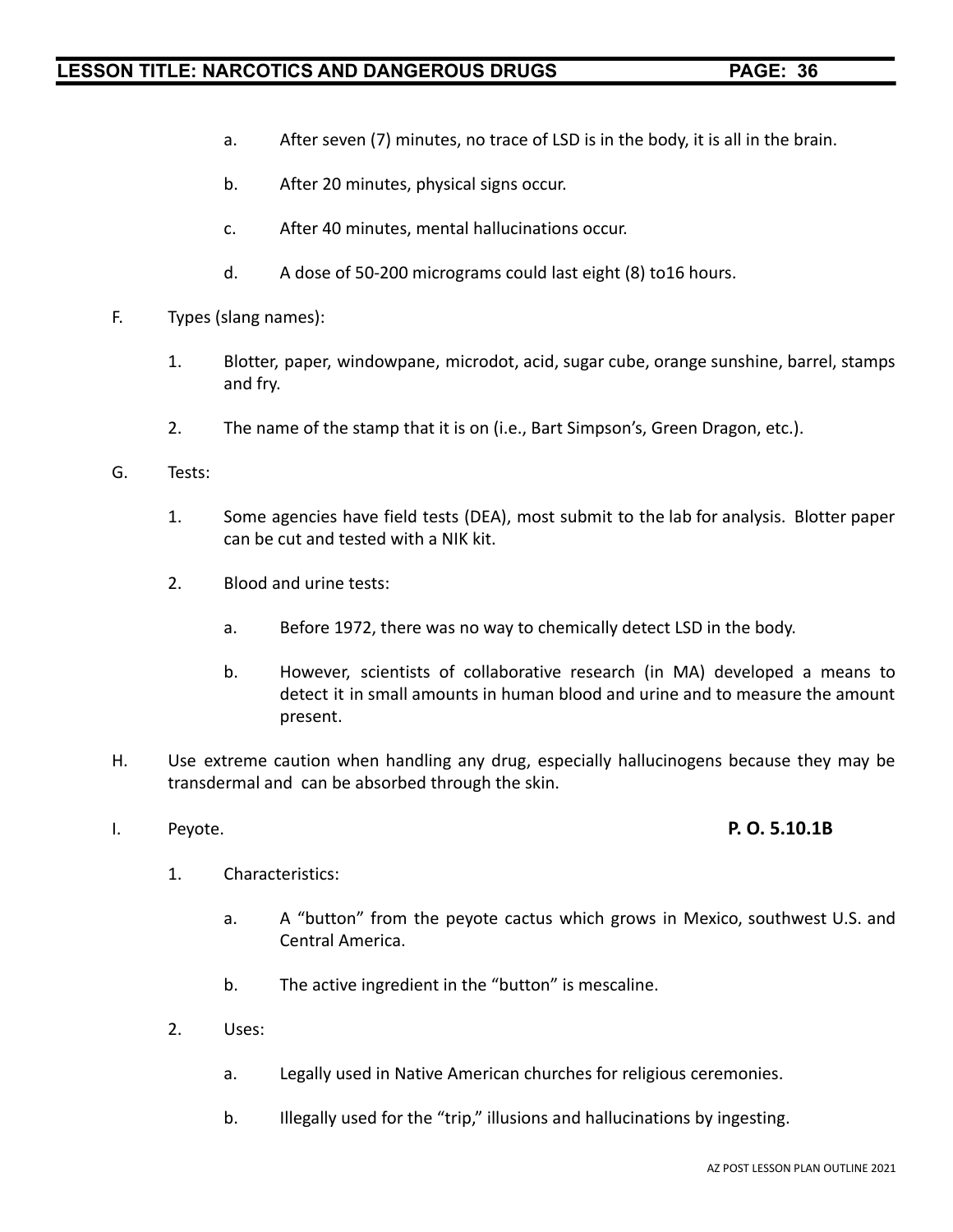- 3. Forms of peyote:
	- a. The buttons or the fleshy part of the cactus.
	- b. Capsules (may not be true mescaline LSD).
	- c. Buttons may be ground into a powder.
- 4. Effects are similar to LSD (hallucinations, etc.).
- 5. Charging: A.R.S. §13-3402, Class 6 felony. It is a defense if used in a safe manner in connection with a religious exercise, but must be Native American.
- J. Psilocybin (aka: "magic mushrooms"). **P. O. 5.10.1D**

- 1. Characteristics:
	- a. Psilocybin mushrooms actual mushrooms grown mostly in Mexico. the US in indoor mushroom grow operations that can be as small as a closet or take up several rooms. The production method has similarities to the production of marijuana.
	- b. Mushrooms containing psychedelics can be found growing wild if you know what to look for.
	- c. Mushroom spores can be purchased from multiple sources online, and are often sold in a large syringe typically marked with a strain of psilocybin mushroom.
	- d. Used also in Native American ceremonies.
	- e. The effects are similar to LSD, but not as severe.
	- f. The mushrooms are eaten to obtain the effect. However, the substance is so bitter it often causes the user to become nauseous, thus mushrooms are commonly found in edibles such as candy bars that are produced and packaged and sold much like cannabis edibles.
	- g. When eaten, the initial reaction usually is to vomit, but the chemical is already absorbed by this point.
	- h. Slang terms include: Shrooms, magic mushrooms, mushrooms, sacred mushrooms and shrooms.
	- i. Much like Marijuana, there has been a push to legalize it's use. It has been legalized for recreational use in several states, and decriminalized in several others.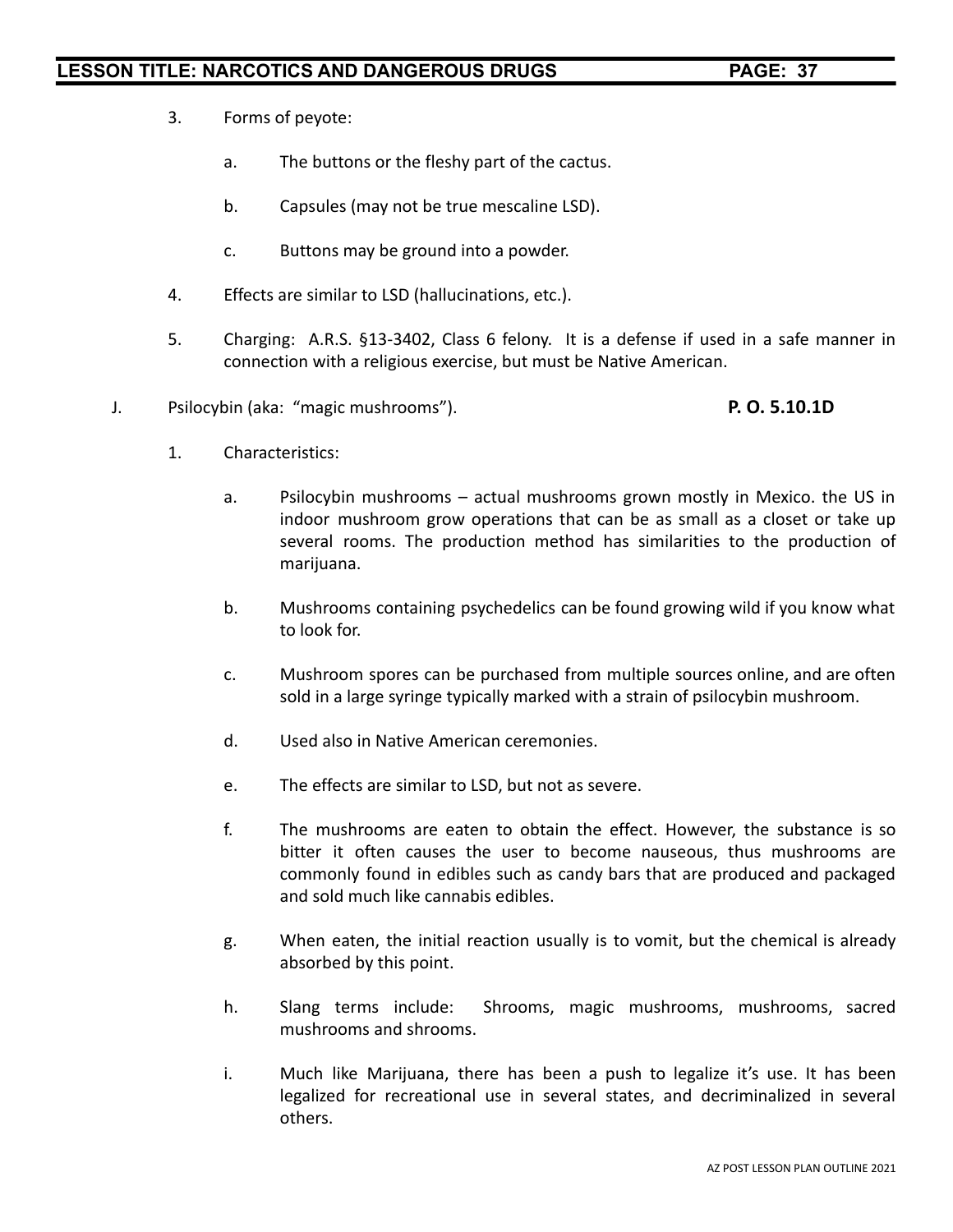- 2. Charging.
	- a. Classified as a dangerous drug under A.R.S. §13-3401.
	- b. Charged under A.R.S. §13-3407.
- K. DMT (Dimethyltryptamine) An hallucinogen that is a naturally occurring substance in several species of plants. In particular the Mimosa Tenuiflora or Mimosa Hostilis Root Bark.
	- 1. Characteristics.
		- a. DMT is considered one of the strongest psychoactive compounds capable of causing very powerful hallucinations.
		- b. DMT is typically manufactured in clandestine laboratories using similar solvents, glassware, chemicals and equipment that one may associate with the manufacture of methamphetamine.
		- c. Similar to the extraction of THC from marijuana, DMT is extracted from plant material using chemical solvents. That substance is then further synthesized, washed and finished into a substance ranging from yellow tacky paste to an off white crystal product.
		- d. DMT paste in bulk is imported from the Amazon Basin (Peru, Ecuador, Brazil) where it is harvested and prepared by indigenous tribes.
	- 2. Methods of use.
		- a. DMT can be smoked, snorted, ingested, or injected.
		- b. When smoked or injected effects are almost immediate and may last from 15-45 minutes. When ingested (eaten or drunk) it is more mild but can last up to 4 hours.
	- 3. Slang terms include : DMT, D, Deadman's trip, Demitri, businessman's special and forty five minute trip.
- L. Inhalants.
	- 1. Inhalant abuse can cause severe physical problems including brain damage.
	- 2. Many substances are used to sniff and cause a short buzz with possible short hallucinations.
	- 3. Sniffing is called "huffing."
		- a. Amyl Nitrate Nitrous Oxide (whippets) or Butyl Nitrate (rush).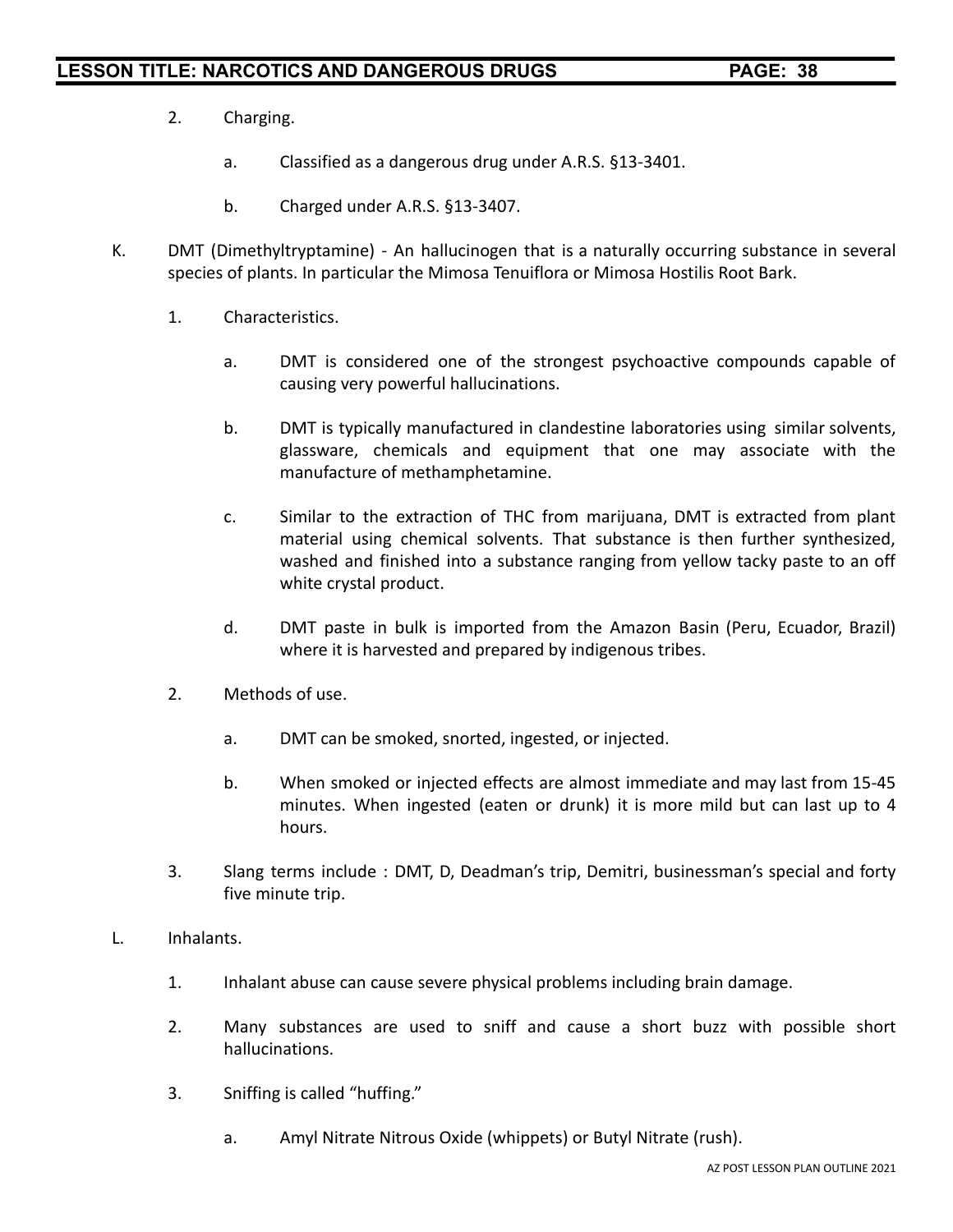- b. Glue, white out, markers, solvents, etc.
- c. Paint most common (spraying it into a sock, cloth or coke can).
- d. The more common colors that contain Toluene are the metal colors (gold or silver) and the metal flake colors.
- 4. Charging.
	- a. A.R.S. §13-3403, open-ended felony.
- M. Phencyclidine (PCP or angel dust). **P. O. 5.10.1C**

- 1. History:
	- a. PCP was originally developed for medical use, but because of its strong side effects of confusion and delirium, its development for human use was discontinued.
	- b. It became commercially available for use in veterinary medicine in the 1960's.
	- c. In 1978, manufacturers stopped production.
	- d. Today, most, if not all, PCP on the U.S. illicit market is produced in clandestine laboratories.
- 2. Characteristics:
	- a. PCP is a white crystalline powder that readily dissolves in water.
	- b. It is sold in tablets and capsules, as well as in powder and liquid form.
	- c. It is commonly applied to a leafy material such as parsley, mint, oregano, cigarettes or marijuana and smoked.
	- d. PCP acts on the central nervous system.
	- e. It may be a stimulant (if taken in small doses) or a depressant (in higher doses); a subject may also experience hallucinations.
	- f. It has no medicinal purpose for humans.
- 3. Symptoms:
	- a. Agitated, excited or disoriented.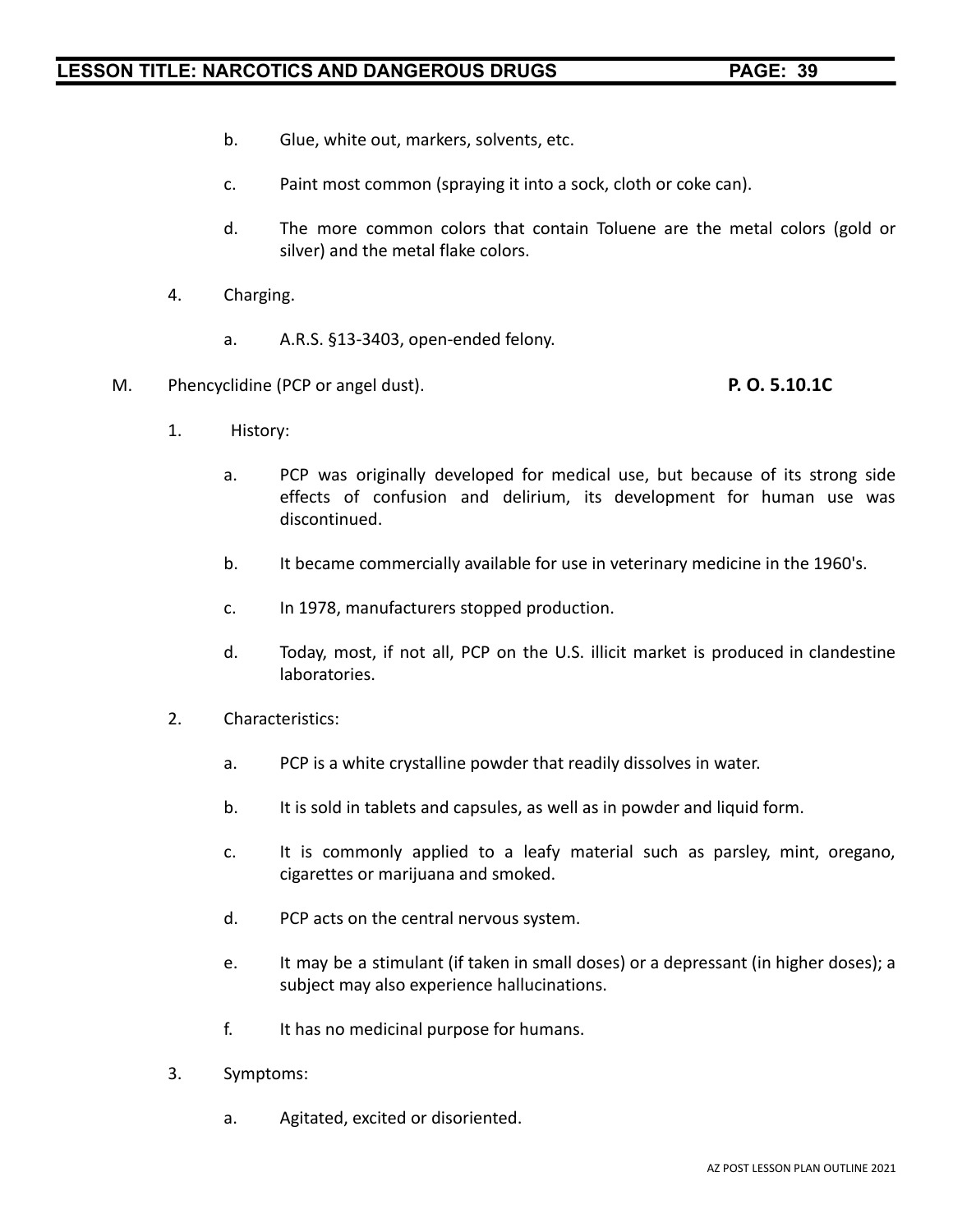- b. Super-human strength.
- c. Muscle rigidity, possible coma.
- d. Paranoia, delusions, bizarre behavior, hallucinations, slurred speech or self-destructive action.
- e. Blank stare, china doll eyes.
- f. Impervious to pain or numbness.
- g. Unable to remember what happened in the past.
- h. Intoxication to such a degree that the user becomes disoriented to the point of behavior that causes serious injury or death.
- 4. Uses:
	- a. Smoked by dipping a cigarette into the liquid or by smoking the powder with any type of leafy material.
	- b. Snorted.
	- c. If injected, which is rare, it is most commonly injected through the nose.
- 5. Duration of affects:
	- a. With two (2) inhalations from a PCP cigarette, symptoms would develop between one (1) and five (5) minutes.
	- b. They would peak between 15 and 30 minutes and would last up to six (6) hours.
	- c. The user would return to normal in 24 to 48 hours.
	- d. If injected through the nasal passage, the effect can occur in 30 to 60 seconds.
	- e. Chronic users, three (3) or four (4) times a week for six (6) months, experience problems with speech, memory and concentration for several years.
	- f. A tolerance level does develop.
- 6. Identification:
	- a. Very strong ether smell.
	- b. An off-white oily powder.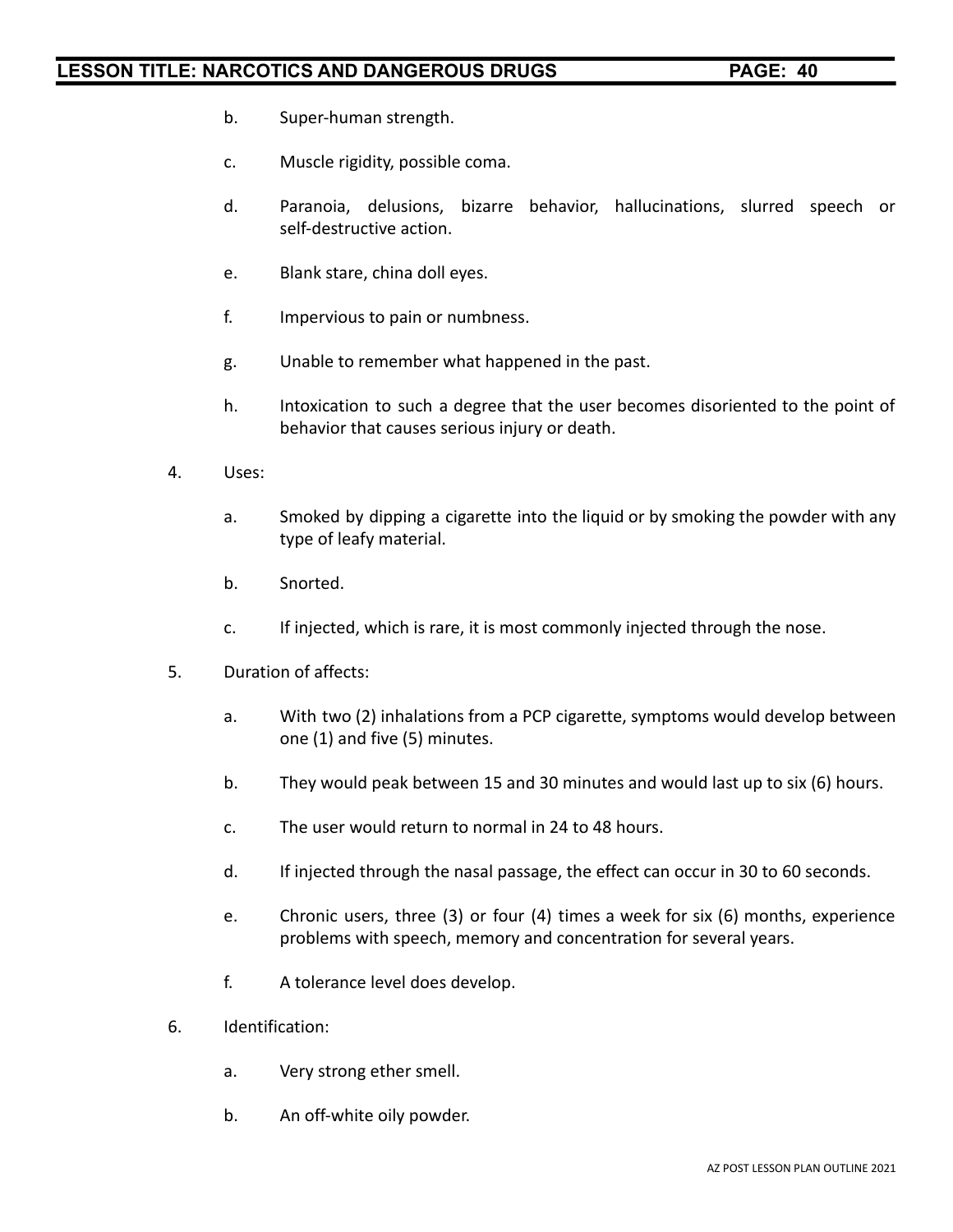- c. Wet-looking, dark paper cigarettes.
- d. Liquid in dark glass bottles or bottles wrapped in black tape.
- e. PCP may be absorbed through skin.
- f. With all of the previous identifications, the strong odor of ether will be present.
- 7. Slang terms: Sherm, sherman cigarettes, wack, water, juice, dust, angel dust, PCP, rocket fuel, embalming fluid and supergrass (when smoked with marijuana).
- 8. Charged as a dangerous drug under A.R.S. §13-3407.

### **X. DESIGNER DRUGS**

- A. Definition:
	- 1. Designer drugs are a way of working around an explicit legal definition of a drug.
	- 2. Designer drugs are drugs made in imitation of known drugs and have the same reaction.
	- 3. Designer drugs are frequently found and used at all night "rave parties." These parties are usually underground.
	- 4. Some known types:
		- a. Spice, K2 (marijuana substitute)Fentanyl (heroin substitutes).
		- b. Methylenedioxypyrovalerone (MDPV) commonly referred to as Bath Salts (amphetamine substitute)
		- c. Alpha-pyrrolidinovalerophenone (PVP) commonly referred to as Flakka (amphetamine substitute)
		- d. Ecstasy (mind-altering substances).
		- e. Ketamine.
- B. Ecstasy or Molly Methylenedioxymethamphetamine ( Methylenedioxymethamphetamine).
	- 1. History:
		- a. First synthesized in 1947 by E. Merck.
		- b. Used by psychiatric therapists in clinical treatment of various psychiatric problems.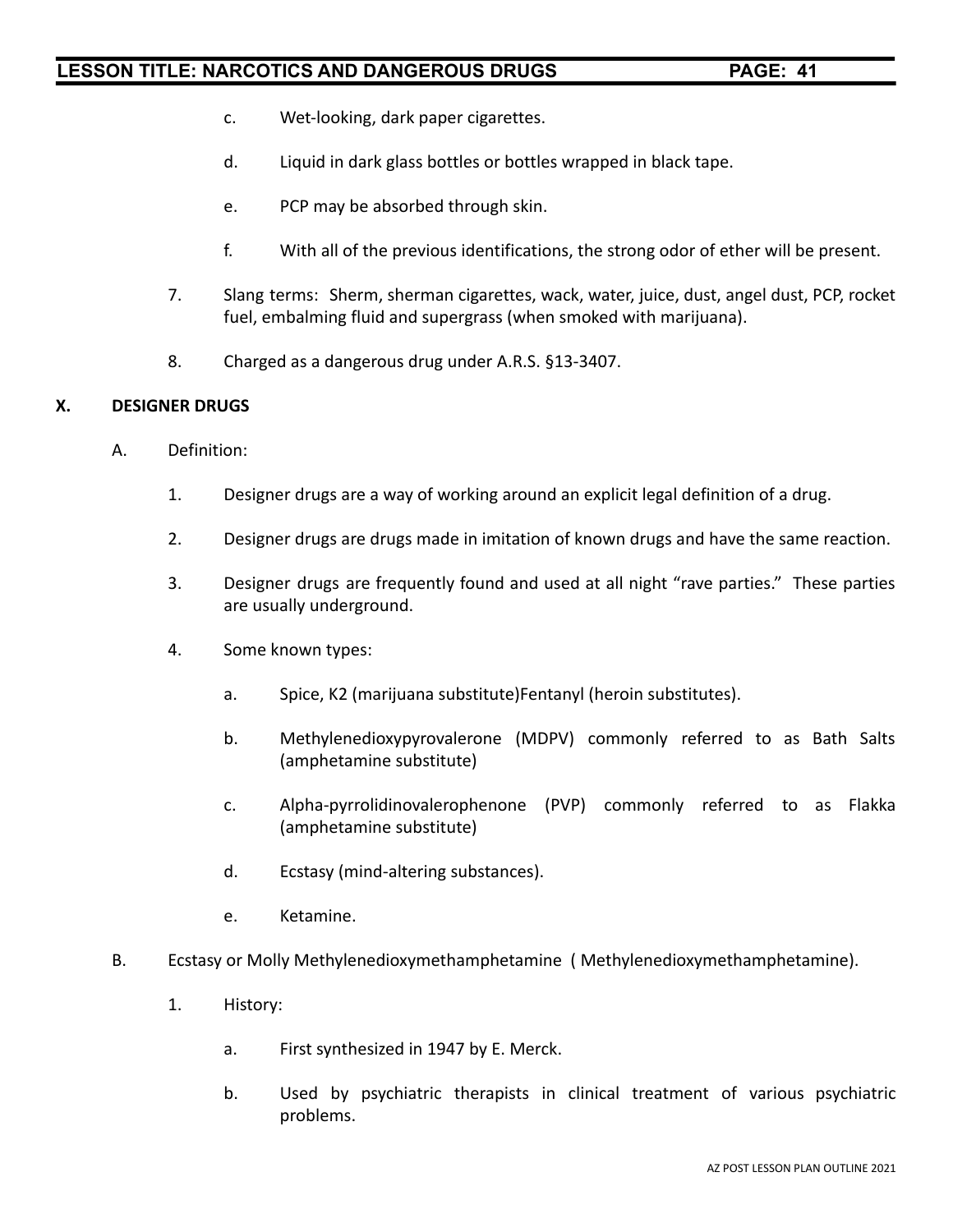- c. Has become increasingly popular with college students and "alternative crowd."
- 2. Effects:
	- a. Fast acting.
	- b. Feelings of alertness.
	- c. Euphoria.
	- d. Relaxation.
	- e. Feelings of intimacy
	- f. Emotional warmth without hyperactivity produced in other stimulants.
- 3. Use and terms:
	- a. Usually sold in tablet or liquid (clear).
	- b. Slang: "XTC," MDM, Adam, "E," Clarity, Essence, Doctor, "X," and Love drug.
- C. GHB (Gamma Hydroxybutyrate).
	- 1. Chemically related to gamma hydroxybutyric acid, a neuro-transmitter.
	- 2. A colorless, odorless and salty-tasting liquid.
	- 3. In low doses, it acts as a nervous system depressant with affects up to 12 hours.
	- 4. Euphoria, enhanced sense of touch, increased sociability and decreased inhibitions.
	- 5. In high doses, it acts as a nervous system depressant with more severe side effects: Drowsiness, muscle tension/spasms, disorientation, respiratory and depression/death.
	- 6. Popular with bodybuilders because it is said to stimulate the growth hormone.
	- 7. Also very popular in schools, colleges and particularly at rave parties.
		- a. Taken orally or in a liquid (i.e., water).
			- i. Pill form.
			- ii. Tablet form.
			- iii. Powder form.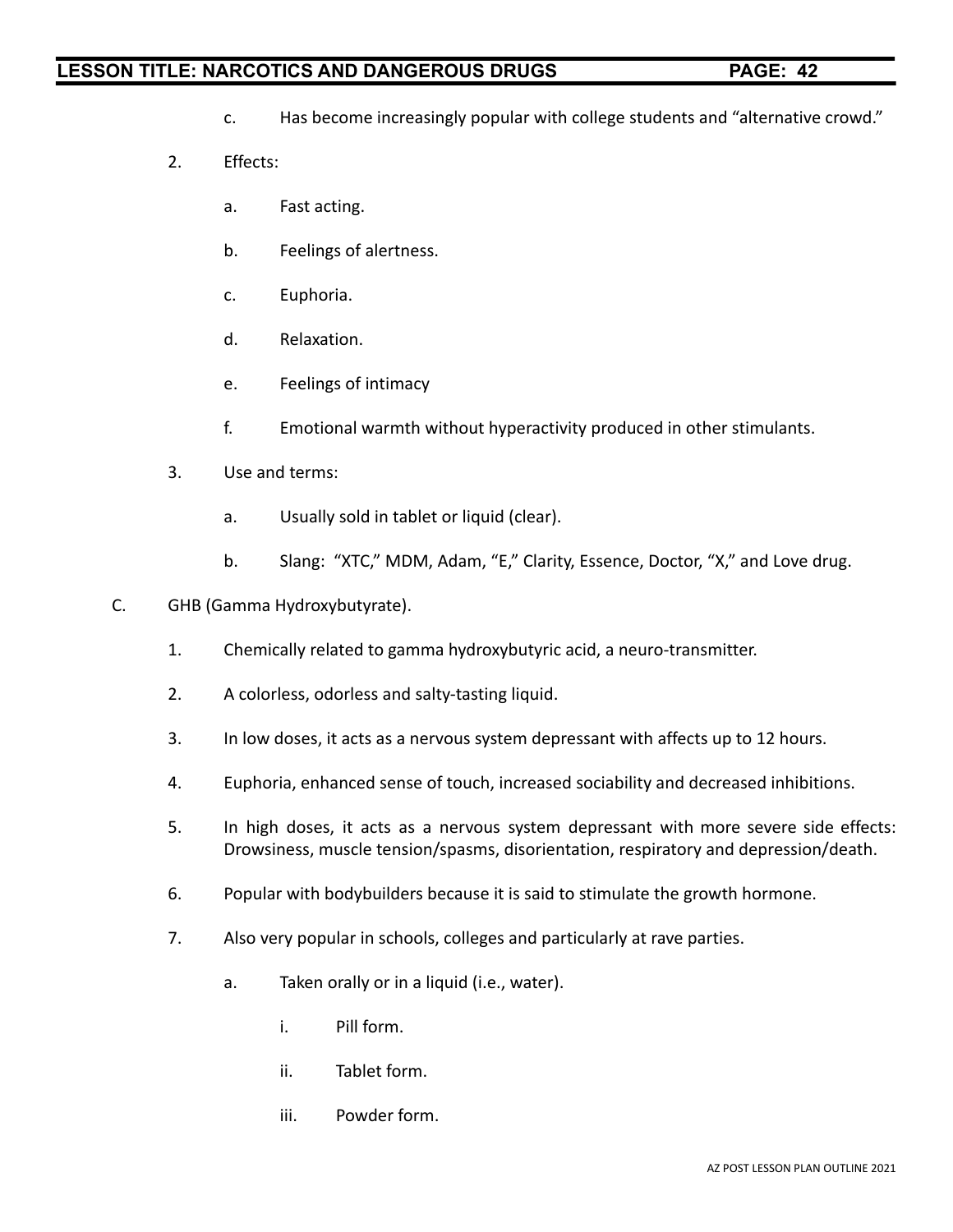- b. Street names: GHB, GBH, Liquid X and Fantasy.
- D. Rohypnol.
	- 1. Tranquilizer, amnesiac, sedative and hypnotic.
	- 2. Dosage units of one (1) and two (2) mg tablets.
	- 3. Onset of action, by mouth, 30 minutes to one (1) hour.
	- 4. Duration of effects, two (2) to several hours.
	- 5. Known as date rape drug: Roofies and wallbangers. Popular with rave parties.
	- 6. Alcohol could result in respiratory arrest.

### E. Ketamine.

- 1. Called "K" or "Special K."
- 2. Liquid injectable used by veterinarians.
- 3. Processed into a powder for street use.
- 4. Usually inhaled.
- 5. Causes out of body experience called going into a "k-hole."
- 6. Charging most designer drugs are classified as dangerous drugs. Refer to definitions in ARS 13-3401.

#### **XI. STEROIDS**

- A. History:
	- 1. Produced since 1935.
	- 2. Synthetic derivative of testosterone, a male hormone.
	- 3. Medically used for recovering from major surgery or those with chronic debilitating diseases.
	- 4. One (1) derivative, a growth hormone, is extracted from the pituitary glands of human cadavers (used for people with growth problems).
- B. Effect: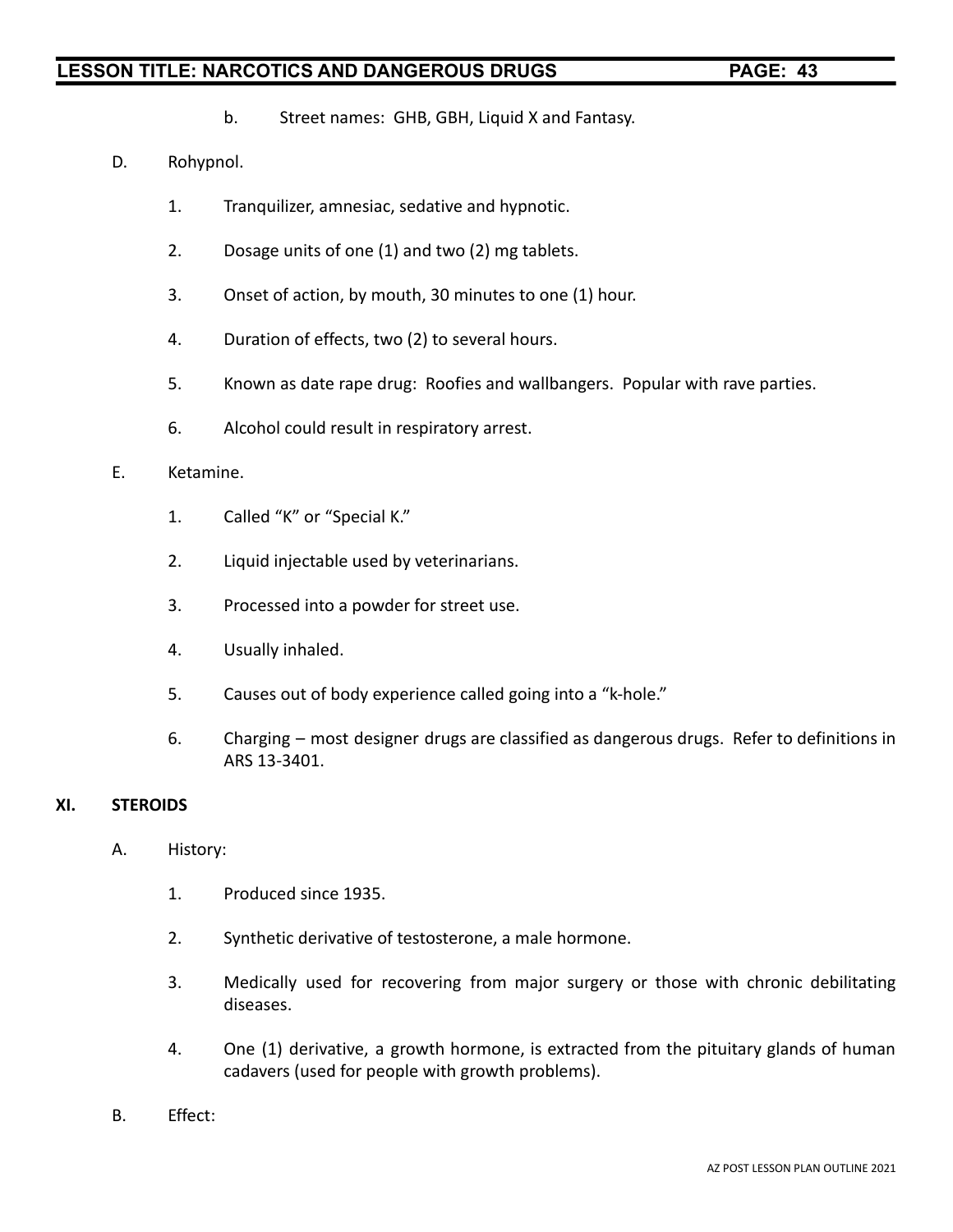- 1. Increased strength.
- 2. Greater endurance.
- 3. Makes you "bigger."
- C. Adverse effects:
	- 1. Liver and kidney disorders.
	- 2. Hypertension.
	- 3. Decreased sperm count.
	- 4. Aggressive behavior "road rage."
	- 5. Impotence in men.
	- 6. Masculinization in women.
	- 7. Irregular menstrual periods in women.
	- 8. Possible psychological effects.
- D. Methods of use:
	- 1. Intramuscular, i.e., butt or thigh (done in cycles of eight (8) to 14 weeks).
	- 2. Oral.
	- 3. Steroids are either liquid or tablets.
- E. Common steroids in use:
	- 1. Methyltestosterone (tablets), a.k.a. methytest.
	- 2. Anadrol 50.
	- 3. Winstrol V #50.
	- 4. Nandrolone Decanoate "Deca" (injected).
	- 5. Cheque drops mibolerone (veterinarians use it only for female dogs).
	- 6. Testosterone cypionate "cyp."
	- 7. Dianabol.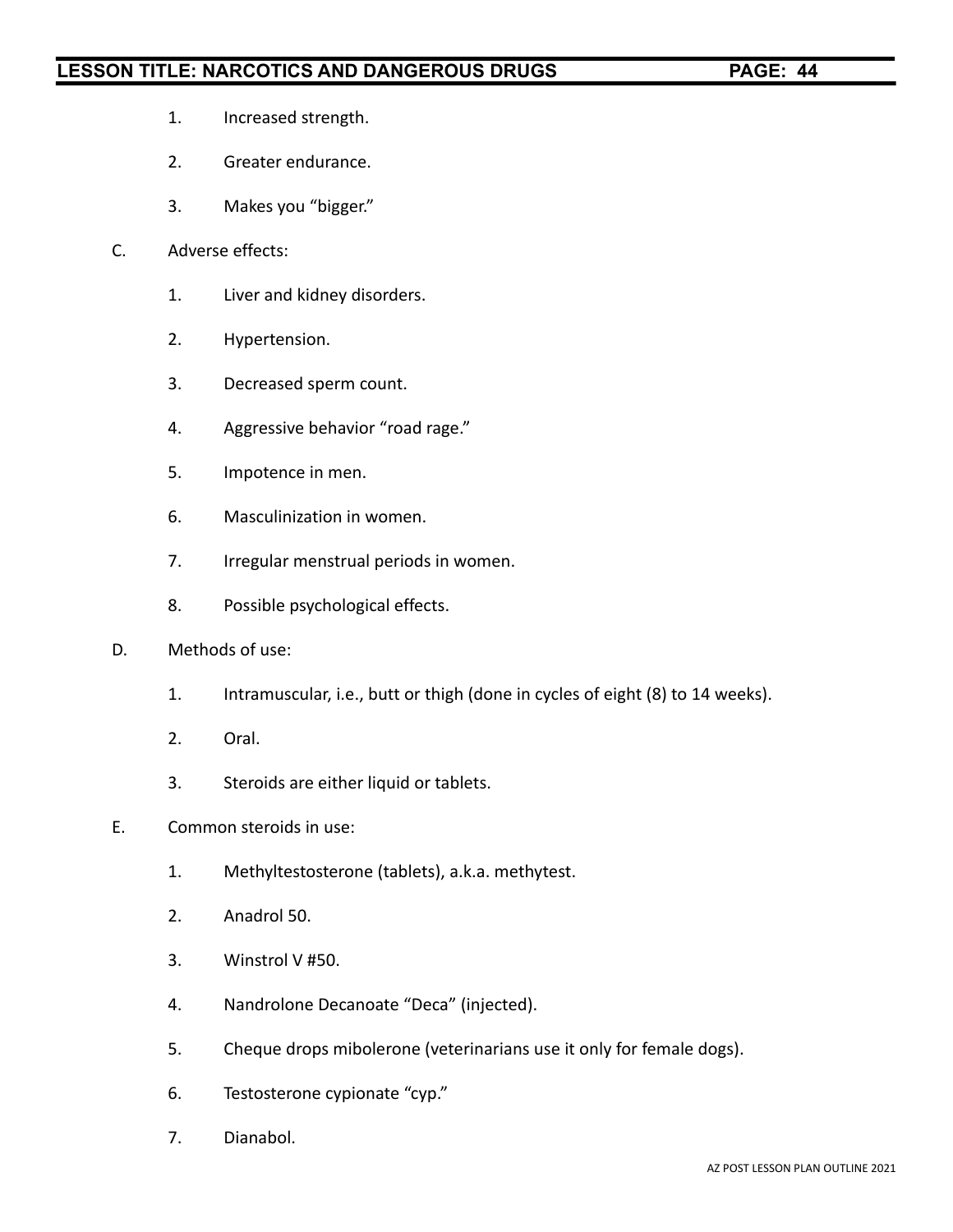- F. Origin of supply of steroids on street:
	- 1. Stolen from pharmaceutical companies and pharmacies.
	- 2. Veterinary clinics.
	- 3. Mexico.
	- 4. Popular among high school, college and professional athletes.

#### **XII. IMITATION SUBSTANCES**

- A. Definitions covered under A.R.S. §13-3451.
- B. Controlled substances.
	- 1. A.R.S. §13-3453: Manufacture or distribute, felony.
	- 2. A.R.S. §13-3456: Possession, misdemeanor.
- C. Prescription-only drug.
	- 1. A.R.S. §13-3454: Manufacture or distribute, felony.
	- 2. A.R.S. §13-3457: Possession, misdemeanor.
- D. Over-the-counter drugs.
	- 1. A.R.S. §13-3455: Manufacture or distribution, felony.
	- 2. A.R.S. §13-3458: Possession, misdemeanor.
- E. Counterfeit preparation.
	- 1. Covers devices which counterfeit identifying marks of controlled, prescription or over-the-counter preparations.
	- 2. Misdemeanor.

#### **XIII. PRESCRIPTION-ONLY DRUGS**

- A. Persons shall not knowingly possess, use, administer, acquire, sell, manufacture or transport prescription-only drugs without the supervision of a medical practitioner.
- B. Defined under A.R.S. §13-3401.28.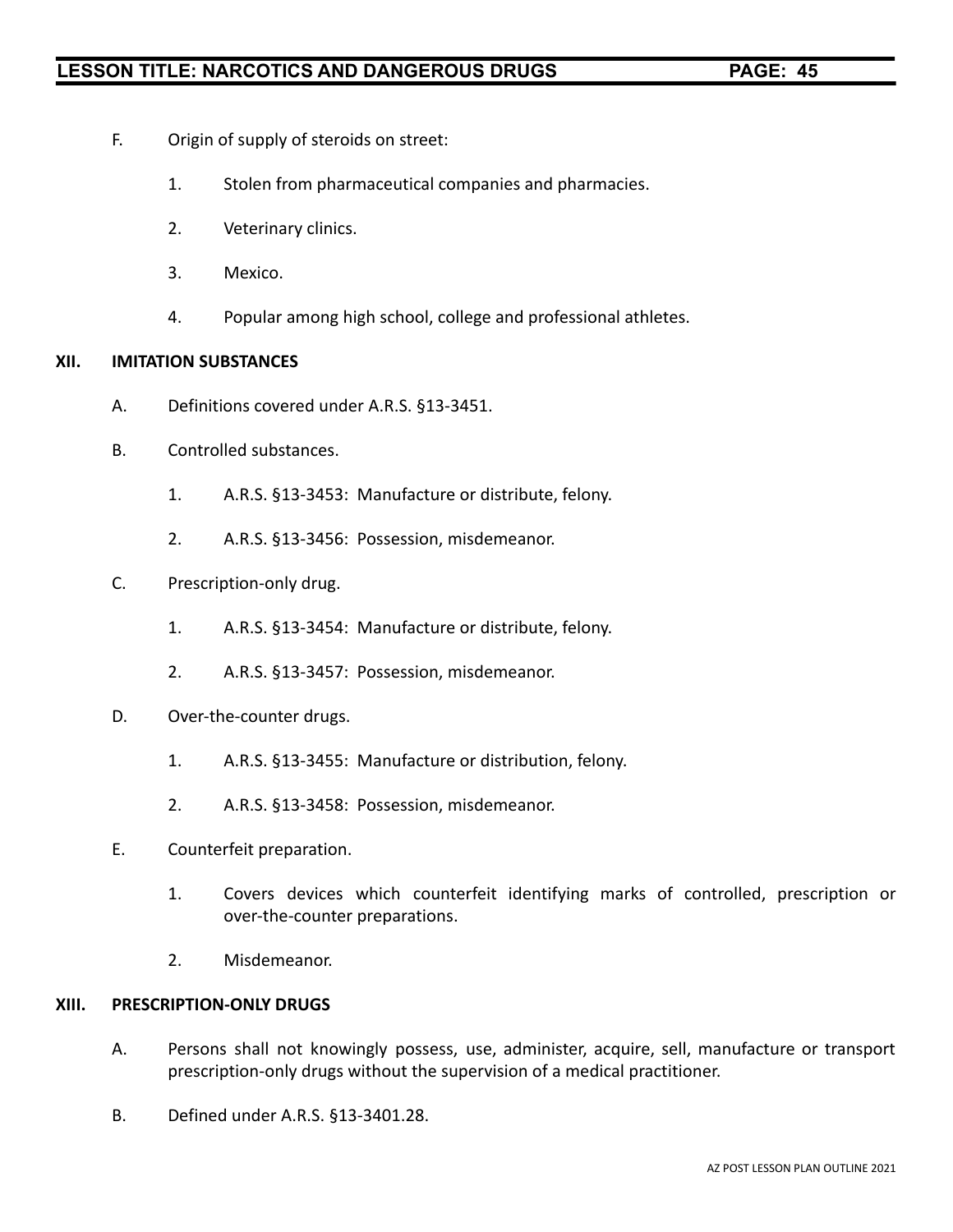- C. Charge under A.R.S. §13-3406.
- D. Misdemeanor unless possessed or transported for sale.
- E. Prescription fraud investigations.
	- 1. Usually dispatched as a forgery.
	- 2. Not a forgery by definition.
	- 3. Ask the pharmacist if the drug is classified as a narcotic or dangerous drug.
	- 4. The crime is obtaining narcotic drugs by fraud or obtaining dangerous drugs by fraud if the drugs were obtained.
		- a. Or attempting to obtain narcotic drugs by fraud.
		- b. Or attempting to obtain dangerous drugs by fraud if drugs were not obtained.
	- 5. There are felonies vs. prescription codes, which are misdemeanors.

#### **IX. NARCOTICS INVESTIGATION PROCEDURES**

- A. Handle all drug-related arrests as felony investigations; therefore, take no shortcuts in your investigations.
- B. Officer safety considerations:
	- 1. Use extreme caution when contacting potential drug dealers and/or users. Assaults on officers are becoming more common. **P. O. 5.10.2E**
	- 2. Habitual users of drugs may exhibit unpredictable behavior because of their drug use and may become violent.
	- 3. Dealers and users are often armed to protect themselves from theft or robbery. Be extremely cautious of their movements.
	- 4. Others around your subject may be involved so be aware of potential assaults from others as you arrest/contact suspects.
	- 5. Have adequate backup to safely effect a contact or arrest.
	- 6. If an arrest or frisk is made, be very careful searching or patting down the subject(s).
		- a. Needles, glass pipes, razor blades, etc., can be concealed on the subject.

**P. O. 5.10.2C**

b. Weapons.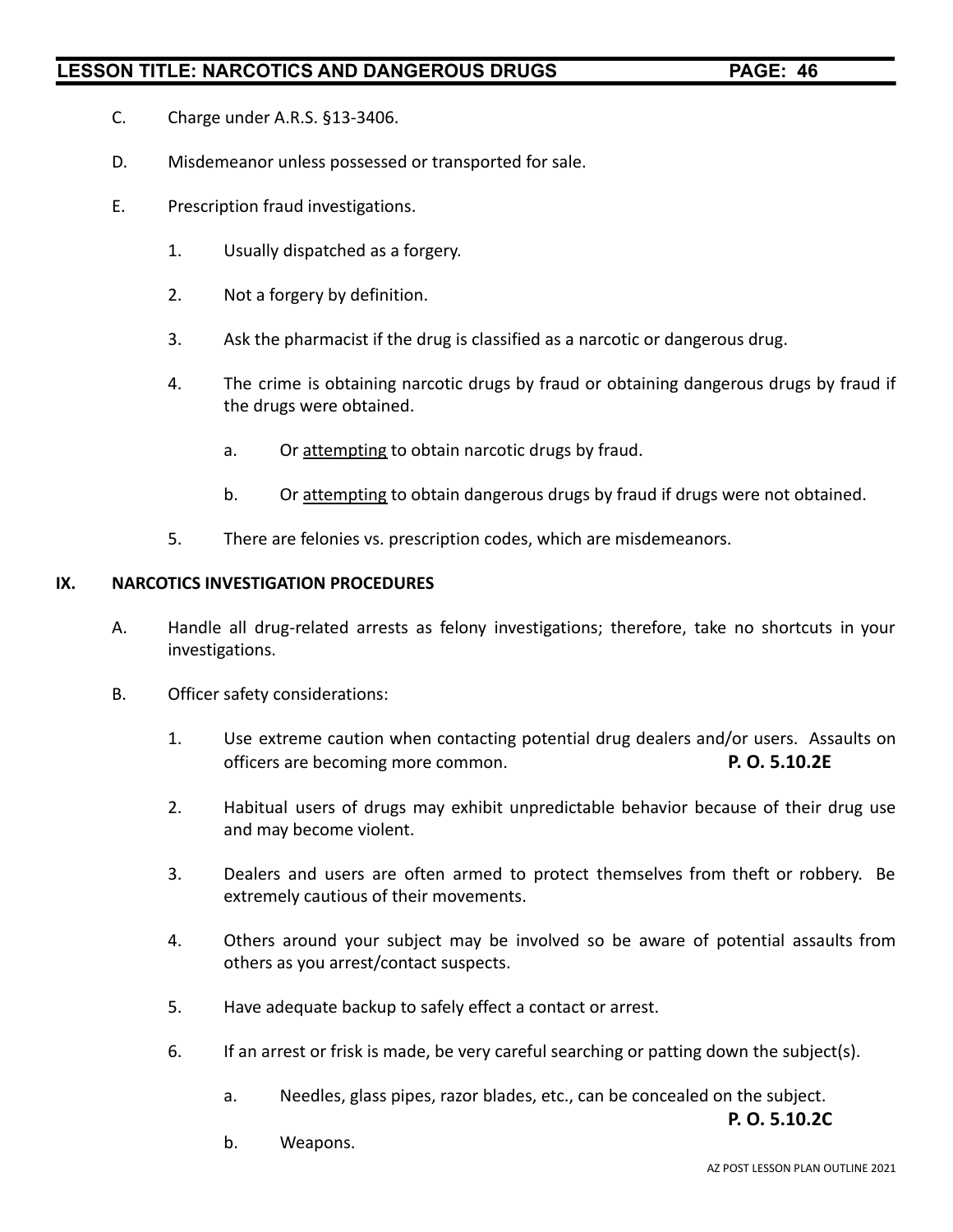- c. Fresh blood or other injuries are common problems associated with drug dealers.
- d. If possible, use plastic gloves.
- C. Investigation techniques:
	- 1. Arrests:
		- a. OV by traffic or pedestrian contacts.
		- b. Exigent circumstances (i.e., destruction of evidence or at a call unrelated to drugs found).
		- c. Consent or search warrant.
		- d. Knock and talk investigations.
	- 2. Keep current on search and seizure case law.
	- 3. Communication skills, written and verbal.
		- a. Know the drug area (location of drug use and sales).
		- b. Initial contact must have a legitimate reason.
	- 4. Statements before and after the arrest may provide a link to the crime. Be thorough in your interview.
	- 5. Look for symptoms of drug use then ask the subject about their use.
		- a. Tracks (arms, legs, toes and stomach).
		- b. Pupil reaction, horizontal gaze nystagmus.
		- c. Bad hygiene, poor complexion.
	- 6. Verify information before coming to conclusions. Conduct follow-up if necessary. *INSTRUCTOR NOTE: If a question exists about searching, probable cause or any circumstances surrounding your investigation, consult your legal department or your narcotics division.*
	- 7. Be prepared to do a search warrant or consent search.
	- 8. You always have the option of submitting a report for a complaint instead of booking.
- D. Contacts with undercover officers while on patrol. **P. O. 5.10.2F**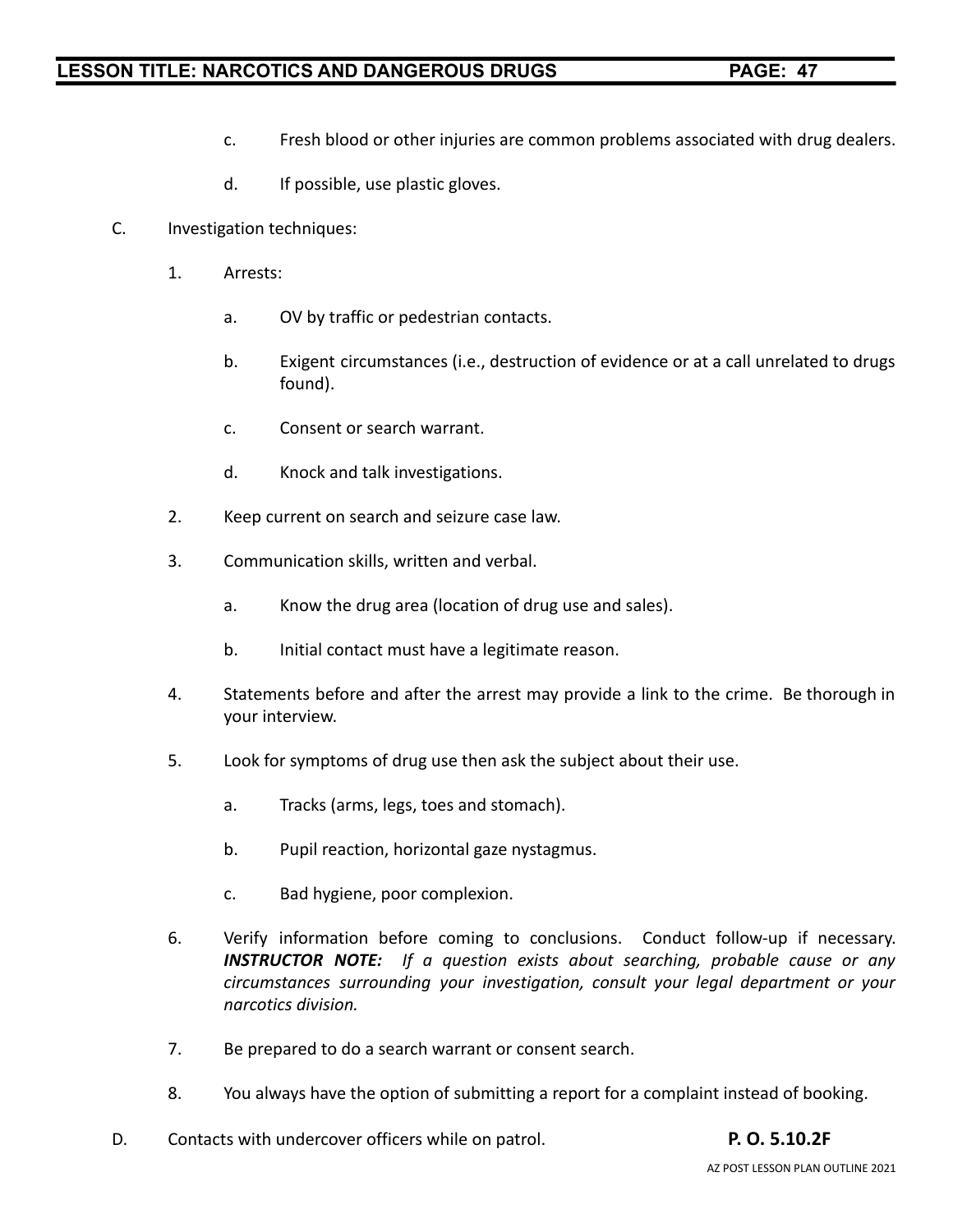- 1. What to do when dealing with undercover officers.
	- a. Do not relate to them as police officers until it is established that they are ready to be identified as such.
	- b. Treat them like any other patrol contact.
	- c. Ask for I.D. (driver's license, etc.)
	- d. The U.C. should let you know who he/she is without blowing his/her cover.
	- e. If he/she shows you a badge, do not expose it, pull him/her away from the others and question them to find out how you can help in the investigation.
	- f. If you pull the U.C. aside, do the same to all the suspects.
	- g. If you find a weapon prior to finding I.D. (frisk), take the officer into custody as if he/she was a suspect.
		- i. Use common sense, detain, I.D. and transport away from the scene.
		- ii. Ask the U.C. what he/she wants done to him/her so that you do not blow his/her cover.
		- iii. Do not actually handcuff, he/she may need to back you up in an emergency.
- 2. Identifying suspects for undercover officers.
	- a. Remain out of the area until you have instructions from the U.C. and you understand what is to be done.
	- b. After you reach the area and contact the person, take a photo and identify the suspect and everyone that he/she is talking to or that is in his/her immediate area. (Just talking to the suspect could make him/her think that the U.C. is an officer.)
	- c. When stopping subjects, do not tell them that you are stopping them to be identified. Be creative and use a ruse of some sort. Examples:
		- i. You match the description of a suspect in the area.
		- ii. You were reported as being a suspicious person in the area.
	- d. Find out from the U.C., prior to stopping the subject, if there is probable cause to arrest in case things do not go as planned.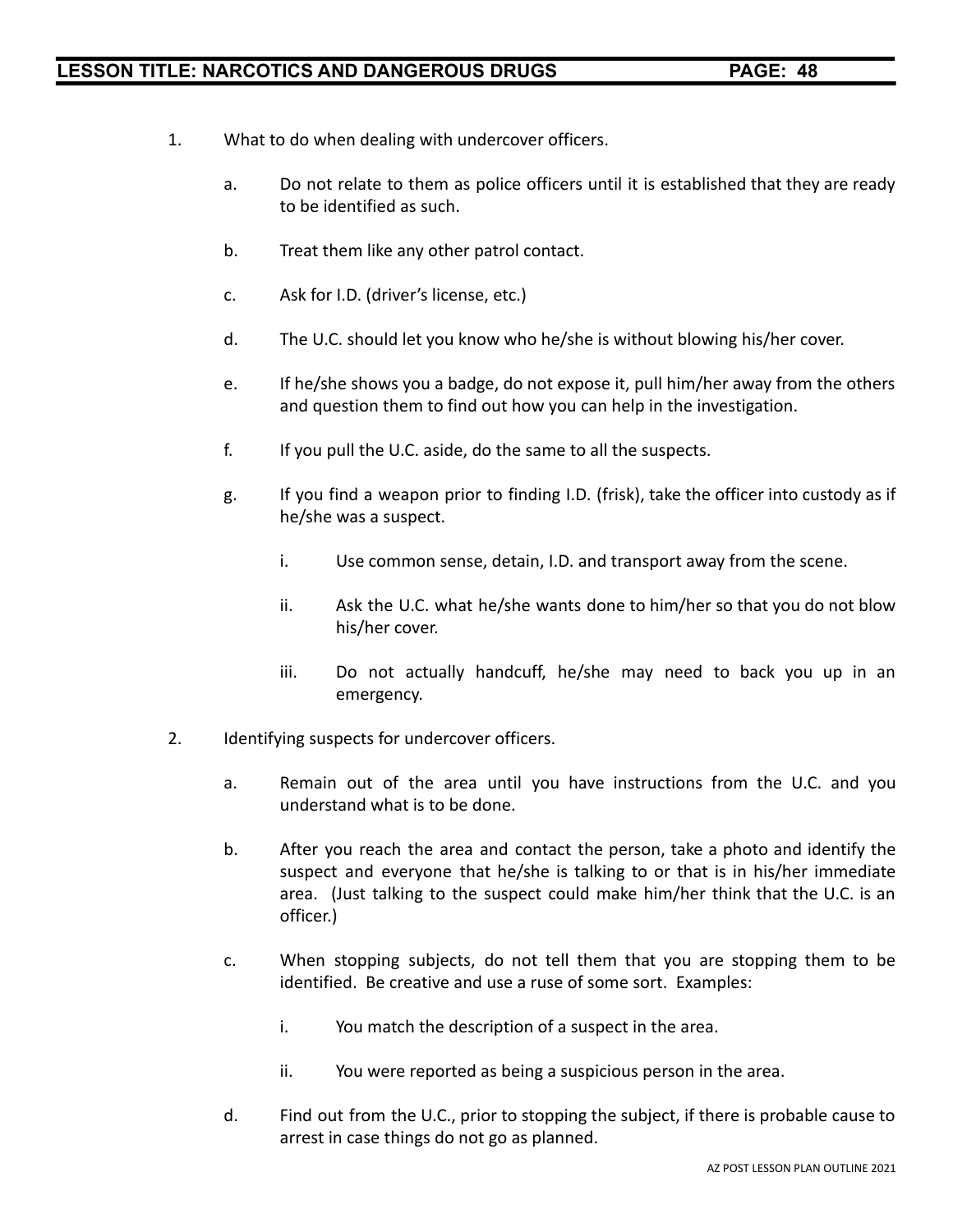- e. When your assignment is complete, leave the area, then set up a meeting with the U.C. away from the contact area (subjects could be using a scanner or could be mobile.)
- f. Write supplement if directed by the U.C.
- g. Supplements MUST be factual and any false information is grounds for disciplinary action.
- h. Consider agency policy and procedure reference the use of body cameras when incorporating a U.C.
- 3. Informants.
	- a Who are possible informants? **P. O. 5.10.5**
		- i. Users or other criminals. **P. O. 5.10.5C**
		- ii. People who officers may have met on the street, neighbors, friends and family of the suspect.
		- iii. School personnel, ministers or businessmen.
	- b. What motivates informants?
		- i. Competition, scorned lover or an upset buyer who was treated wrong or has turned over a new leaf.
		- ii. Curiosity, stereotype or rumor (actions are better indicators of drug activity).

|  | Anonymous tip. | P. O. 5.10.5D |
|--|----------------|---------------|
|--|----------------|---------------|

- iv. Payment (money is the most common reason). **P. O. 5.10.5A**
- v. Concerned/good citizen. **P. O. 5.10.5B**
- c. Considerations and reliability must be established before using the informant.

**P. O. 5.10.5B**

- i. What does the informer expect in return?
- ii. Is the informant going to commit crimes while working? If so, it is recommended they not be used.
- iii. Is the information given going to lead to the successful identification and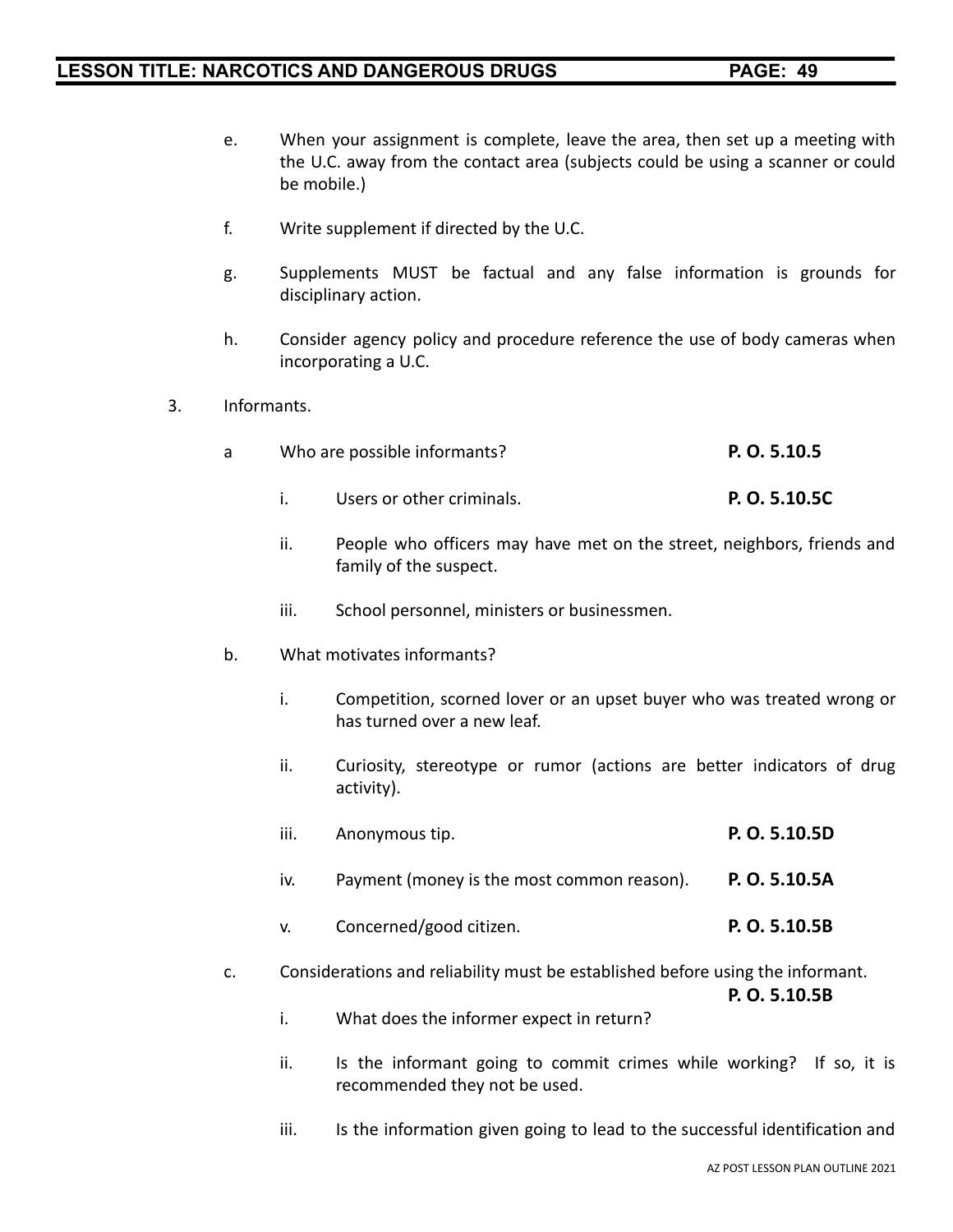arrest of a suspect(s)?

- iv. Does the informant want to work more than once, and if so, does he/she have the ability to turn a big deal eventually or is he/she only associated with "small time" dealers?
- v. Is the informant honest in his/her dealings with the police or is he/she doing "set up" deals just to get money?
- vi. Will the informant testify against the suspect in court?
- vii. Is the informant willing to work for the payments or does he/she want to be given money up front? (It is recommended that no money be given unless work has been done and the suspect(s) has been identified.)
- viii. Will the informant go out of sight and take care of business and return right away or will he/she expose himself/herself to the drug activity?
- ix. Is the informant on parole or probation (if so, will his/her P.O. allow him/her to work)?
- x. Can the information given be verified (always double check information)?
- xi. Protect the informant's identity and safety.
- d. Temptation and corruption (reasons for actions). Be sure to comply with agency policies and procedures. **P. O. 5.10.6C**
	- i. U.C. officers deal with large amounts of money and are the first to count the money at the scene (no one will miss small amounts).
	- ii. Money is oftentimes unreported cash obtained in illegal ways.
	- iii. Units are usually large and loosely supervised (no one is watching me).
	- iv. Officer just caught up in the role he/she is playing.
	- v. Some officers often work alone and have a great responsibility for investigations.
- e. Troubleshooting problems with drug-related reports/investigations.
	- i. Not following evidence procedures (chain of custody) for impounding.
		- a) Scientific analysis.
		- b) Latent prints.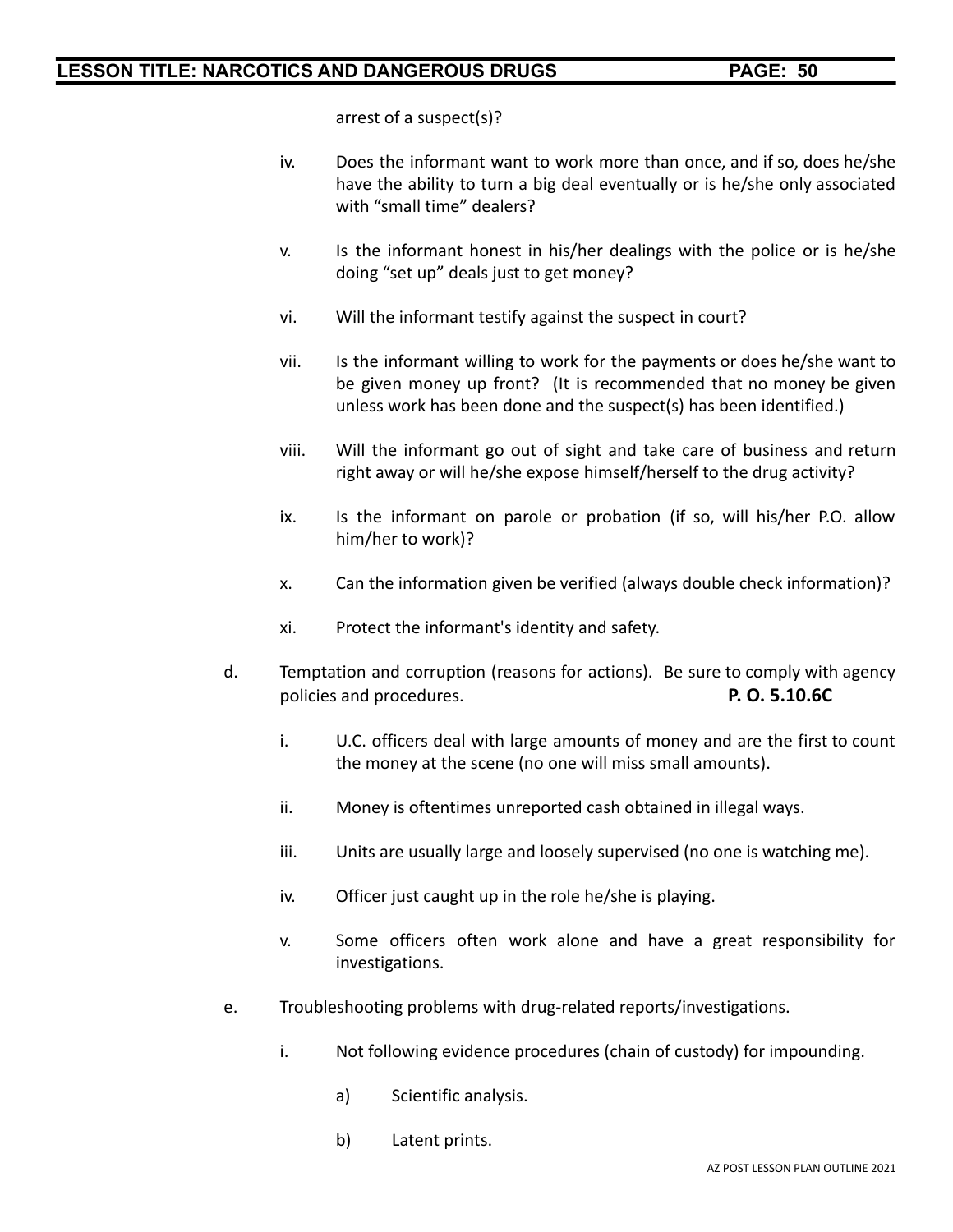|      | c)                                                                                                     | Instructor will establish current problems with evidence.                                      |               |  |  |  |
|------|--------------------------------------------------------------------------------------------------------|------------------------------------------------------------------------------------------------|---------------|--|--|--|
|      | d)                                                                                                     | Improper interviews of suspects.                                                               |               |  |  |  |
|      | e)                                                                                                     | Find out if they knew what the substance was that was found.                                   |               |  |  |  |
|      | f)                                                                                                     | Who has driven their car?                                                                      |               |  |  |  |
|      | g)                                                                                                     | If not theirs, whose car is it?                                                                |               |  |  |  |
|      | h)                                                                                                     | Who lives in the house; who stays in the room?                                                 |               |  |  |  |
|      | i)                                                                                                     | How many people have driven the car?                                                           |               |  |  |  |
| iii. |                                                                                                        | If you did something in the investigations, write a supplement (and have<br>others write one). |               |  |  |  |
| iv.  | Ask for assistance on large or complicated investigations.<br>P. O. 5.10.4                             |                                                                                                |               |  |  |  |
|      | a)                                                                                                     | Narcotics unit.                                                                                | P.O.5.10.4C   |  |  |  |
|      | b)                                                                                                     | PDP.                                                                                           |               |  |  |  |
|      | $\mathsf{c})$                                                                                          | K-9 (narc dogs).                                                                               | P. O. 5.10.4B |  |  |  |
|      | d)                                                                                                     | Asset forfeiture unit.                                                                         |               |  |  |  |
|      | e)                                                                                                     | Airport interdiction unit.                                                                     |               |  |  |  |
|      | f)                                                                                                     | Prescription fraud detectives.                                                                 |               |  |  |  |
|      | g)                                                                                                     | Police crime laboratory.                                                                       | P. O. 5.10.4D |  |  |  |
| V.   | Take pictures of actual cash in the condition and/or position it was found.                            |                                                                                                |               |  |  |  |
| vi.  | Photocopy so the serial numbers are visible and impound the copy as<br>evidence.                       |                                                                                                |               |  |  |  |
| vii. | If possible, tape confessions or write them down exactly how they were<br>said, using quotation marks. |                                                                                                |               |  |  |  |

viii. List your training and experience in the report on identifying drugs (classes and training, not personal experience).

## **X. CONCLUSION**

A. Review of performance objectives.